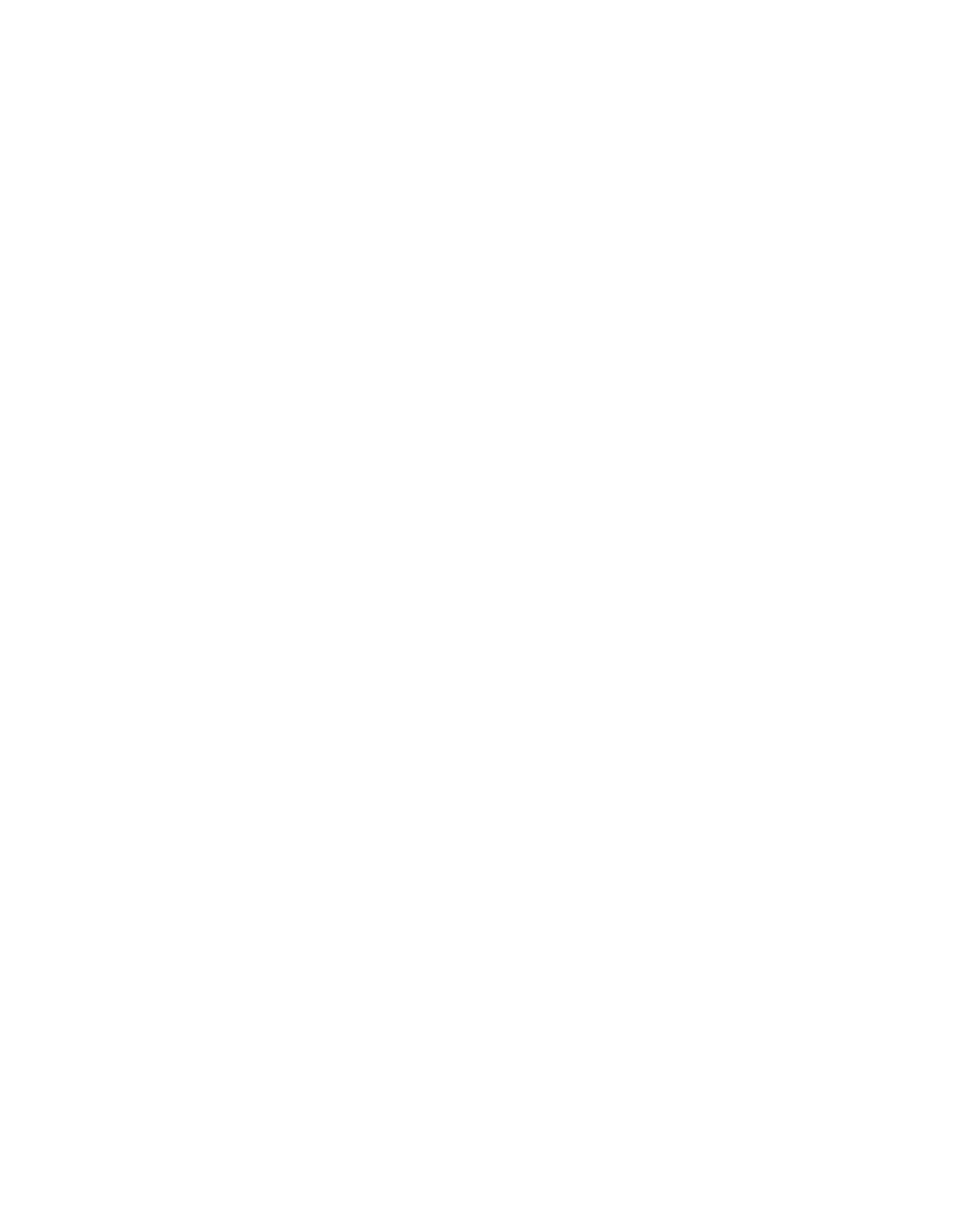Problem-Oriented Guides for Police Problem-Specific Guides Series Guide No. 57

## Stolen Goods Markets

## Michael Sutton

This project was supported by cooperative agreement 2007-CK-WX-K008 by the U.S. Department of Justice Office of Community Oriented Policing Services (the COPS Office). The opinions contained herein are those of the author and do not necessarily represent the official position of the U.S. Department of Justice. References to specific companies, products, or services should not be considered an endorsement of the product by the author or the U.S. Department of Justice. Rather, the references are illustrations to supplement discussion of the issues.

The Internet references cited in this publication were valid as of June 2009. Given that URLs and web sites are in constant flux, neither the author nor the COPS Office can vouch for their current validity.

© 2009 Center for Problem-Oriented Policing, Inc. The U.S. Department of Justice reserves a royalty-free, nonexclusive, and irrevocable license to reproduce, publish, or otherwise use, and authorize others to use, this publication for Federal Government purposes. This publication may be freely distributed and used for noncommercial and educational purposes.

www.cops.usdoj.gov

ISBN: 978-1-935676-09-6

March 2010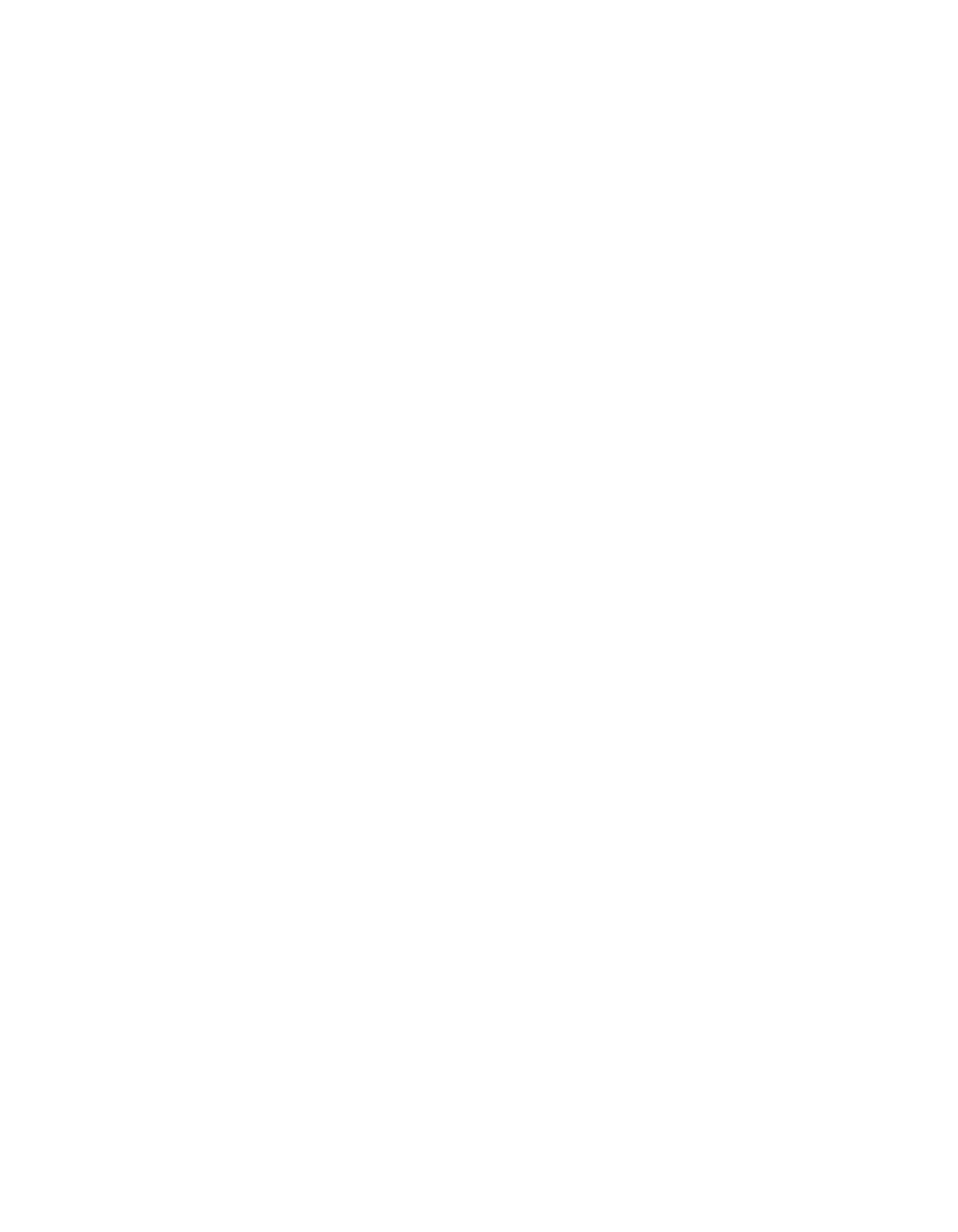About the Problem-Specific Guides Series |

## About the Problem-Specific Guide Series

The *Problem-Specific Guides* summarize knowledge about how police can reduce the harm caused by specific crime and disorder problems. They are guides to prevention and to improving the overall response to incidents, not to investigating offenses or handling specific incidents. Neither do they cover all of the technical details about how to implement specific responses. The guides are written for police—of whatever rank or assignment who must address the specific problem the guides cover. The guides will be most useful to officers who:

- Understand basic problem-oriented policing principles and methods. The guides are not primers in problem-oriented policing. They deal only briefly with the initial decision to focus on a particular problem, methods to analyze the problem, and means to assess the results of a problem-oriented policing project. They are designed to help police decide how best to analyze and address a problem they have already identified. (A companion series of *Problem-Solving Tools* guides has been produced to aid in various aspects of problem analysis and assessment.)
- **Can look at a problem in depth.** Depending on the complexity of the problem, you should be prepared to spend perhaps weeks, or even months, analyzing and responding to it. Carefully studying a problem before responding helps you design the right strategy, one that is most likely to work in your community. You should not blindly adopt the responses others have used; you must decide whether they are appropriate to your local situation. What is true in one place may not be true elsewhere; what works in one place may not work everywhere.
- • Are willing to consider new ways of doing police business. The guides describe responses that other police departments have used or that researchers have tested. While not all of these responses will be appropriate to your particular problem, they should help give a broader view of the kinds of things you could do. You may think you cannot implement some of these responses in your jurisdiction, but perhaps you can. In many places, when police have discovered a more effective response,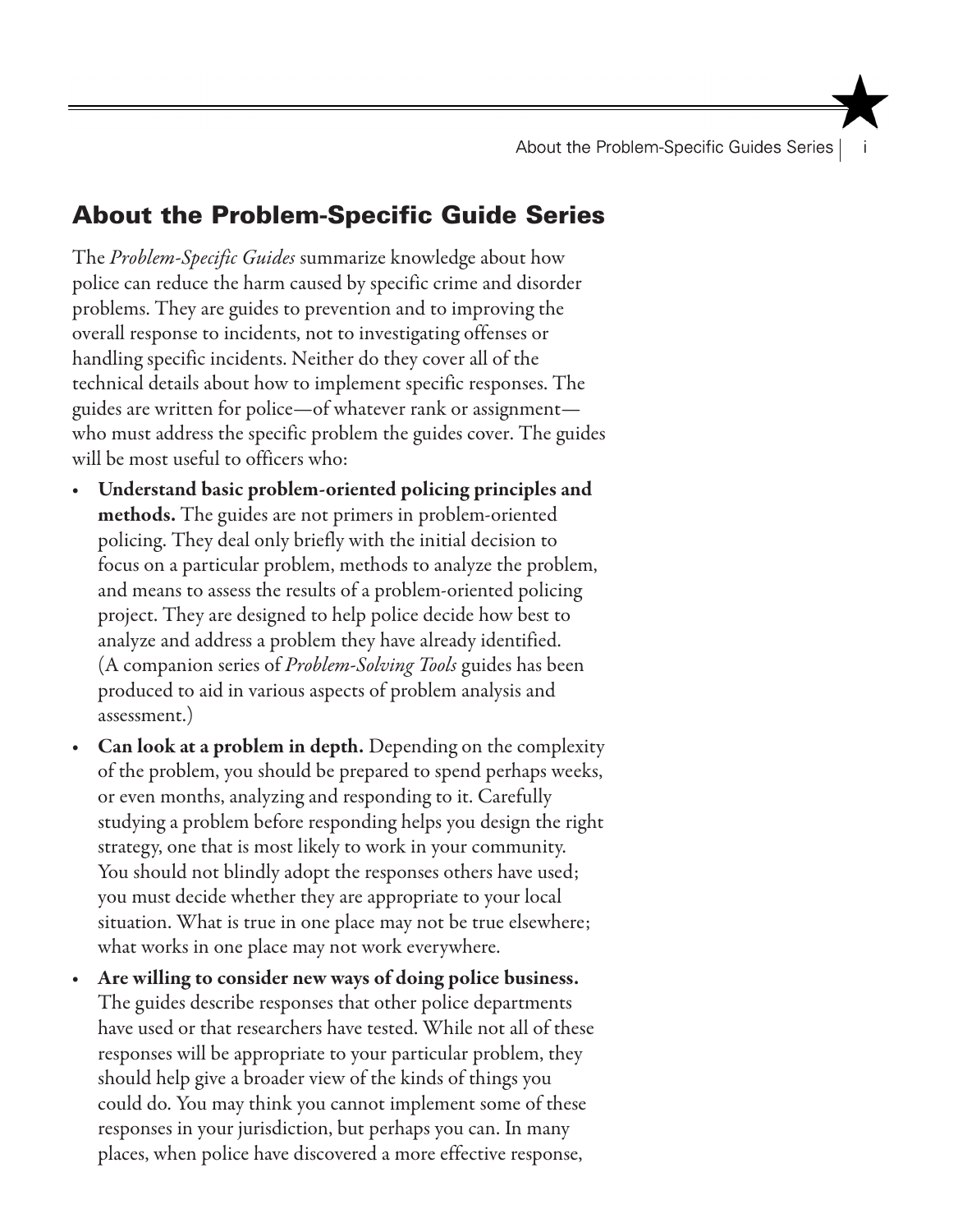| Stolen Goods Markets

they have succeeded in having laws and policies changed, improving the response to the problem. (A companion series of *Response Guides* has been produced to help you understand how commonly-used police responses work on a variety of problems.)

- Understand the value and the limits of research knowledge. For some types of problems, a lot of useful research is available to the police; for other problems, little is available. Accordingly, some guides in this series summarize existing research whereas other guides illustrate the need for more research on that particular problem. Regardless, research has not provided definitive answers to all the questions you might have about the problem. The research may help get you started in designing your own responses, but it cannot tell you exactly what to do. This will depend greatly on the particular nature of your local problem. In the interest of keeping the guides readable, not every piece of relevant research has been cited, nor has every point been attributed to its sources. To have done so would have overwhelmed and distracted the reader. The references listed at the end of each guide are those drawn on most heavily; they are not a complete bibliography of research on the subject.
- Are willing to work with others to find effective solutions to the problem. The police alone cannot implement many of the responses discussed in the guides. They must frequently implement them in partnership with other responsible private and public bodies including other government agencies, nongovernmental organizations, private businesses, public utilities, community groups, and individual citizens. An effective problem-solver must know how to forge genuine partnerships with others and be prepared to invest considerable effort in making these partnerships work. Each guide identifies particular individuals or groups in the community with whom police might work to improve the overall response to that problem. Thorough analysis of problems often reveals that individuals and groups other than the police are in a stronger position to address problems and that police ought to shift some greater responsibility to them to do so. Response Guide No. 3, *Shifting and Sharing Responsibility for Public Safety Problems,* provides further discussion of this topic.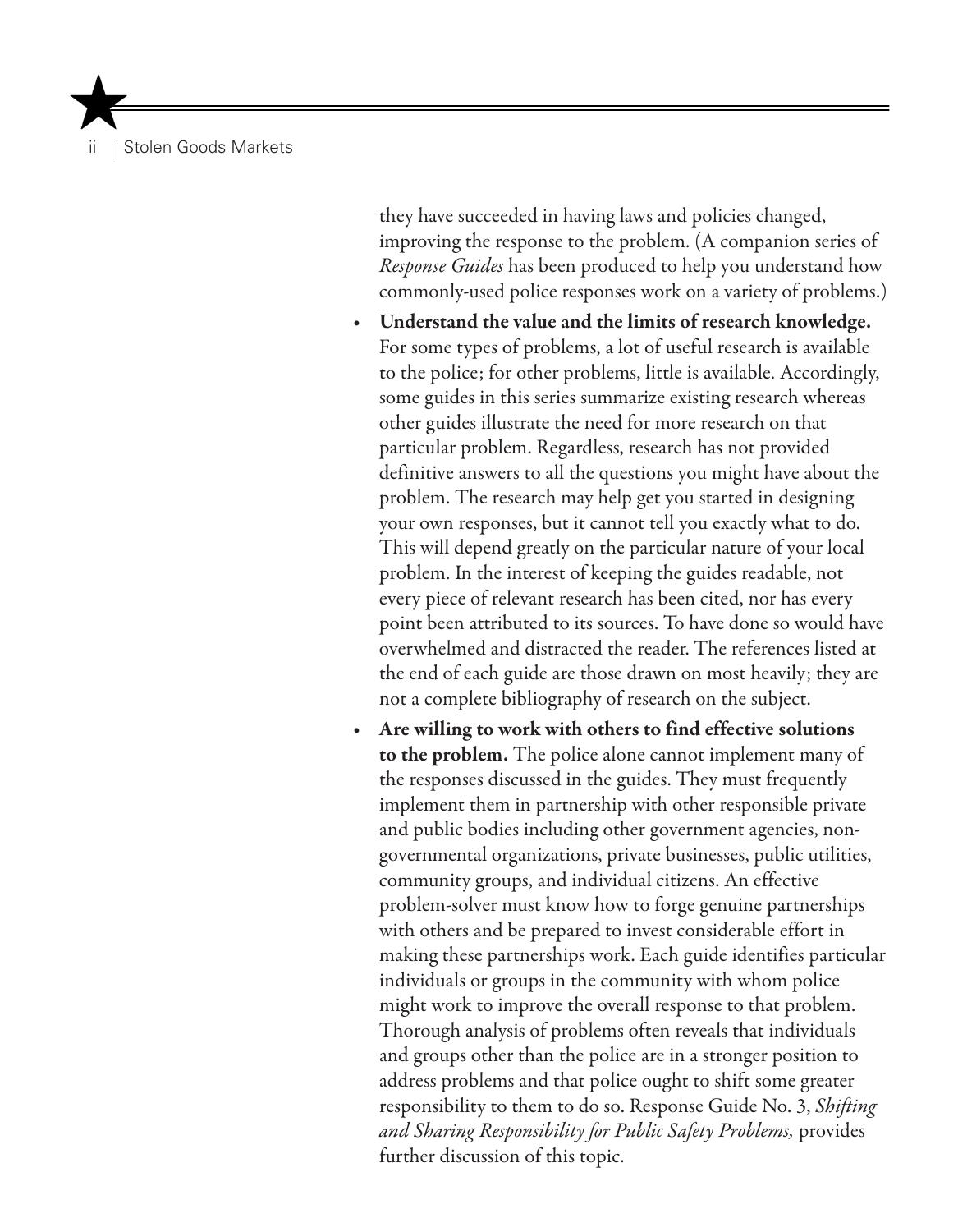About the Problem-Specific Guides Series | iii

The COPS Office defines community policing as "a philosophy that promotes organizational strategies, which support the systematic use of partnerships and problem-solving techniques, to proactively address the immediate conditions that give rise to public safety issues such as crime, social disorder, and fear of crime." These guides emphasize *problem-solving* and *police-community partnerships* in the context of addressing specific public safety problems. For the most part, the organizational strategies that can facilitate problem-solving and police-community partnerships vary considerably and discussion of them is beyond the scope of these guides.

These guides have drawn on research findings and police practices in the United States, the United Kingdom, Canada, Australia, New Zealand, the Netherlands, and Scandinavia. Even though laws, customs and police practices vary from country to country, it is apparent that the police everywhere experience common problems. In a world that is becoming increasingly interconnected, it is important that police be aware of research and successful practices beyond the borders of their own countries.

Each guide is informed by a thorough review of the research literature and reported police practice, and each guide is anonymously peer-reviewed by a line police officer, a police executive and a researcher prior to publication. The review process is independently managed by the COPS Office, which solicits the reviews.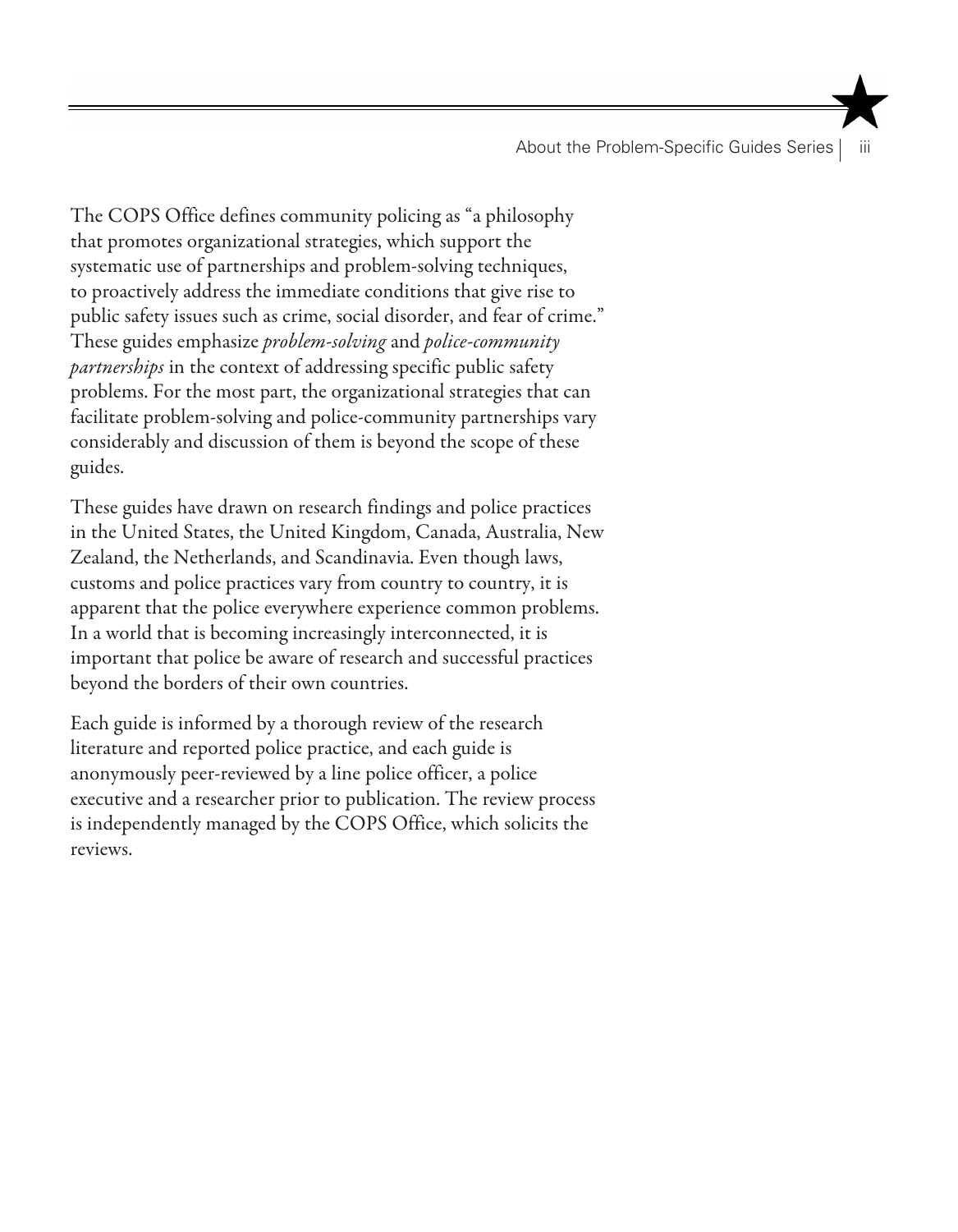iv | Stolen Goods Markets

For more information about problem-oriented policing, visit the Center for Problem-Oriented Policing online at www.popcenter.org. This website offers free online access to:

- • The *Problem-Specific Guides* series
- • The companion *Response Guides* and *Problem-Solving Tools* series
- Special publications on crime analysis and on policing terrorism
- • Instructional information about problem-oriented policing and related topics
- • An interactive problem-oriented policing training exercise
- An interactive Problem Analysis Module
- Online access to important police research and practices
- • Information about problem-oriented policing conferences and award programs.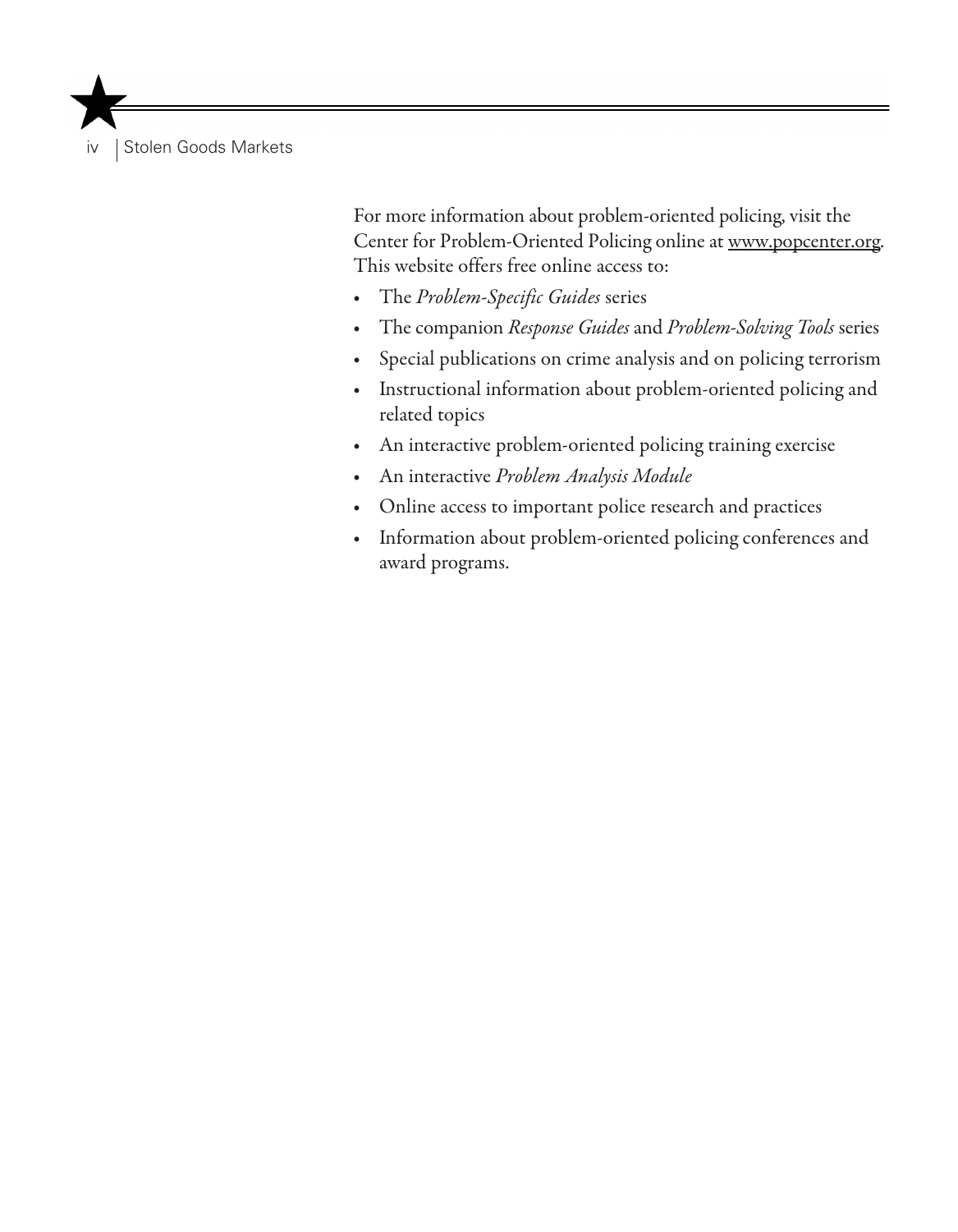Acknowledgments

## Acknowledgments

The *Problem-Oriented Guides* for Police are produced by the Center for Problem-Oriented Policing, whose officers are Michael S. Scott (Director), Ronald V. Clarke (Associate Director), and Graeme R. Newman (Associate Director). In addition to the primary author, other project team members, COPS Office staff, and anonymous peer reviewers contributed to each guide by proposing text, recommending research, and offering suggestions on matters of format and style.

The project team that developed the guide series comprised Herman Goldstein (University of Wisconsin Law School), Ronald V. Clarke (Rutgers University), John E. Eck (University of Cincinnati), Michael S. Scott (University of Wisconsin Law School), Rana Sampson (Police Consultant), and Deborah Lamm Weisel (North Carolina State University).

Members of the San Diego; National City, California; and Savannah, Georgia police departments provided feedback on the guide's format and style in the early stages of the project.

Debra Cohen, PhD oversaw the project for the COPS Office. Phyllis Schultze conducted research for the guide at Rutgers University's Criminal Justice Library. Nancy Leach coordinated the Center for Problem-Oriented Policing's production process. Suzanne Fregly edited this guide.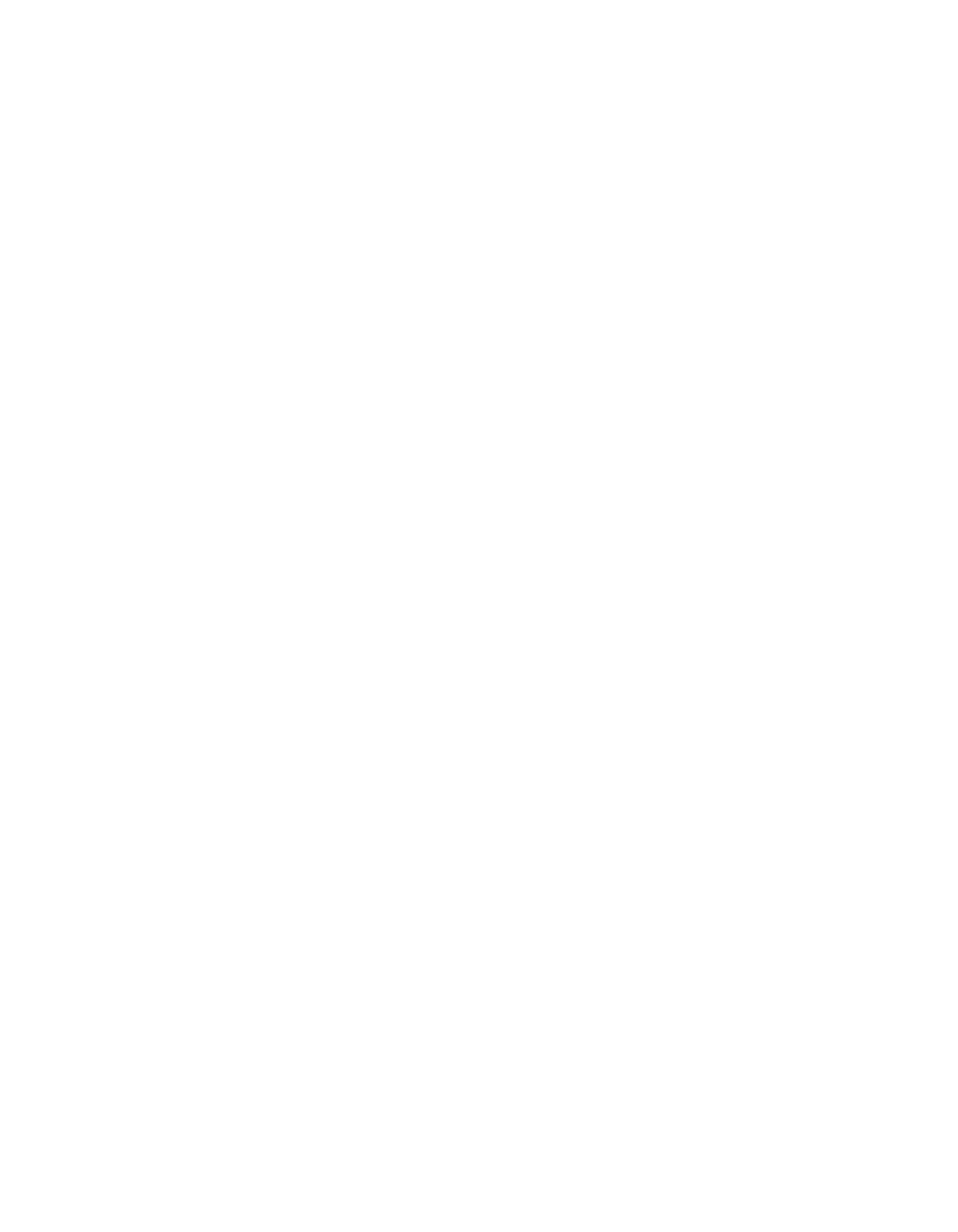## **Contents**

## **Contents**

| What This Guide Does and Does Not Cover 1<br>Supply and Demand—The Key Issue in Most Thefts 4<br>Stolen Goods Market Locations and Times 6                                                                           |
|----------------------------------------------------------------------------------------------------------------------------------------------------------------------------------------------------------------------|
| Tips for Understanding Local Stolen Goods Markets 19                                                                                                                                                                 |
| Responses to the Problem of Stolen Goods Markets21<br>General Considerations for an Effective Response Strategy 22<br>Specific Responses To Reduce Stolen Goods Markets 24<br>Responses With Limited Effectiveness26 |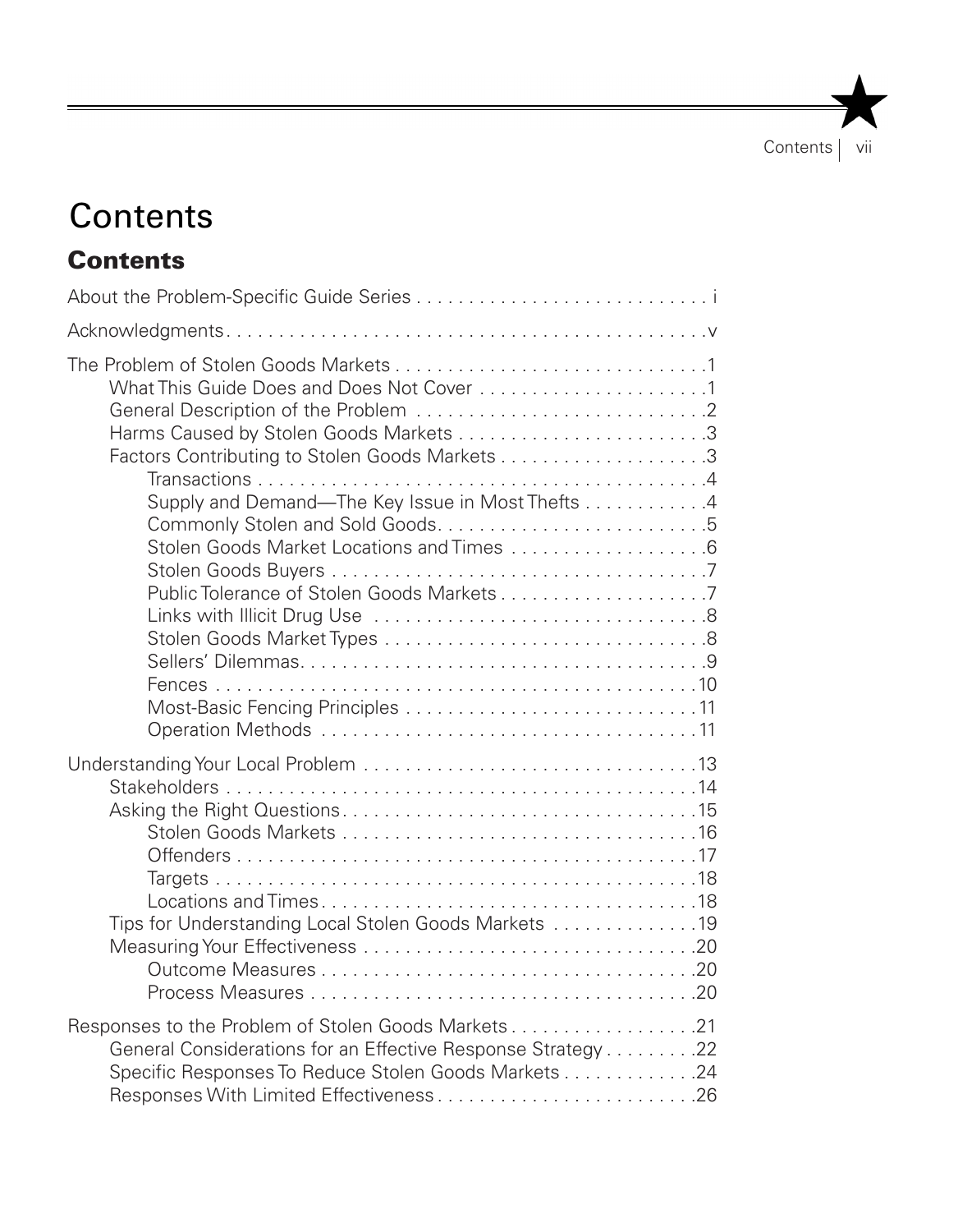viii | Stolen Goods Markets

| Appendix A: Summary of Responses to Stolen Goods Markets29   |  |
|--------------------------------------------------------------|--|
| Appendix B: Sample Stolen Goods Market Offender Interview 33 |  |
|                                                              |  |
|                                                              |  |
|                                                              |  |
| Other Problem-Oriented Guides for Police 53                  |  |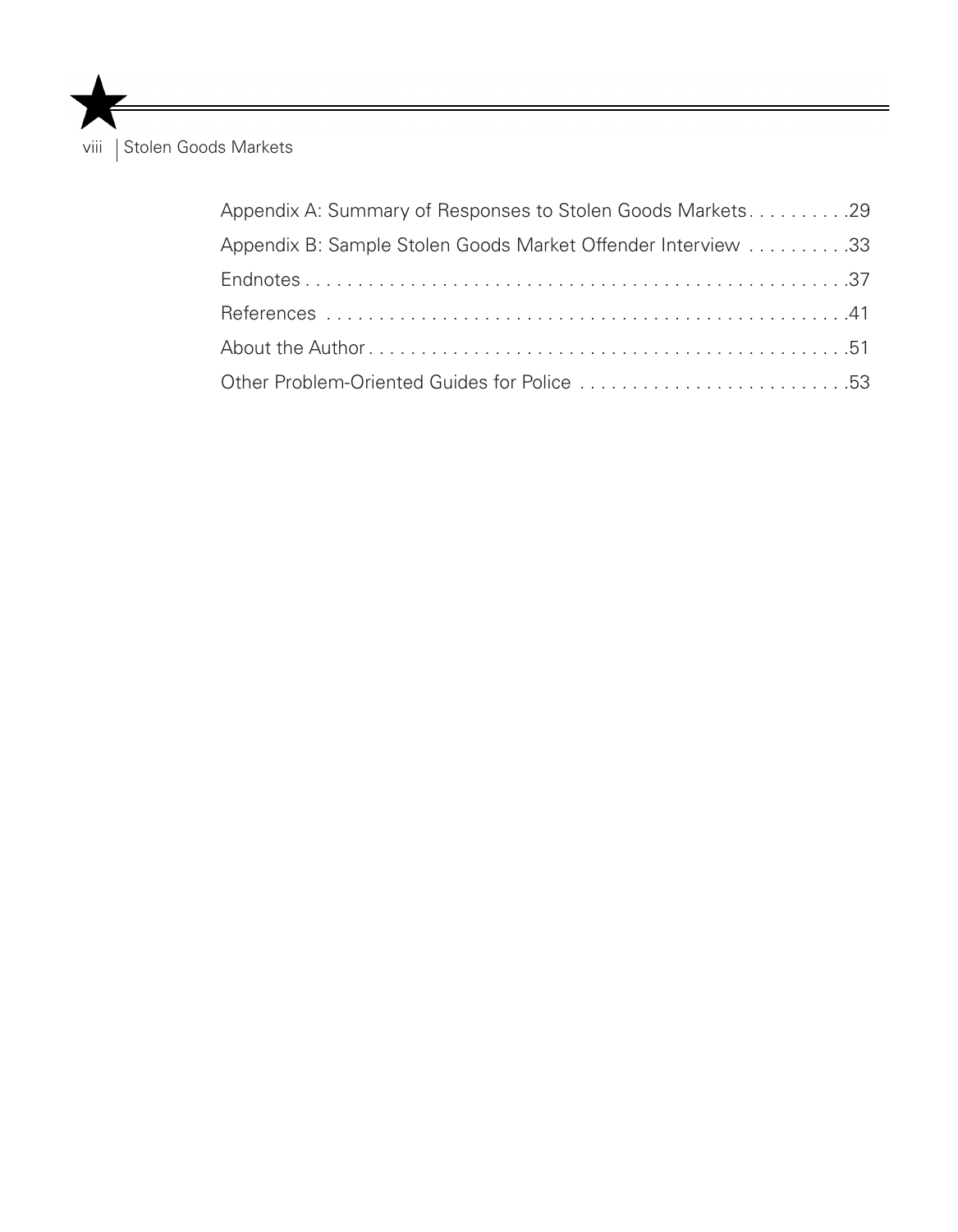The Problem of Stolen Goods Markets | 1

## The Problem of Stolen Goods Markets

#### **What This Guide Does and Does Not Cover**

This guide addresses the problem of stolen goods markets. The guide begins by describing the problem, then provides advice on how best to analyze local, national, or international stolen goods markets; reviews tactics that you can use to detect those involved in stealing, dealing, and using stolen goods; and suggests ways to assess the tactics' likely effectiveness in specific situations and locations. The ultimate aim of reducing stolen goods markets is to make it more difficult and risky for people to trade in stolen goods and thereby discourage stealing in the first place.

Most burglars and other prolific thieves steal to raise money, and to do so they need to sell whatever they steal. To obtain money by stealing things, the prolific and relatively "successful" thief must routinely complete two objectives without getting caught. The *first objective* is to steal valuable items. The *second objective* is to sell or trade the stolen goods. Ultimately, the prolific thief's main aim is to acquire something else—often drugs or alcohol—with the money gained from selling the stolen goods. While police and prosecutors commonly think of this scenario as comprising two crimes—one being theft and the other receiving stolen goods—from the thieves' standpoint, they haven't completed the action until they've acquired what they ultimately desire. Understood this way, the theft is only the beginning of the crime, not the end of it.<sup>1</sup> While other theft-related problem-oriented guides address thwarting the thief's *first objective,* this guide addresses the *second objective*.

Those who knowingly buy stolen goods do not have recourse to legal remedies and so serious violence may be used as a means of criminal dispute resolution.2 Stolen goods markets are but one aspect of the larger set of problems related to property theft and illicit markets. This guide is limited to addressing the particular harms stolen goods markets create, with a focus on ordinary consumer goods. Some specialty stolen goods markets, such as those dealing in firearms, cultural artifacts, art, or endangered species,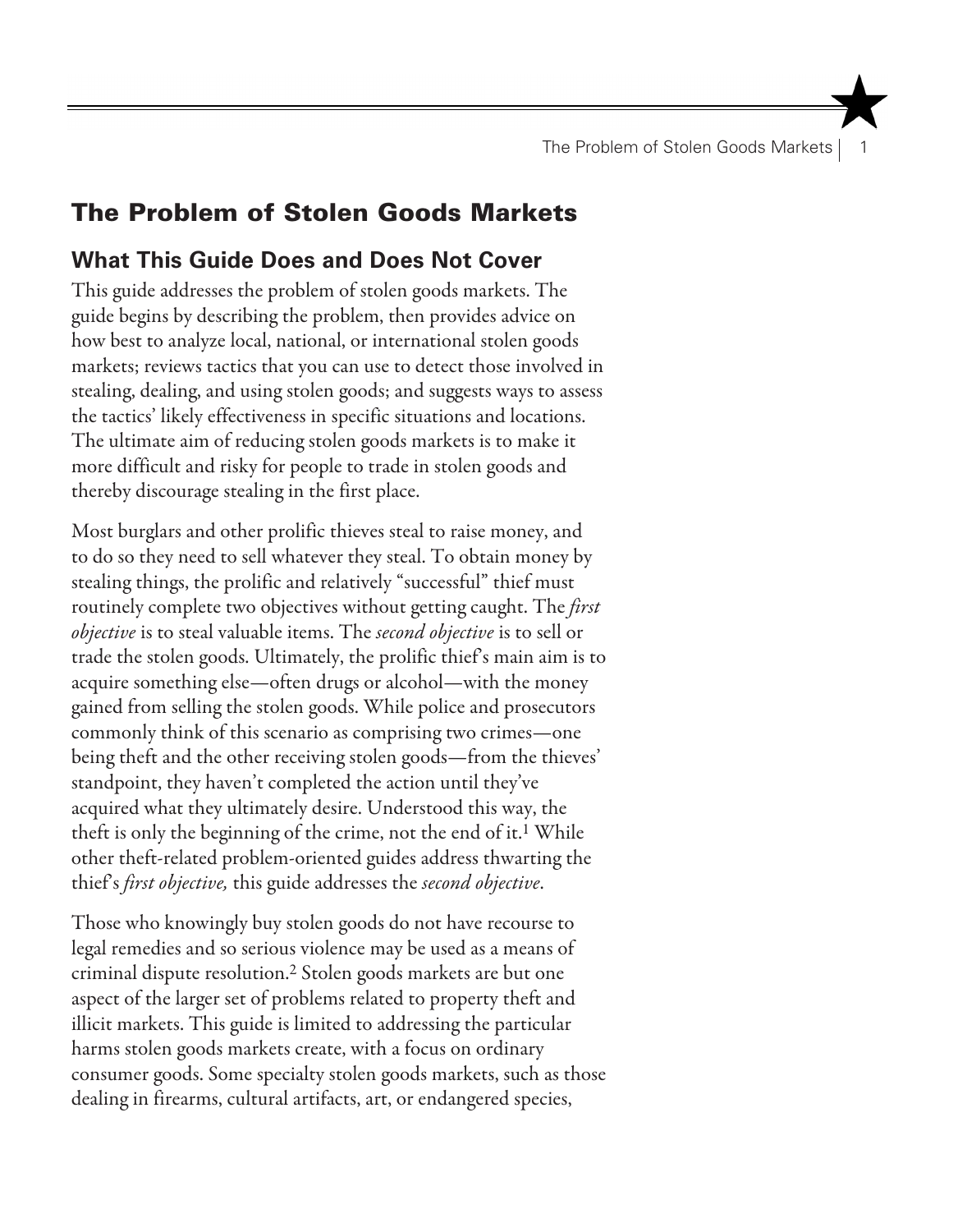2 Stolen Goods Markets

have unique features calling for separate analyses and different responses. Related problems not directly addressed in this guide, each of which requires a separate analysis, include the following:

#### Property theft problems

- **burglary**
- robbery
- general theft

#### Market-related problems

- illicit drugs markets
- prostitution markets
- human trafficking markets
- child pornography markets
- pirated software, music, and film media markets
- fake goods markets
- illicit diamond markets
- endangered species markets
- illicit antiques, art, and cultural artifacts markets
- illicit firearms markets

Some of these related problems are covered in other guides in this series, all of which are listed at the end of this guide. For the most up-to-date listing of current and future guides, see www.popcenter.org.

This guide is designed to help police officers and other officials reduce varied theft problems with different resource levels and in various locations by promoting tailor-made solutions to specific local problems.

#### **General Description of the Problem**

Stolen goods markets facilitate the demand that drives much property theft. Even though stolen goods dealers and consumers create the demand for stolen goods, police and crime reduction efforts remain firmly focused on thieves.3 Police agencies close many property crime investigations once they arrest the thieves, and pay less attention to tracking the stolen property.4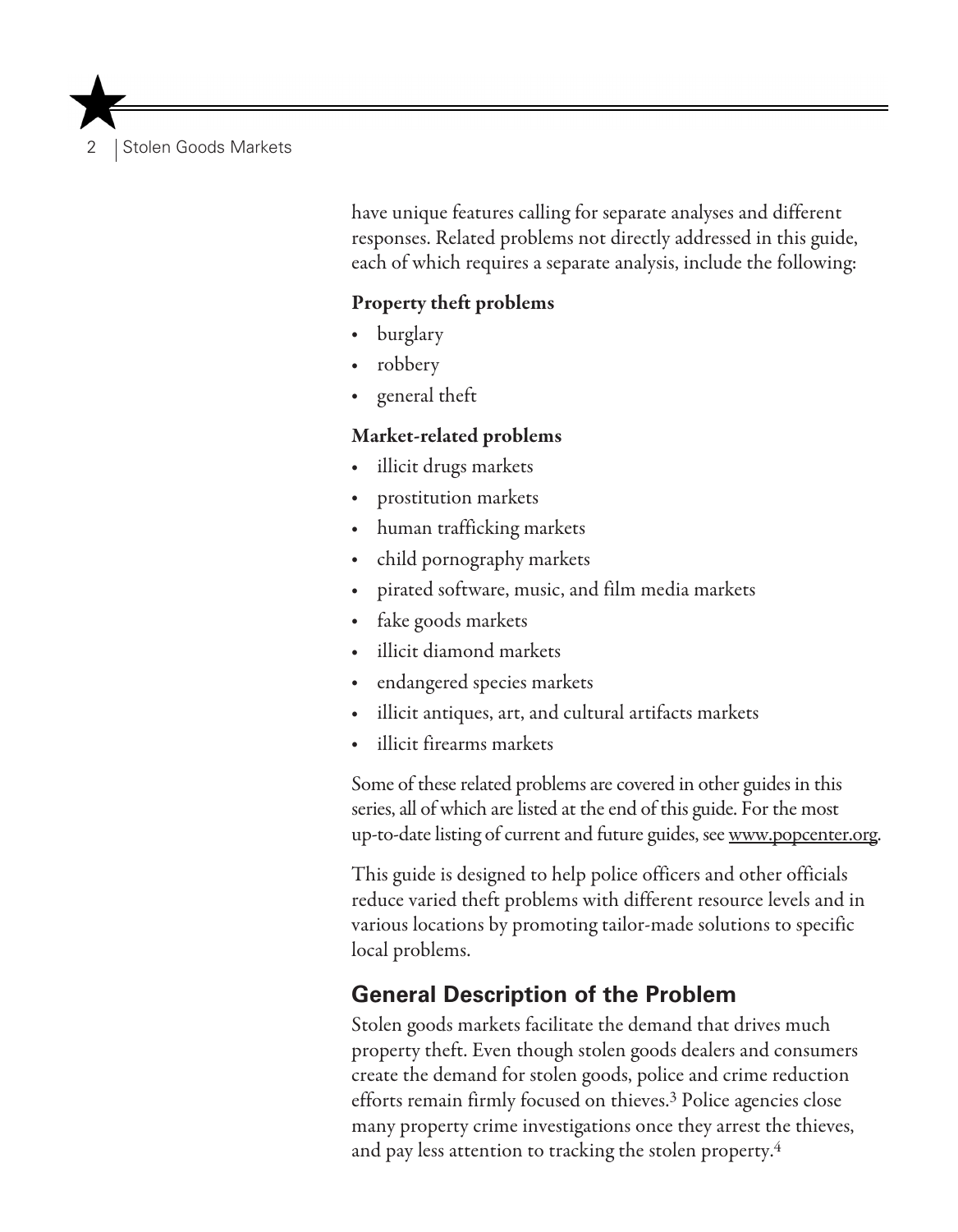The Problem of Stolen Goods Markets | 3

Many stolen goods markets are so clandestine, they are harder to research and police than drug trafficking, theft, and violence, for instance.5 However, much stolen goods trading goes on in relatively plain view, such as where goods are hawked openly on the streets or in pawn- and secondhand shops. At least some stolen goods markets are clearly visible, so long as you know what you are looking for and understand the criminal dynamics of what you see.<sup>6</sup>

Gathering sufficient evidence to prosecute the stolen goods middleman—the fence—is difficult as fences often hide their illegitimate activities behind legitimate business fronts. Professional fences know how to do this well and can operate for years with impunity.7

## **Harms Caused by Stolen Goods Markets**

Stolen goods markets cause a number of social harms. Some local stolen goods markets are linked to larger and more sophisticated organized criminal enterprises. Those who buy in stolen goods markets create a demand for their own victimization and also fuel the victimization of others. And since theft is not evenly distributed, legitimate merchants and residents in high-crime areas are either refused theft insurance or else pay considerably higher premiums. The price of goods in shops reflects profits lost to thieves and stolen goods markets, and merchants who refuse to trade in stolen goods are often undercut and lose business to those who do. Meanwhile, the consequent fear of crime creates uncertainty and discourages business investment, population stability, and growth necessary for local economies to thrive.<sup>8</sup> Finally, because those involved in stolen goods markets tend not to resort to the law to resolve their disputes, for fear of being found out themselves, they often resort to violence to resolve them.9

## **Factors Contributing to Stolen Goods Markets**

Understanding the factors that contribute to your problem will help you frame your own local analysis questions, determine good effectiveness measures, recognize key intervention points, and select appropriate responses.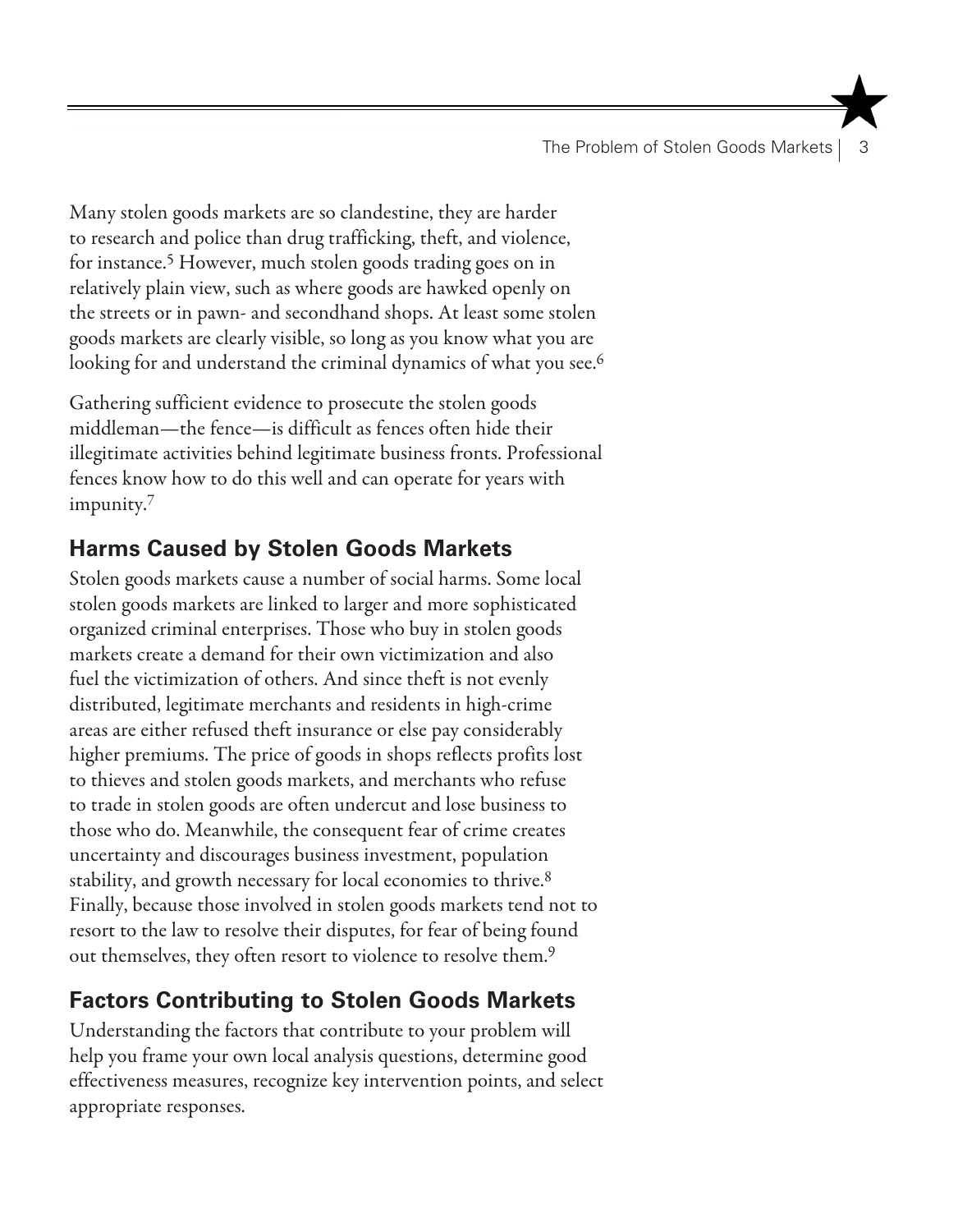Stolen Goods Markets

<sup>§</sup>The supply-and-demand relationship is not always this simple. The relationship between people's willingness to buy stolen goods and others' readiness to steal them is sometimes complex (Ferman, Henry, and Hoyman, 1987).

#### *Transactions*

Stolen goods trading typically involves several steps, beginning with the theft itself and culminating in an end-consumer's obtaining the stolen goods. Understanding the actions offenders take and challenges they face in each step will help you design methods to disrupt the process at several points in the crime process. Figure 1 depicts these steps.



Figure 1. Chain of transactions in stolen goods markets (modified from Cornish, 1994).

#### *Supply and Demand— The Key Issue in Most Thefts*

As with any market, the relationship between supply and demand for stolen goods can be complex. Generally, the demand for stolen goods increases the incidence of theft.§ This makes sense because, for the most part, thieves won't steal goods unless they first know or believe other people will buy or trade for them.10 General awareness that many business owners and members of the wider public are willing to buy stolen goods motivates thieves to start and continue stealing.11 Young thieves learn from their families, neighbors, and peers about their community's willingness to buy stolen goods. Knowing who buys stolen goods and how to deal with them makes stealing a viable choice for some young people growing up in less wealthy areas.12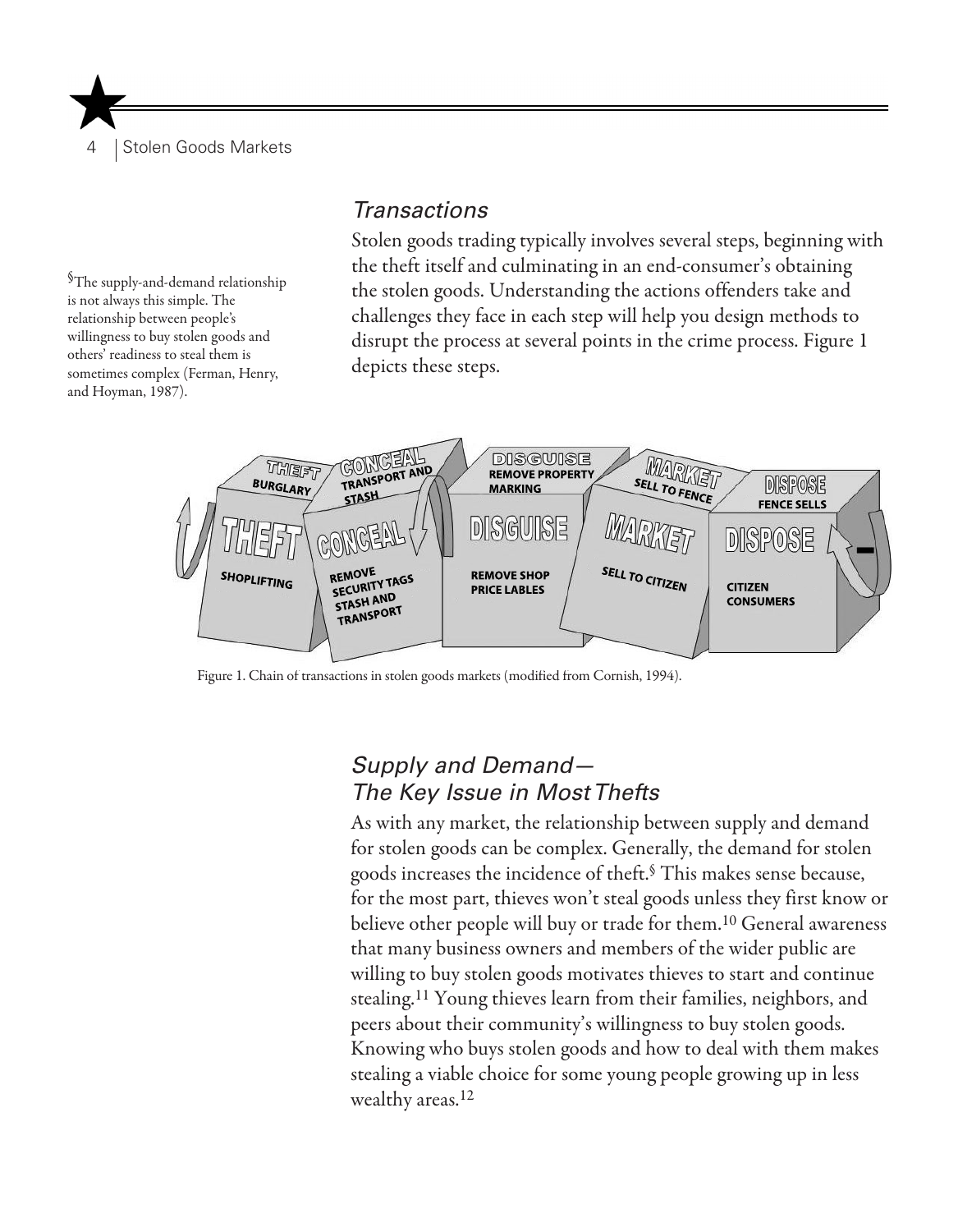The Problem of Stolen Goods Markets |

Once thieves know people are generally willing to buy stolen goods, stolen goods markets are mainly fuelled by thieves' offering goods for sale, rather than by proactive demand from dealers or consumers.13 Thieves' offers to sell stolen goods have the greatest influence on how stolen goods markets operate. This is because most dealers and consumers do not actively seek out stolen goods: someone needs to offer these items to them.14 Strangers frequently offer small-business owners stolen goods.15

Sometimes thieves steal items to order. This means they are asked to supply particular products or quantities by theft. Prolific fences tend to encourage thieves to increase their offending in this way. But *stealing to order* is not as common as *stealing to offer*. 16

## *Commonly Stolen and Sold Goods*

Knowledge of the "standing demand" for stolen goods affects the type of goods stolen, depending on what is most in demand at the time, and can at times lead to problem crime waves when thieves target particular highly sought items. Statistical research proves that most thieves have an ever-changing hierarchy of goods that they prefer to steal. Research with thieves themselves reveals that they rarely hoard stolen goods for more than an hour or two, at most, since they seek as near to immediate cash returns as possible—and want to avoid getting caught in possession.17 This means that thieves are unlikely to steal and hoard goods that they do not currently know to be in high demand on the off chance that they will be saleable in the future. Since most thieves steal because they want money in a hurry, at the top of their list is cash, followed by items that they can easily and quickly sell for relatively high prices, such as jewelry and high-tech home entertainment equipment.<sup>18</sup>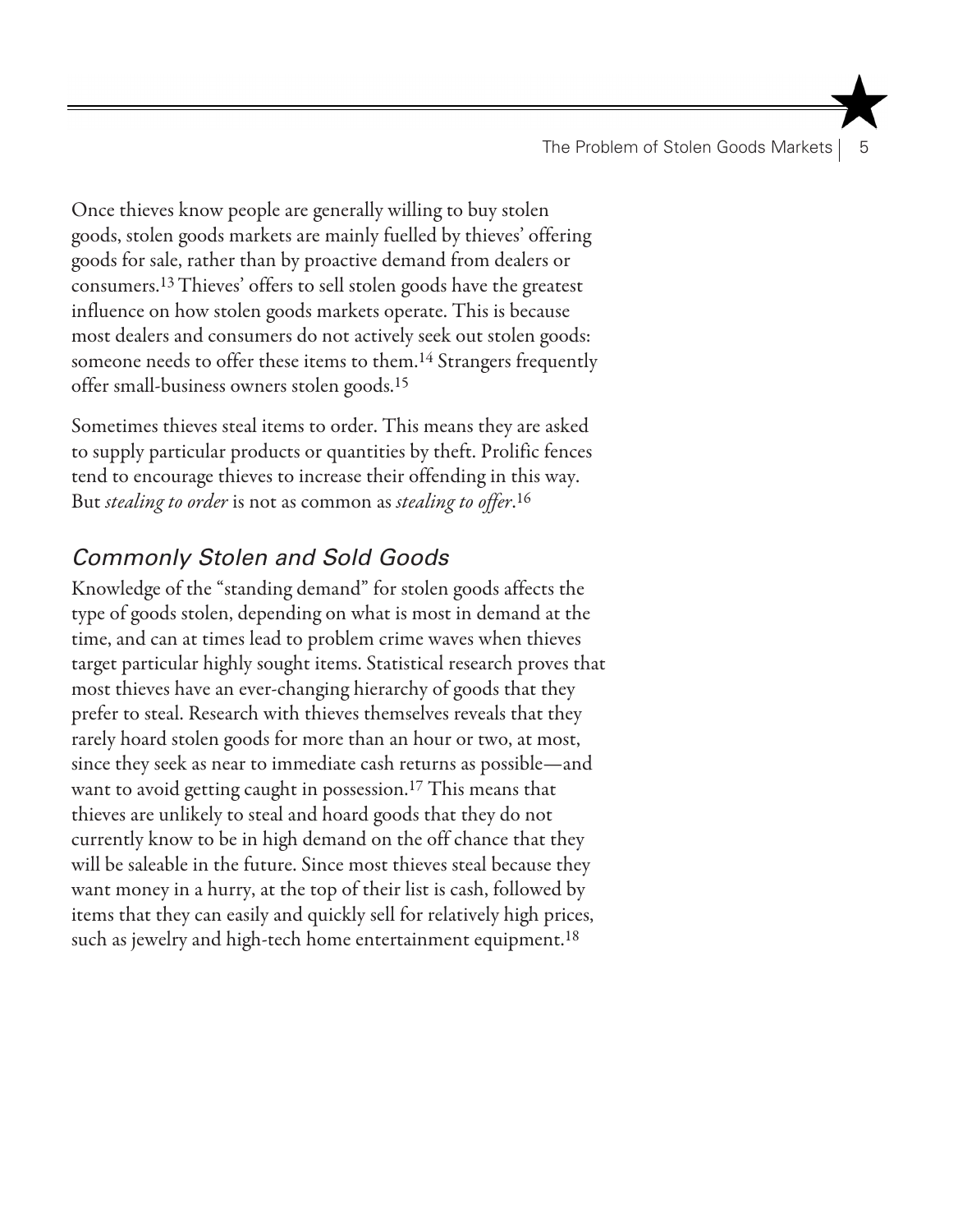6 Stolen Goods Markets

Understanding what makes products attractive to thieves will help you anticipate new theft targets, and consequently what new products are likely to become popular in stolen goods markets.19 So-called *hot products* typically have one or more of the following attributes that can be summarized by the acronym CRAVED, in that they are the following:

Concealable Removable Available Valuable Enjoyable Disposable<sup>20</sup>

The more of these attributes a thing has, the more attractive it is for someone to steal it. However, because we know that prolific thieves rarely steal items for their own use, the last three attributes are the most important because they relate to items' worth and not just to their portability. It is this *worth* of items that makes them disposable as products that thieves can sell or swap for drugs.

The demand for and prices of goods in legitimate markets influences what products are hot in stolen goods markets.21 Knowing, for example, what retail goods shoplifters are stealing, while perhaps not too important to police from a criminal investigation standpoint, might be quite important from a crime prevention standpoint, because shoplifting is often a gateway crime to more-serious theft and a fallback crime for prolific burglars to support their drug use.<sup>22</sup>

#### *Stolen Goods Market Locations and Times*

Although theft can occur any place where there is something to steal, much burglary and other theft are concentrated in particular areas, and thieves prey more often upon particular types of people in those areas.23 Likewise, in both the United Kingdom and the United States, stolen goods markets can occur anywhere. But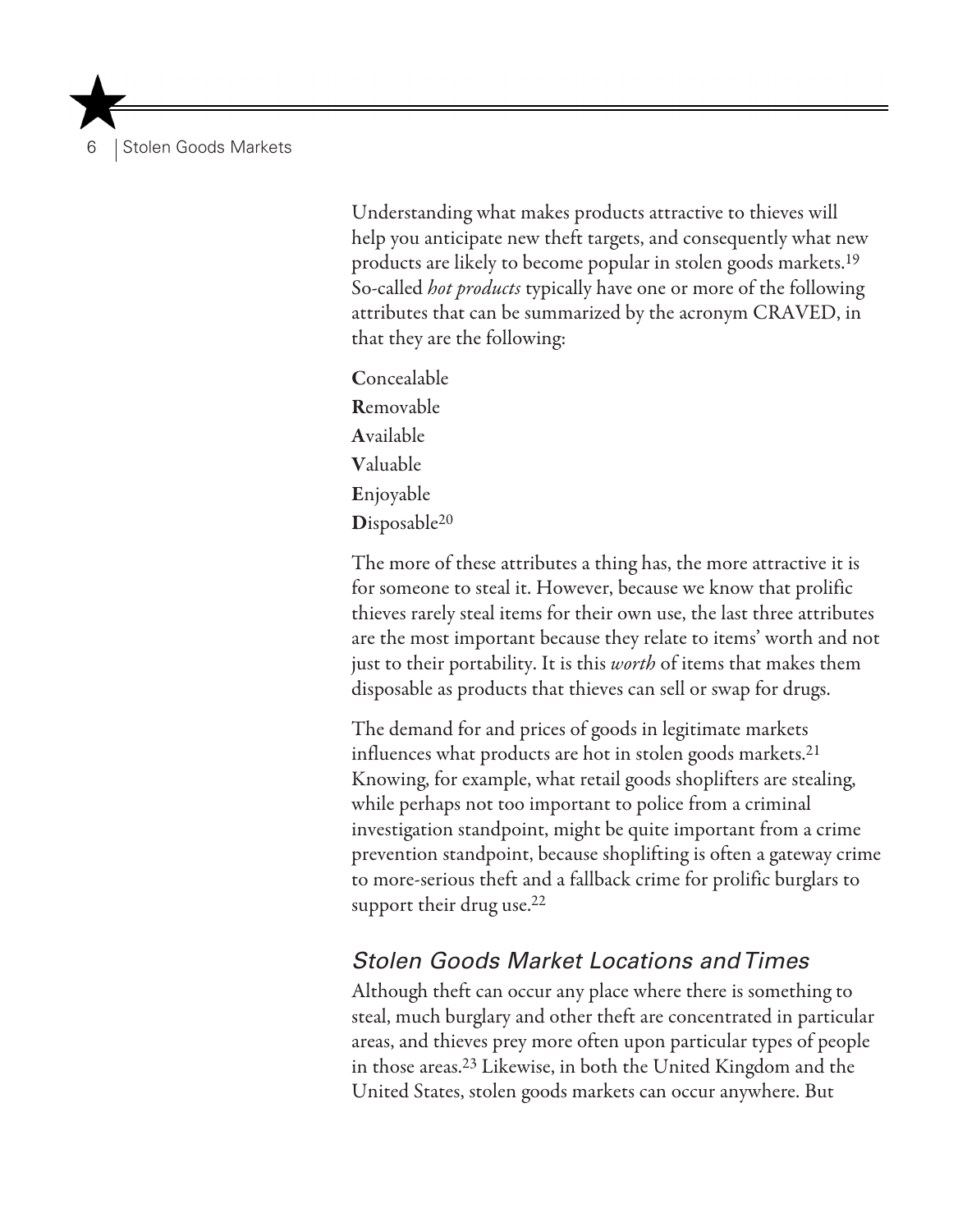The Problem of Stolen Goods Markets |

once again, they tend to be concentrated in the least affluent areas.24 Accordingly, stolen goods markets are one of the major contributing factors to criminal victimization in less-affluent areas, since thieves prefer not to travel far when selling stolen goods.

Thieves generally prefer to sell stolen goods locally,25 and they sell most stolen goods within 30 minutes of their theft.26 Therefore, a concentration of local thefts might (but not necessarily) indicate the relatively close proximity of a local market for those goods. It must be noted, however, that while this is something worth exploring in the first instance, it should not be done at the expense of neglecting other possibly more important markets farther afield.

Stolen goods trading takes place at odd times of the day and night as much as it does during normal business hours.27

## *Stolen Goods Buyers*

In addition to professional fences, average citizens buy stolen goods. At least in the United Kingdom, buying stolen goods, like many other offenses, is a crime most often committed by those who are young, single, male, relatively unskilled, and living in relatively deprived areas.28 These, of course, are simply those who are, overall, statistically the most likely to be offered and to buy stolen goods. At any time, business owners who are not professional fences may buy stolen goods. The same is true for tradespeople and anyone else within any population of "ordinary folks" who find it hard to resist the chance of a bargain with no questions asked.

## *Public Tolerance of Stolen Goods Markets*

Whereas most citizens are intolerant of thieves and of stealing, they tend to be more tolerant of stolen goods buyers and sellers because they are seen as entrepreneurs providing the valuable local service of making goods available at bargain prices.29 In addition, many so called "ordinary folks" ask no questions, or accept the standard "it fell off a truck" lines, when offered deeply discounted valuables. Even if they do not buy, most are unlikely to report people selling goods in this way.30 Police cannot afford to ignore the prevailing community attitudes toward buying stolen goods.31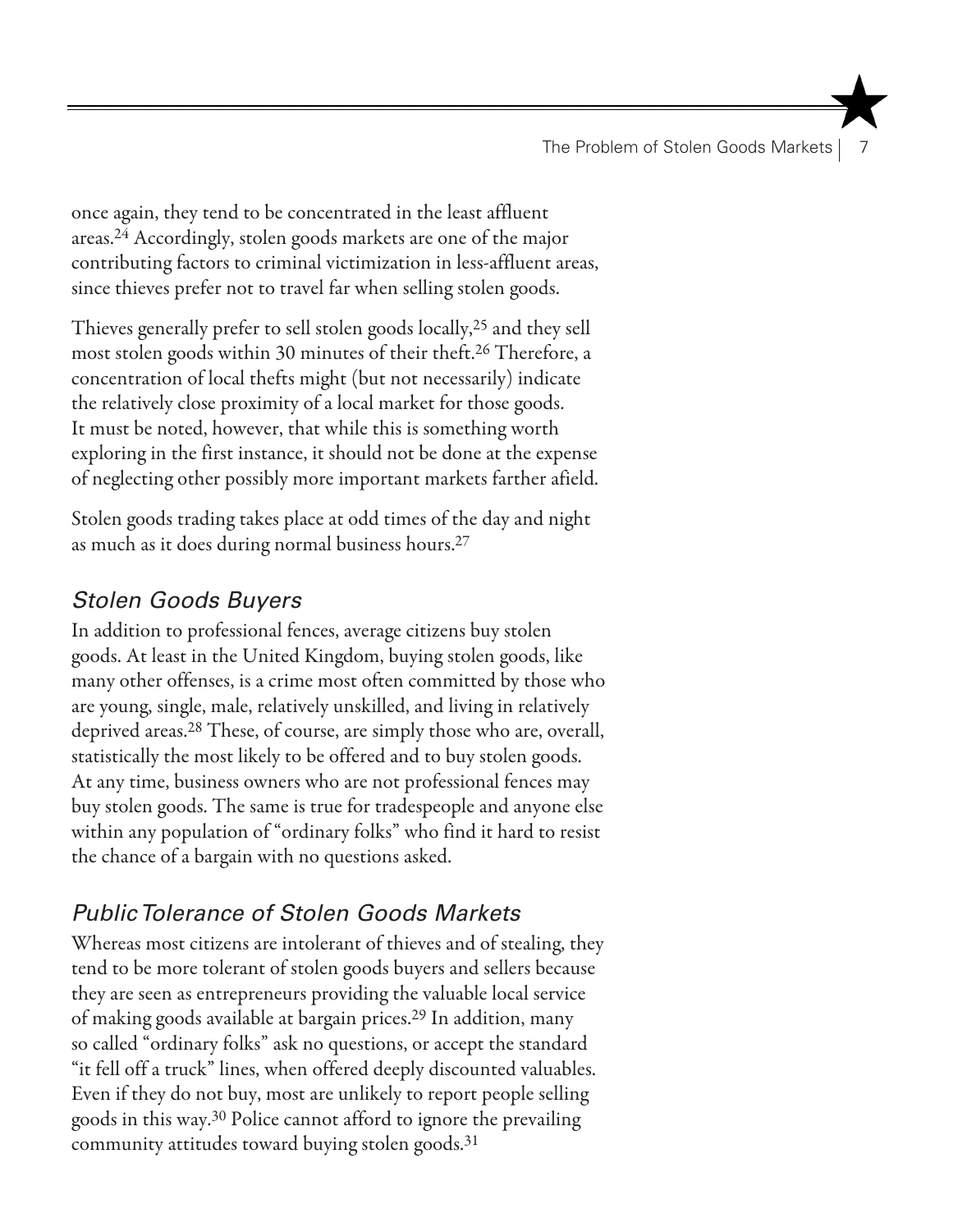**Stolen Goods Markets** 

## *Links with Illicit Drug Use*

In the United Kingdom, some 29 percent of arrested thieves are heroin or cocaine users, and these are the most prolific offenders, probably responsible for more than three-fifths of the illegal income generated by selling stolen goods.32 However, drug dealers are often reluctant to exchange drugs for stolen goods.33 This means that stolen goods markets play at least as important a part as regular illegal hard drug use in explaining high theft rates and, therefore, represent an equally important opportunity for crime reduction initiatives. That said, drug dealers do accept certain kinds of property in exchange for drugs, and they also buy stolen property.34 Drug dealers are known to buy, in particular, stolen expensive designer wear and jewelry for their own use.35 Buying and selling stolen goods is, for many offenders, a gateway offense into buying and selling drugs.<sup>36</sup>

#### *Stolen Goods Market Types*

Stolen goods markets tend to have particular local, as well as national, characteristics in terms of what thieves steal and how those involved conduct transactions.37 Consequently, reducing these markets calls for locally tailored solutions.

There are six stolen goods market types that are distinctive in the ways that thieves, dealers, and consumers operate.38 No one market type is more serious or important than another in terms of the role it plays in promoting theft. The six market types are as follows:

- Commercial fence supplies. Thieves sell stolen goods to commercial fences operating out of shops, such as jewelers, pawnbrokers, and secondhand dealers.
- **Residential fence supplies.** Thieves sell stolen goods (particularly electrical goods) to fences, usually at the fences' homes.
- Network sales. Thieves pass stolen goods on, and each participant adds a little to the price until a consumer is found. This may involve a residential fence, and the buyer may be the final consumer or may sell the goods on again through friendship networks.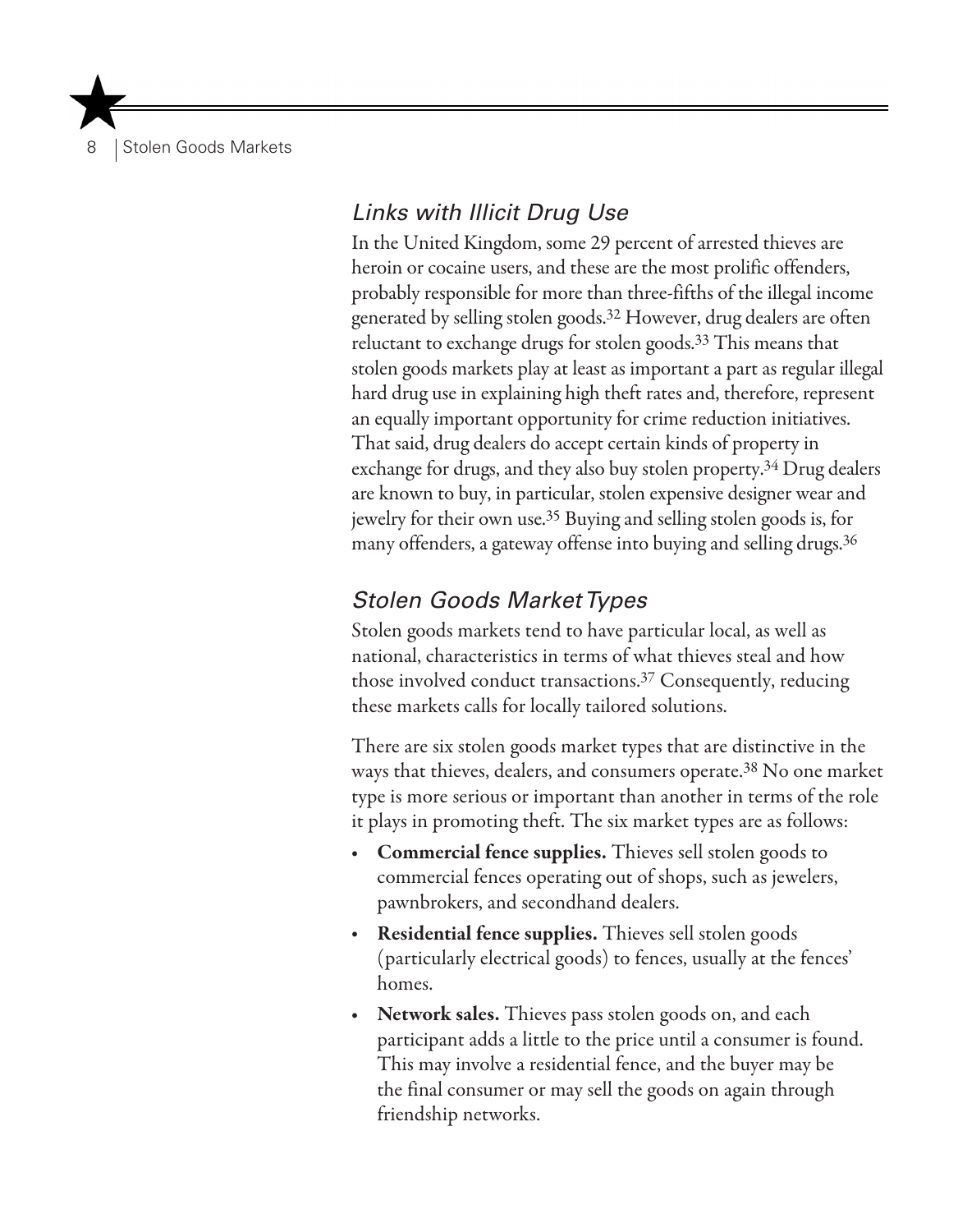- **Commercial sales.** Commercial fences most usually pose openly as legitimate business owners while secretly selling stolen goods for a profit, either directly to the (innocent) consumer or, more rarely, to another distributor who thinks he or she can resell the goods for additional profit.
- Hawking. Thieves sell directly to consumers in places such as bars and pubs or door to door (e.g., shoplifters sell cigarettes, toiletries, clothes or food).
- "eSelling." This market type involves selling stolen goods through private websites such as Craigslist or through online auction sites such as eBay. This gives thieves access to buyers they would not otherwise reach. Thieves may sell goods directly to the public online or else sell through a business fence in an offline commercial fence supplies market. The business fence then sells the goods using the Internet.§

By and large, offenders—particularly those operating within network sales markets—are flexible in how they use available markets.

#### *Sellers' Dilemmas*

Understanding the dilemmas those dealing in stolen goods face is useful in designing prevention and control strategies.

The stolen goods seller's dilemma is that to increase his chances of making a profit, he has to increase his risks of getting caught. The seller can choose to sell only to people he knows, which reduces his risks of getting ripped off or detected but restricts his sales and buying opportunities. Or the seller can sell to strangers, which allows him access to more potential customers but also increases his chances of getting arrested or ripped off.39 This dilemma applies to both the thief and the dealer (the fence), but the business-owning commercial fence also has to simultaneously gain the confidence of thieves with whom they deal, while maintaining a clean public image. $40$ 

These conflicting demands of access and security determine to a large extent the structure of local stolen goods markets.

§For further information on "eSelling," see Wilbur (2004), Skelton (2005), Tuckey (2007), Talamo et al. (2007), and Newman and Clarke (2003). See Davis (1998) for a useful guide for police officers investigating Internetfacilitated crime.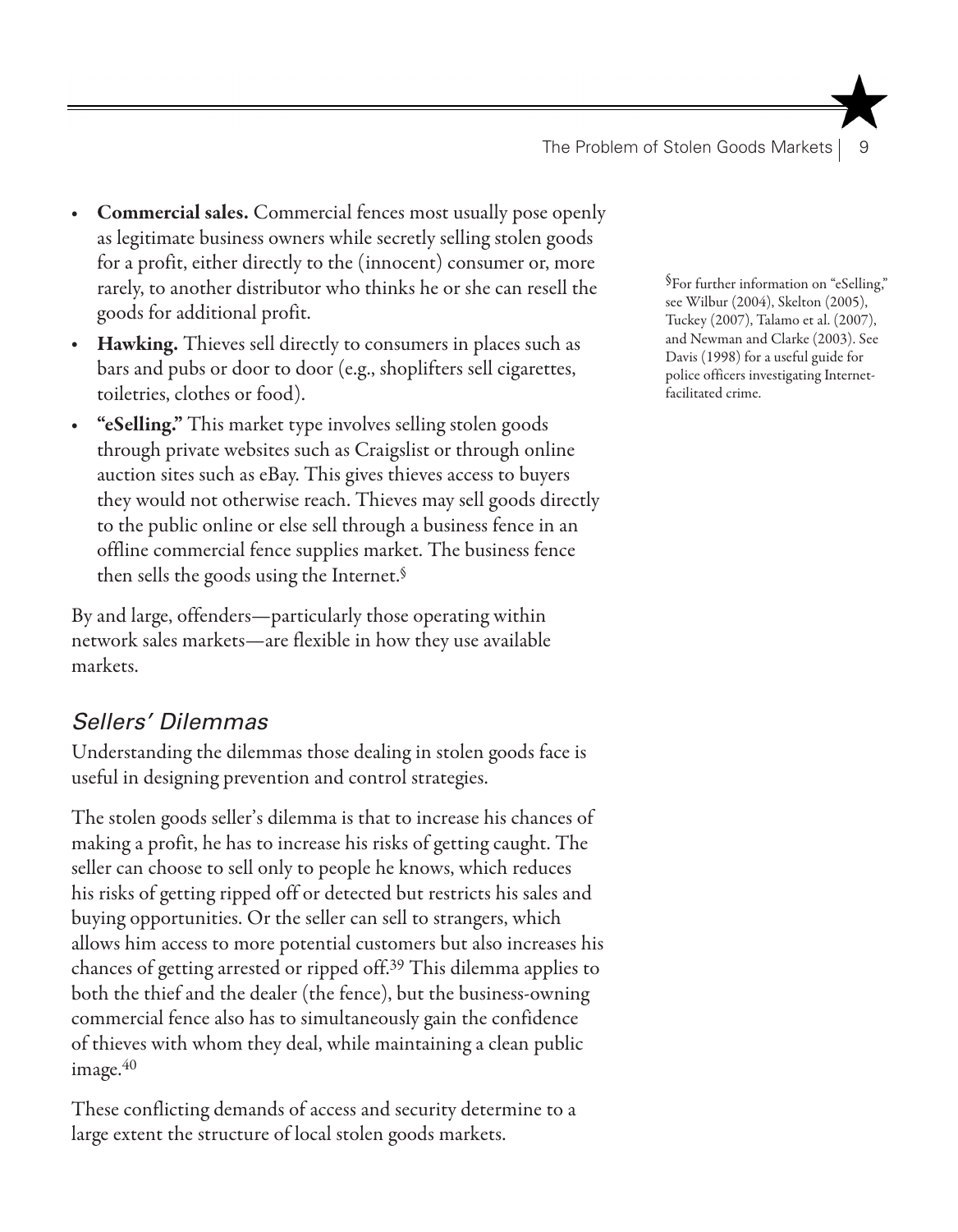10 Stolen Goods Markets

#### *Fences*

Some stolen goods dealers are professional fences who conceal their activities behind legitimate business fronts. Others are not, but operate instead out of their own homes or else on the move, using, for example, networks of associates linked by mobile phone. In other markets, consumers and innocent dealers may buy directly from thieves rather than through a fence.

Fences tend to specialize in selling in particular market types, but some sell in more than one market type. For example, fences operating in commercial fence supplies markets deal at home as residential fences, but also be involved in network sales<sup>41</sup> or even "eSelling," particularly where stolen items not sold through their legitimate retail business are being traded.

There are several types of fences, including the following very useful typology constructed by Lewis (2006) to outline the specific dynamics of different types of commercial fencing operations:

- **Level-1 fence:** A thief sells to a level-1 fence (often a storeowner such as a pawnbroker or jeweler), who then sells the goods in his store or else sells them to another fence.
- Level-2 (wholesale) fence: A level-2 fence buys from a level-1 fence and then often cleans up and/or repackages the goods to make it look as though they came legitimately from the manufacturer. These are very clandestine operations that are perhaps most likely to be found when working back from a level-3 fence bust (see below). Those who operate stolen car rings also fall within this fencing subtype.
- Level-3 fence: A level-3 fence takes repackaged goods from level-2 wholesale fences and diverts the goods to retailers. At times, major retailers will find themselves buying back the very goods that were stolen from them.42 Level-3 fences have been known to sell perfume, cosmetics, razor blades and shoplifted designer goods in this way. 43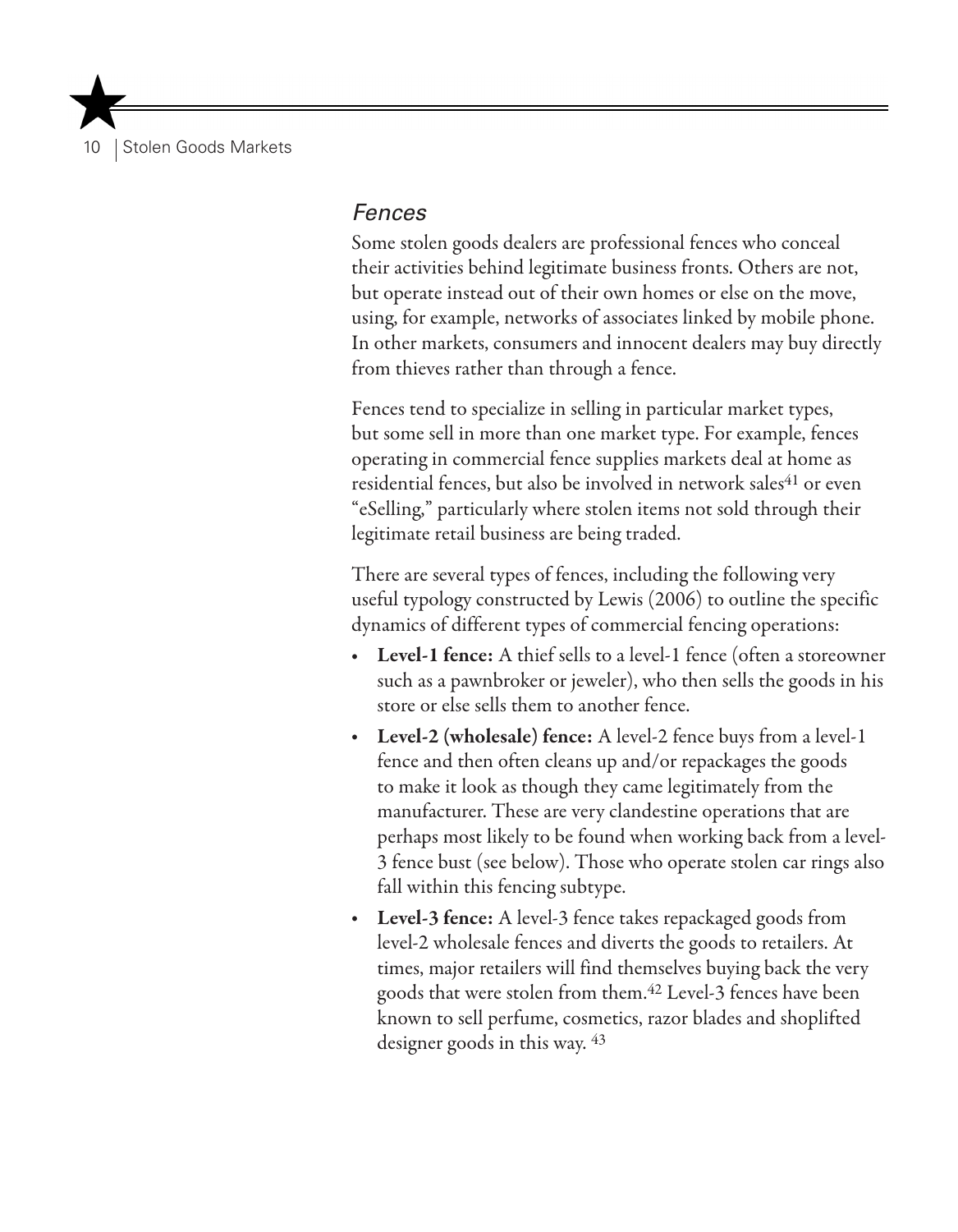The Problem of Stolen Goods Markets | 11

Commercial fences use their business front to recruit thieves who come in offering them stolen goods. (This is the commercial fence supplies market operating at Level-1.) They also mix stolen goods in with their legitimate stock. Somewhat perversely, this helps to sell legitimate stock, as people think they are getting a genuine bargain if goods are stolen, even when they are not. (This is the commercial sales market at Level-1.)<sup>44</sup>

#### *Most-Basic Fencing Principles*

Understanding the unique dynamics of particular offending can help identify and also understand the behavior of less visible offenses and offenders that facilitate more visible crime problems such as theft. For a professional fence to operate and avoid arrest, he needs to coach promising thieves to avoid detection and maximize profits. He must conceal his stolen goods trading behind a legitimate trading front. He should remain willfully ignorant about whether the goods that he buys from other dealers are stolen. He must try to offload stolen goods quickly to avoid detection, but also know when it is safer to store them and sell them later. He must avoid getting caught in possession of stolen goods, but if he is, he should know how to make it difficult for police to prove that he knows the goods are stolen. He must be careful not to work with police informants and limit the number of people who know about his business. He must never admit to knowingly trading in stolen goods if the police question him. And, if all this fails, he must have money for a good lawyer if police arrest him.45

## *Operation Methods*

Inexperienced thieves tend to sell mostly by hawking to strangers in public places or selling to only one residential fence they know.<sup>46</sup> Problem drug users in particular commonly find it hard to find fences who will deal with them.<sup>47</sup> The most experienced and prolific offenders tend to have the most ways of selling stolen goods in a variety of markets.<sup>48</sup> A study of experienced residential burglars found that they most often sold stolen goods to known fences, friends, or relatives rather than strangers.<sup>49</sup>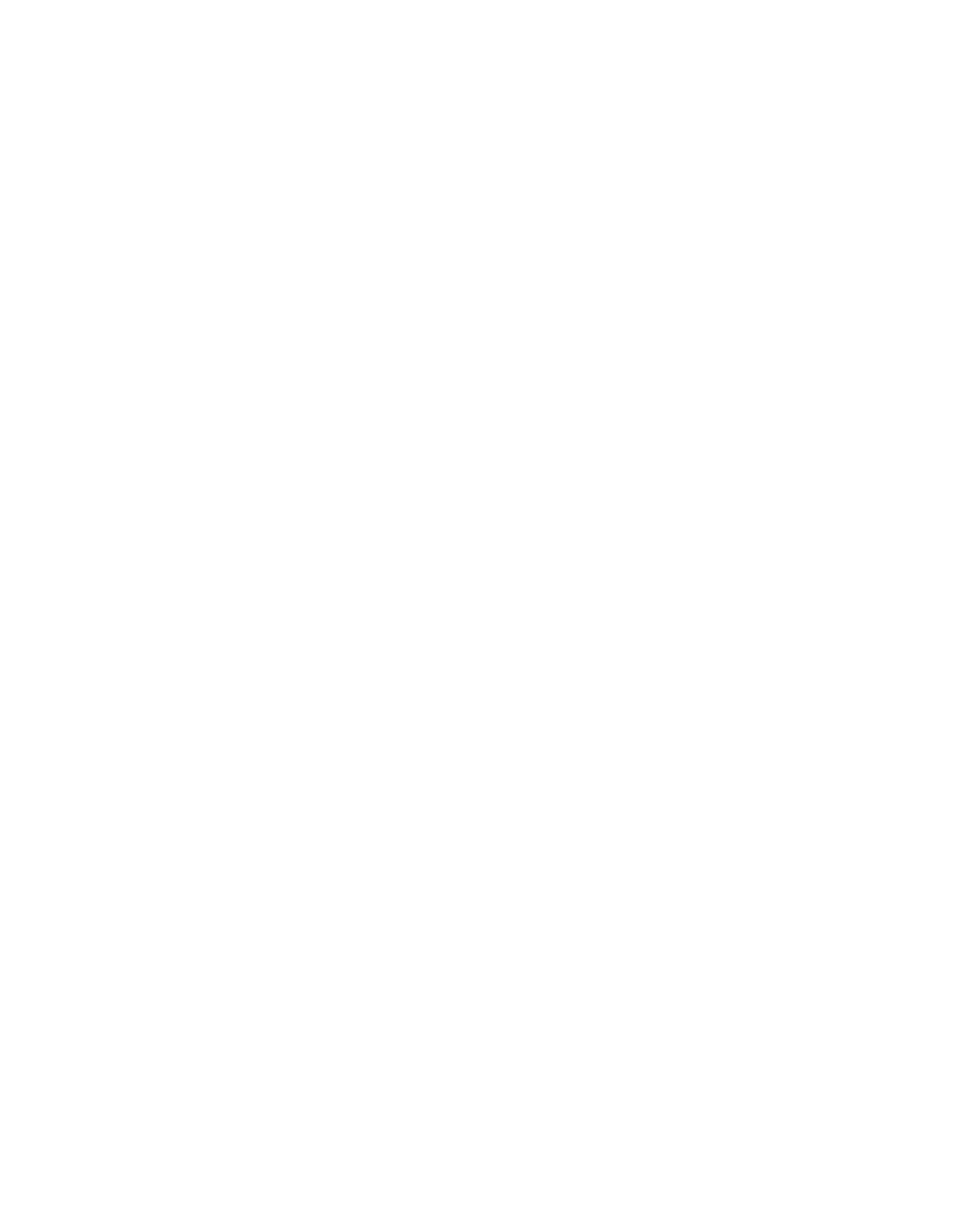## Understanding Your Local Problem

All the information provided above constitutes only a generalized description of stolen goods markets. You must combine the basic facts with a more specific understanding of your local problem. Analyzing the local problem carefully will help you design a more effective response strategy.

To understand the dynamics of the stolen goods markets in your own area, interview known offenders and informants.§ It is important to talk with those who steal, sell, deal, and use stolen property, as well as those who might know about them. See Appendix B for a sample offender interview relating to stolen goods markets. You should routinely solicit the following groups for information:

- current, recently active, and ex-offenders (thieves, burglars, fences, drug dealers, drug users);
- prisoners (convicted of burglary, theft, handling stolen goods and drug use or dealing); and
- confidential informants.

You should also ensure that the general public can easily and confidentially report suspicious activity related to stolen goods to the police.50

Evaluation of the Market Reduction Approach in England found that reviewing old case files and interviewing officers in the field can also reveal intelligence about offenders and fencing hot spots.51, §§

Where possible, you should analyze at least a few years' worth of such data, because this will reduce the likelihood of making strategic decisions based on temporary and uncharacteristic data peaks or troughs.52 In addition, you should analyze crime location data for fencing incidents using crime pattern analysis techniques on geographic information system software.

§See Problem-Solving Tools Guide No. 3, *Interviewing Offenders To Inform Police Problem-Solving,* for further guidance.

§§You can analyze qualitative data about stolen goods market locations and operators using qualitative research software.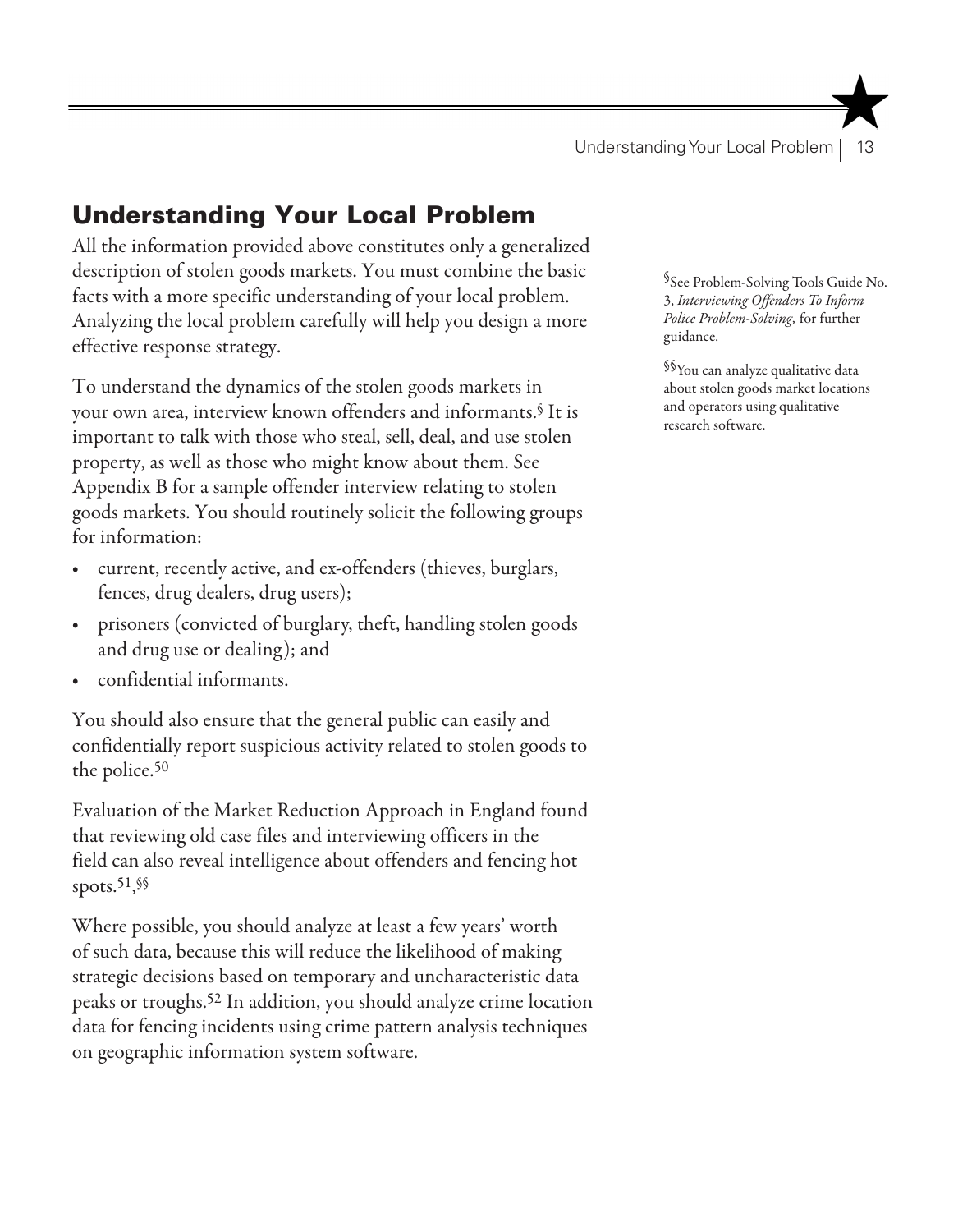14 Stolen Goods Markets

The importance of both quantitative and qualitative analysis of the kind recommended here cannot be overstressed if scarce resources are to be best deployed where they are most likely to be effective. And the SARA model of problem solving (Scanning, Analysis, Response and Assessment) should be used in order to reach the right solution to your particular theft problem.

The kind of research outlined above may not be possible for police officers facing competing demands for their time. This particular *expertise/time not available* risk factor should be analyzed very early on in the planning and design of your stolen goods market reduction initiative. Possible solutions to this, if it is a foreseeable problem, may be to work in formal partnership with freelance academics or some other kind of crime analysis unit such as in university, police or government departments.

The best solution to a local stolen goods problem may not be the most immediately feasible and intuitive one, but may instead come as a unique breakthrough borne of complex and painstaking analysis.

#### **Stakeholders**

In addition to local criminal justice agencies, the following groups have an interest in the stolen goods trading problem, and you should consider the contribution they might make to gathering information about the problem and responding to it:

- • *Business associations* (e.g., representing retail merchants, bars, scrap dealers) have an interest in preventing merchants who trade in stolen goods from undercutting legitimate merchants' market share and may know which merchants are suspected to be trading in such goods.
- *Retail loss prevention professionals* have an interest in reducing losses from diversions of legitimately purchased wholesale merchandise into the illegitimate stolen goods markets.
- *Crime reporting hotlines* (e.g., Crime Stoppers) may have information on particular suspected thieves and fences, as well as emerging trends.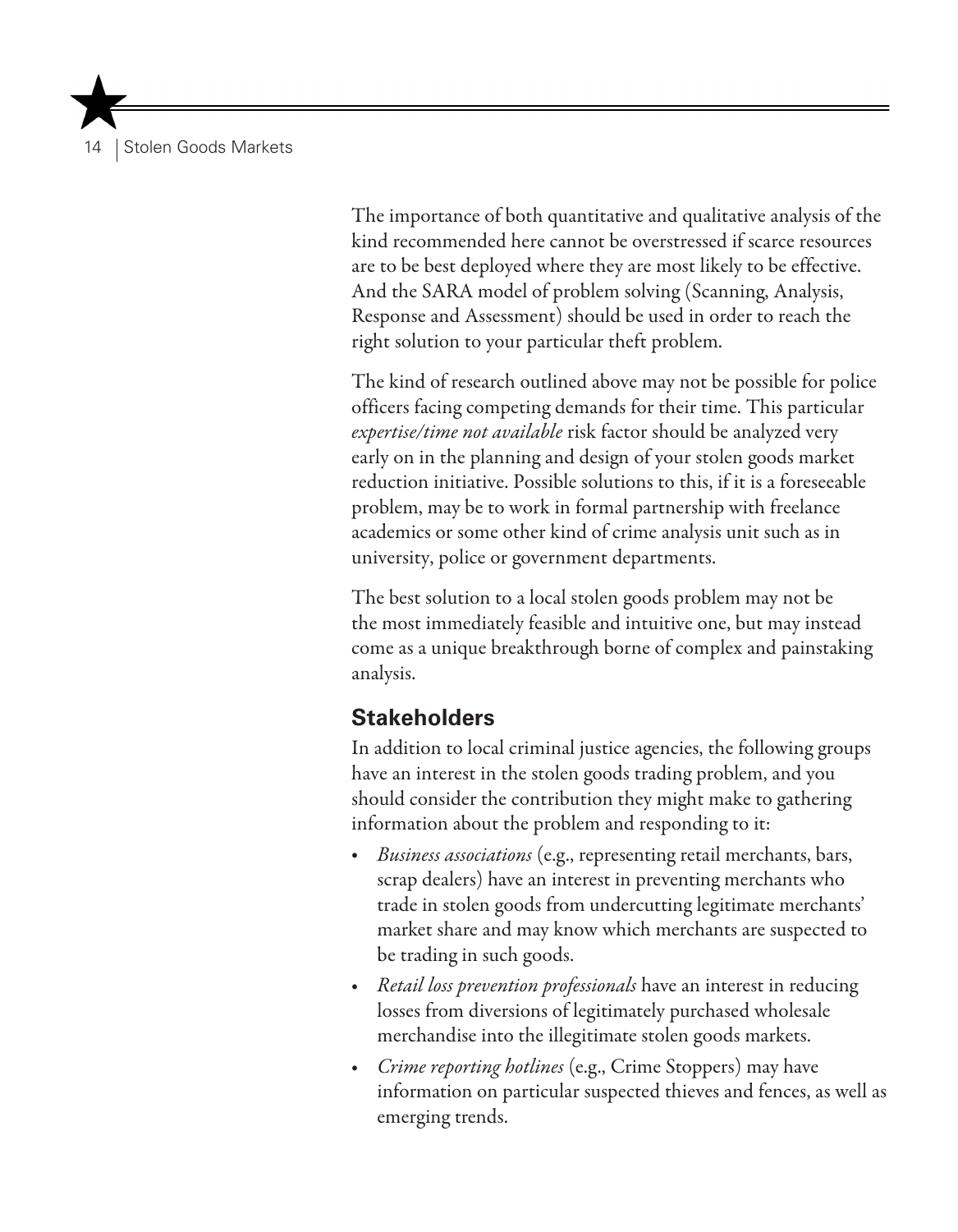- Internet governance and crime-reporting clearinghouses.<sup>§</sup>
- *Tax authorities* are interested in stemming lost tax revenue attributable to stolen-goods trading and may have information about suspicious business enterprises.
- *Regulatory agencies* know what sorts of regulatory laws might apply to businesses suspected of trading in stolen goods.
- State and national police agencies might know how local stolen goods markets are connected to larger, more sophisticated criminal enterprises.

## **Asking the Right Questions**

The following are some critical questions you should ask in analyzing your particular stolen goods markets problem, even if the answers are not always readily available. Your answers to these and other questions will help you choose the most appropriate set of responses later on. Some of these questions can be answered only through in-depth interviews with thieves. It is important to note that these questions should be asked before new anti-fencing initiatives begin and then again once they have had a chance to bite. By way of example, after an anti-fencing initiative, any recorded falls in theft, accompanied by (1) a decrease in perceptions of ease of selling and buying among offenders and/or (2) increases in risks and decreases in the perception of the rewards of selling and buying stolen goods, would indicate that it is the police operations that have had the desired effect on falling theft levels rather than some other cause. Such measures are most important in finding out what works in reducing stolen goods markets and when seeking to attribute causes to falling theft figures. Similarly, such qualitative data may also explain increases in theft levels if offenders reveal the existence of new buoyant markets for stolen goods.

§See www.e-victims.org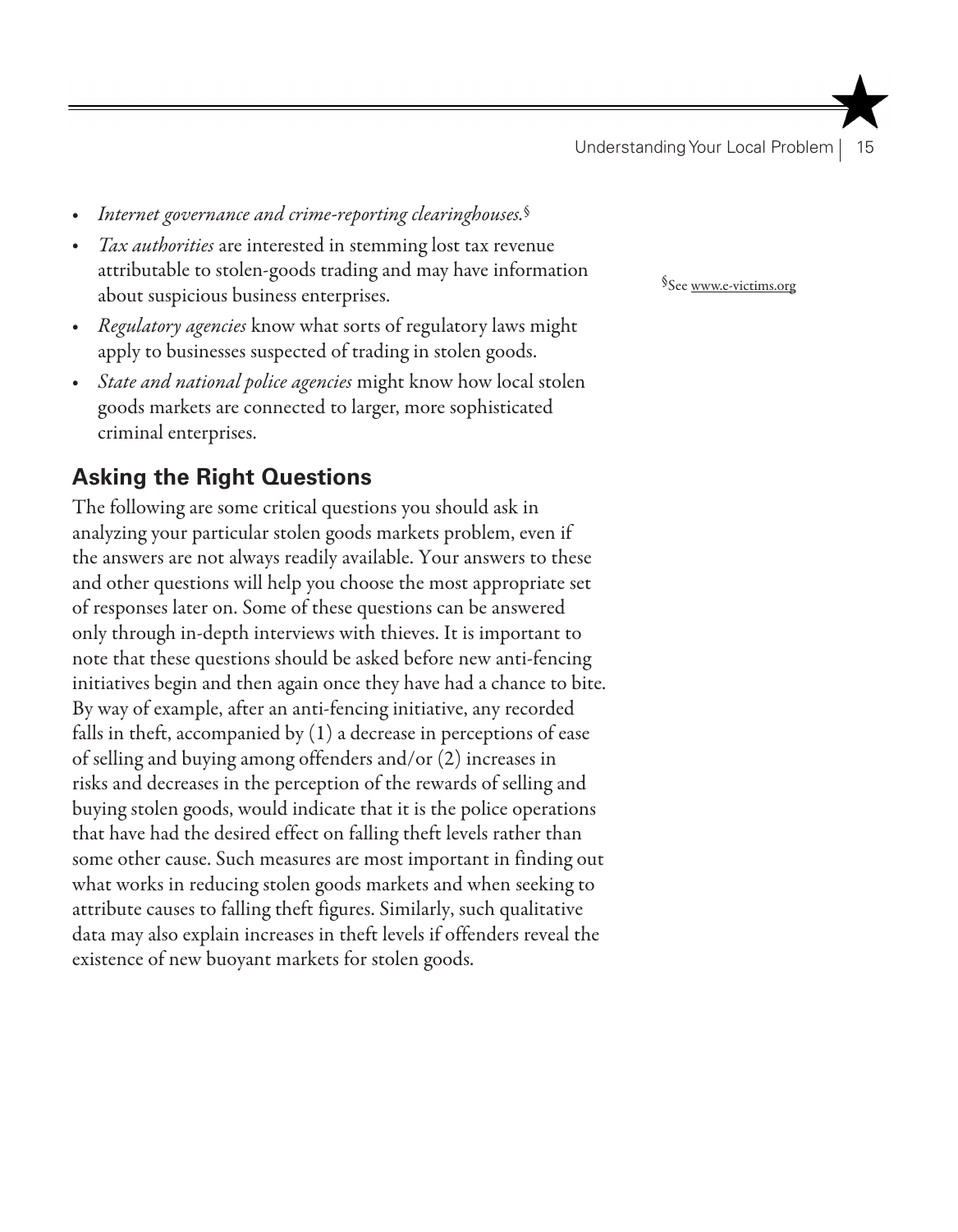16 | Stolen Goods Markets

#### *Stolen Goods Markets*

- How much stolen goods trading is occurring in your jurisdiction? (Remember that official police recorded crime data are of little help here since the public rarely report such offenses, and many receiving-stolen-goods cases are actually cases in which thieves have pled guilty to a lesser charge when evidence of the original theft is weak.53) Therefore, qualitative data of the kind recommended in the Understanding Your Local Problem section above are invaluable.
- • What types of stolen goods markets are dealing in particular types of stolen goods?
- Are certain types of markets shrinking or even shutting down? Are new types of markets emerging?
- Where are the markets for particular types of stolen goods?
- What is the typical discount rate for stolen goods? Is this increasing or decreasing?
- What proportion of goods stolen in your jurisdiction do you estimate are then sold in stolen goods markets, as opposed to being used by the thief, recovered by police, or discarded?
- How easy and quick is it for *thieves* to find a buyer for their stolen goods?
- How easy and quick is it for *fences* to find a buyer for their stolen goods?
- How do thieves transport stolen goods to fences?
- What do thieves typically do with property immediately after stealing it (e.g., sell it or trade it immediately on the street, hide it while searching for a buyer, sell it immediately to a pawnshop or fence)?
- How often do thieves need to dump goods that they could sell?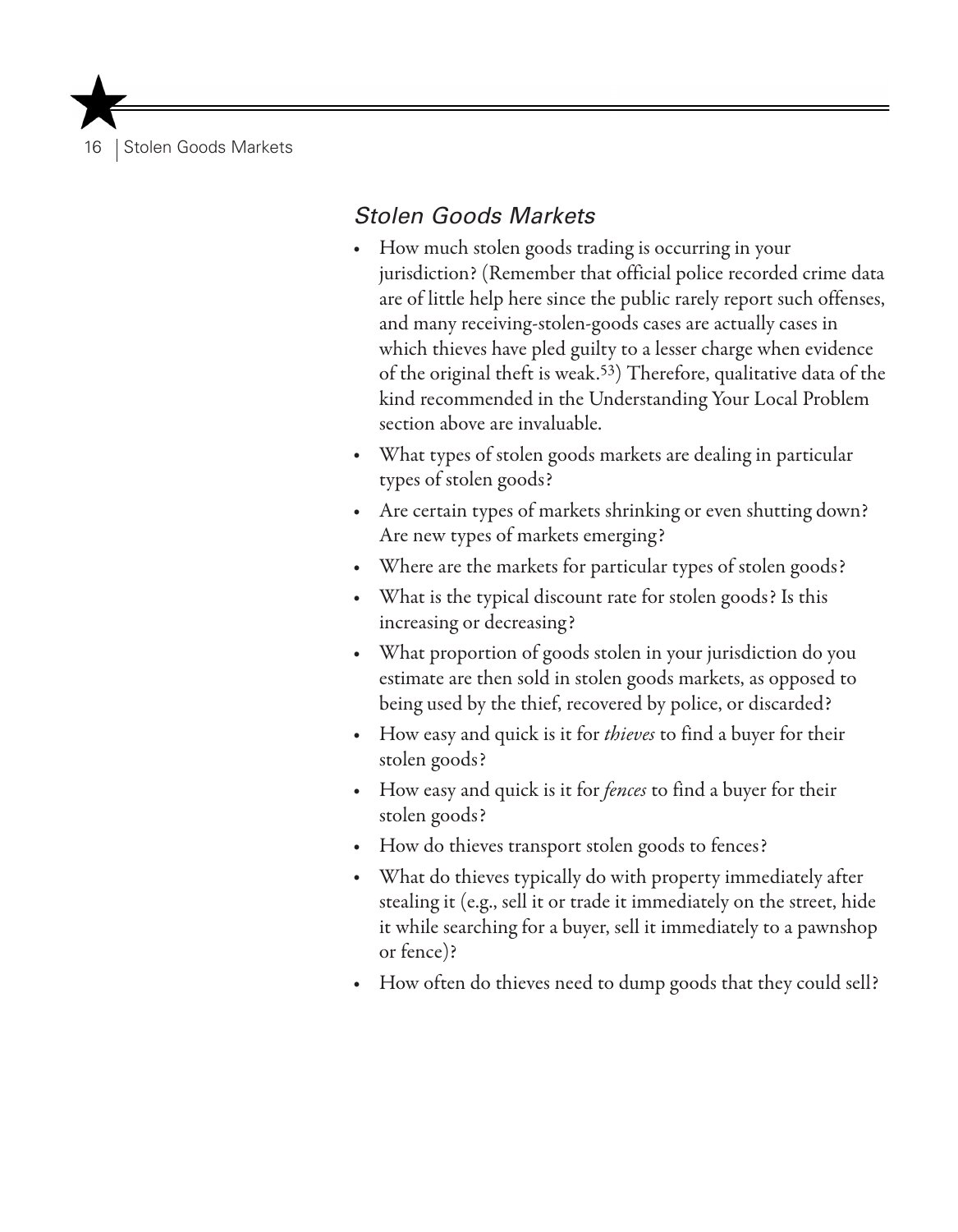Understanding Your Local Problem | 17

## *Offenders*

#### Thieves

- Who deals in particular types of stolen goods, which markets are they dealing in, and how?
- What do thieves perceive to be the *risks* of selling stolen goods?
- • What do thieves perceive to be the *rewards* of selling stolen goods?
- How do thieves avoid being detected when selling stolen goods?
- How do thieves learn where to sell stolen goods?
- How safe do thieves feel transporting and stashing stolen goods?
- How safe do thieves feel when dealing with a fence?
- How concerned are thieves about getting caught?
- How much do thieves know about police operations against stolen goods dealing?

#### Fences

- Who are the fences (e.g., professional, quasi-legitimate merchants)?
- What do fences perceive to be the *risks* of buying stolen goods?
- • What do fences perceive to be the *rewards* of buying stolen goods?

#### Consumers

- Who in your jurisdiction tends to buy property that they know or should suspect is stolen?
- What do consumers of stolen goods perceive to be the current risks of buying them?
- What do consumers of stolen goods perceive to be the current rewards of buying them?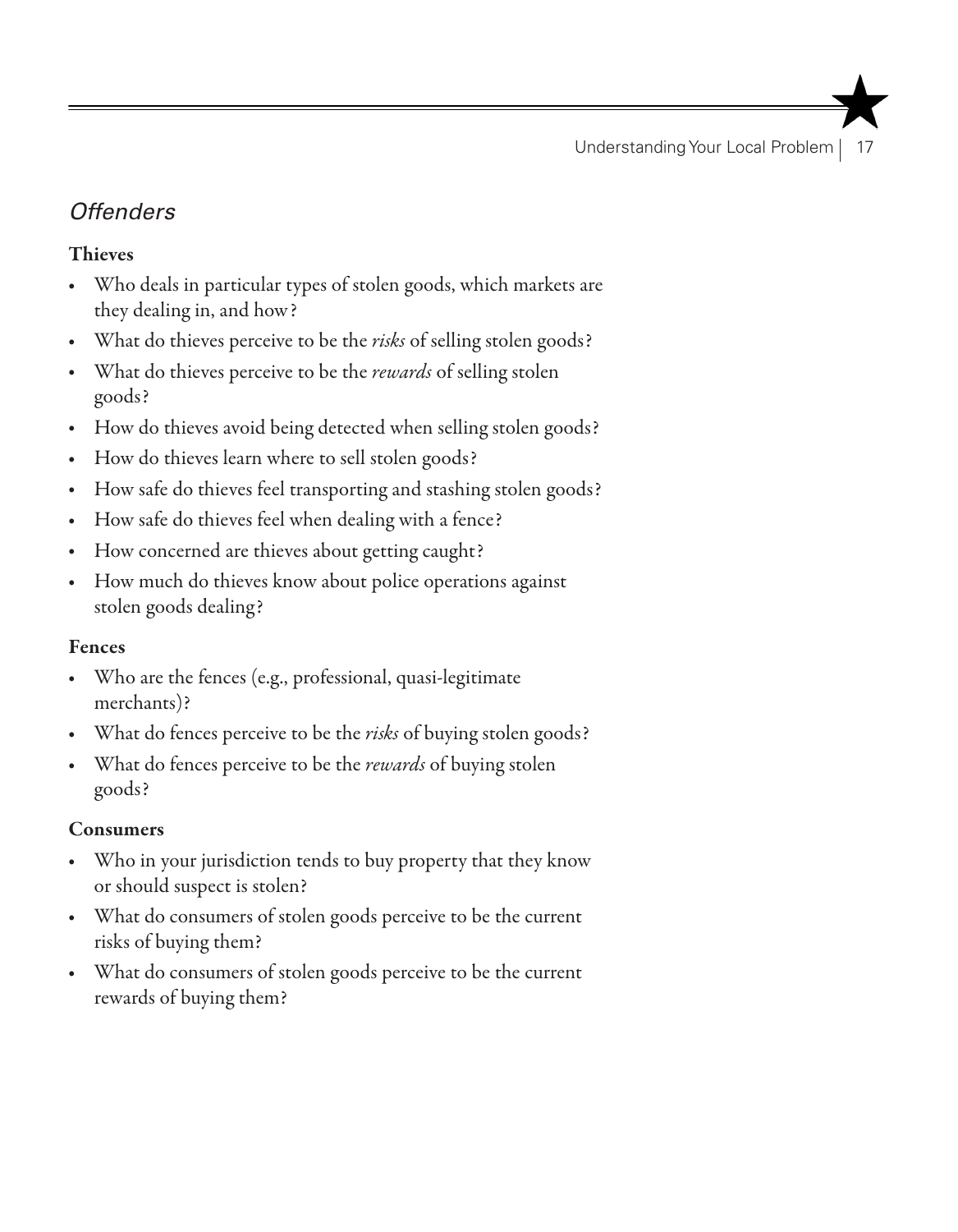18 | Stolen Goods Markets

§See Problem-Specific Guide No. 58, *Theft of Scrap Metal,* for further information.

#### *Targets*

What types of goods are commonly being sold in stolen goods markets? Which types of targeted goods are newly popular? (Monitoring international, national, and local changes in the supply, demand, and price of certain goods and commodities can help you anticipate new theft and stolen goods trading problems. For example, global shortages of various metals have preceded surges in metal theft many times in the past.§) Simply keeping an eye on newspaper and other news items may reveal trends in this area. For example, a surge in reporting of strange thefts of cast iron road and side-walk drain covers, large bronze sculptures, metal road signs and copper wiring from electricity sub-stations and railway sidings are all examples of the upsurge in scrap metal theft caused by global shortages at the time of writing. Police agencies without resources for monitoring such factors might form useful collaborative research partnerships with university departments specializing in the effect of market trends upon crime, or those with an interest in developing such expertise.

#### *Locations and Times*

- Where are the fencing operations located within your jurisdiction?
- Are there seasonal variations in the types of goods traded in stolen goods markets (e.g., snowblowers in winter, lawn mowers in summer, stereo equipment and laptop computers at the beginning of universities' academic years, textbooks at the beginning of semesters and just before exam periods)?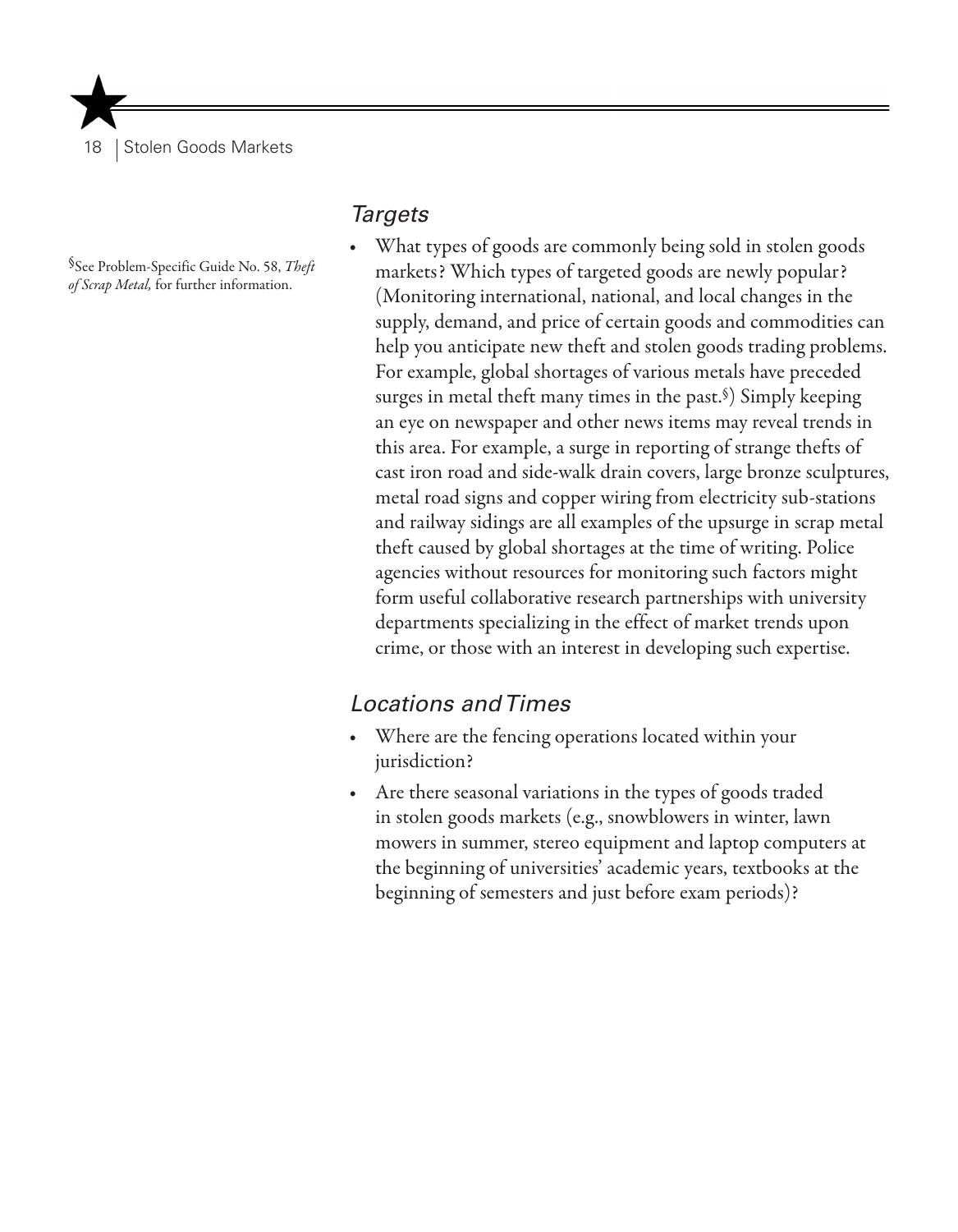## **Tips for Understanding Local Stolen Goods Markets**

- Interview a sample of people who work in the wholesale and retail goods sectors. Without talking about crime, find out how and why goods are rejected by or shipped away from the retail stores that originally bought them, and where they end up.
- Map possible stolen goods market hot spots. Discuss with colleagues, informants, offenders, ex-offenders and other experts such as government officials or criminologists why certain areas might be conducive to stolen goods markets.
- Photograph store signs in your jurisdiction that seem to invite thieves to sell stolen goods there. Again, discuss with crime experts of the type listed above.§
- Conducting representative surveys of theft victims and of the general public at the county, city or town level is expensive, is time-consuming, and due to the specific characteristics of local crime problems offers little useful information for local initiatives.

§These tips are modified from Felson (2002).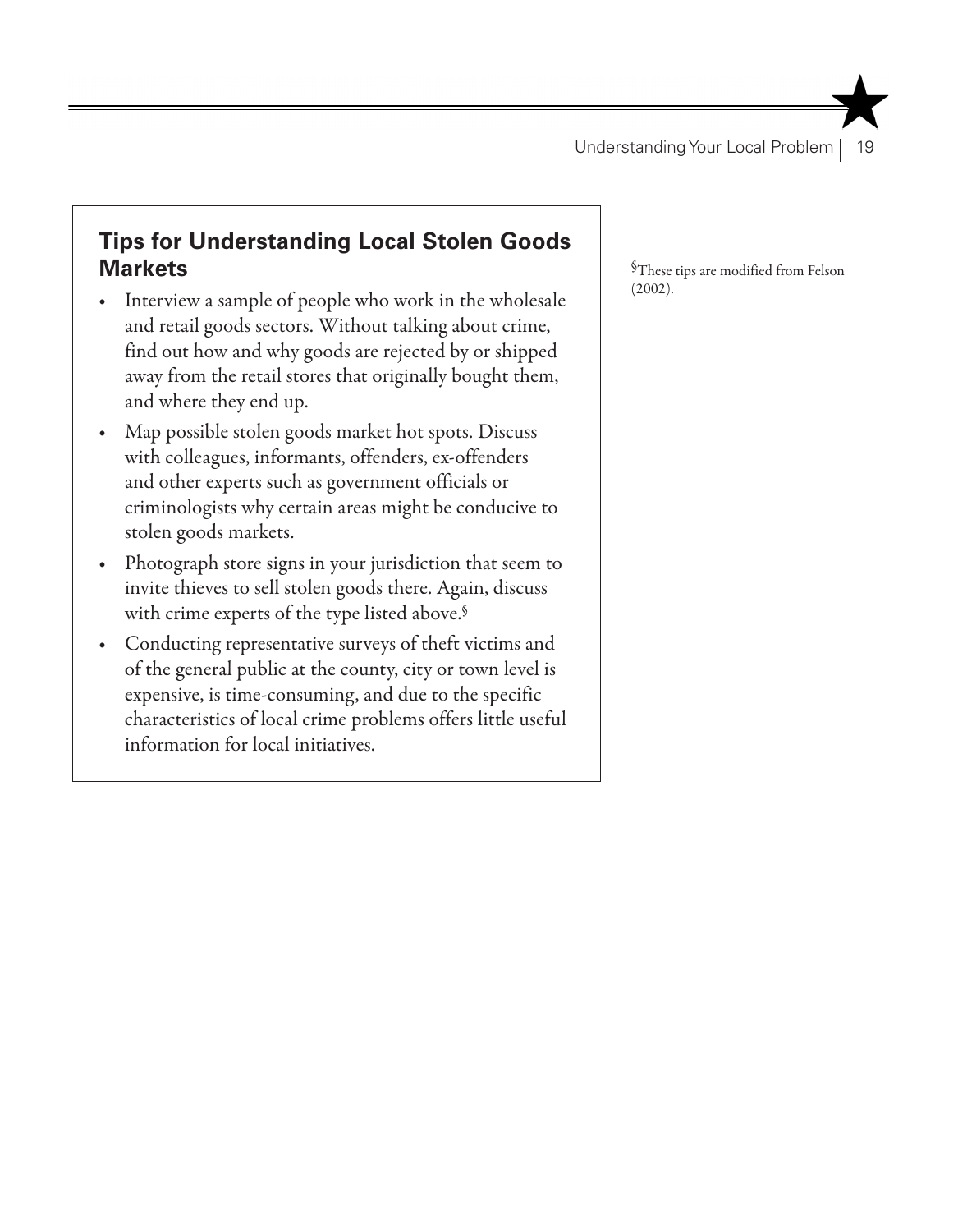20 | Stolen Goods Markets

#### **Measuring Your Effectiveness**

Measurement allows you to determine to what degree your efforts have succeeded, and suggests how you might modify your responses if they are not producing the intended results. You should take measures of your crime problem *before* you implement responses, to determine how serious the problem is, and *after* you implement them, to determine whether they have been effective. You should take all measures in both the target area and the surrounding area. A longer time frame is usually necessary for measuring the impact of responses to stolen goods markets.54 For more-detailed guidance on measuring effectiveness, see Problem-Solving Tools Guide No. 1, *Assessing Responses to Problems: An Introductory Guide for Police Problem-Solvers*.

Although seeking to reduce theft, burglary, and robbery by reducing the stolen goods markets that motivate thieves is a simple and compellingly logical idea, the reality is more complex. Stolen goods markets are remarkably adaptable to efforts to close them down. Goals are often difficult to achieve, and even if positive results are achieved, they can be hard to measure with certainty.55 It is important therefore to set achievable, measurable goals.

The following are potentially useful measures of the effectiveness of responses to stolen goods markets. These measures are divided into two groups: those that measure the impact on the problem (outcome measures), and those that measure your agency's responses to the problem (process measures).

#### *Outcome Measures*

- Reduced incidence of theft, burglary, and robbery
- Reduced incidence of trading in stolen property

#### *Process Measures*

- Increased time and difficulty selling stolen goods
- Increased arrests, prosecutions, and convictions for charges related to stolen goods markets
- Decreased public tolerance for stolen goods markets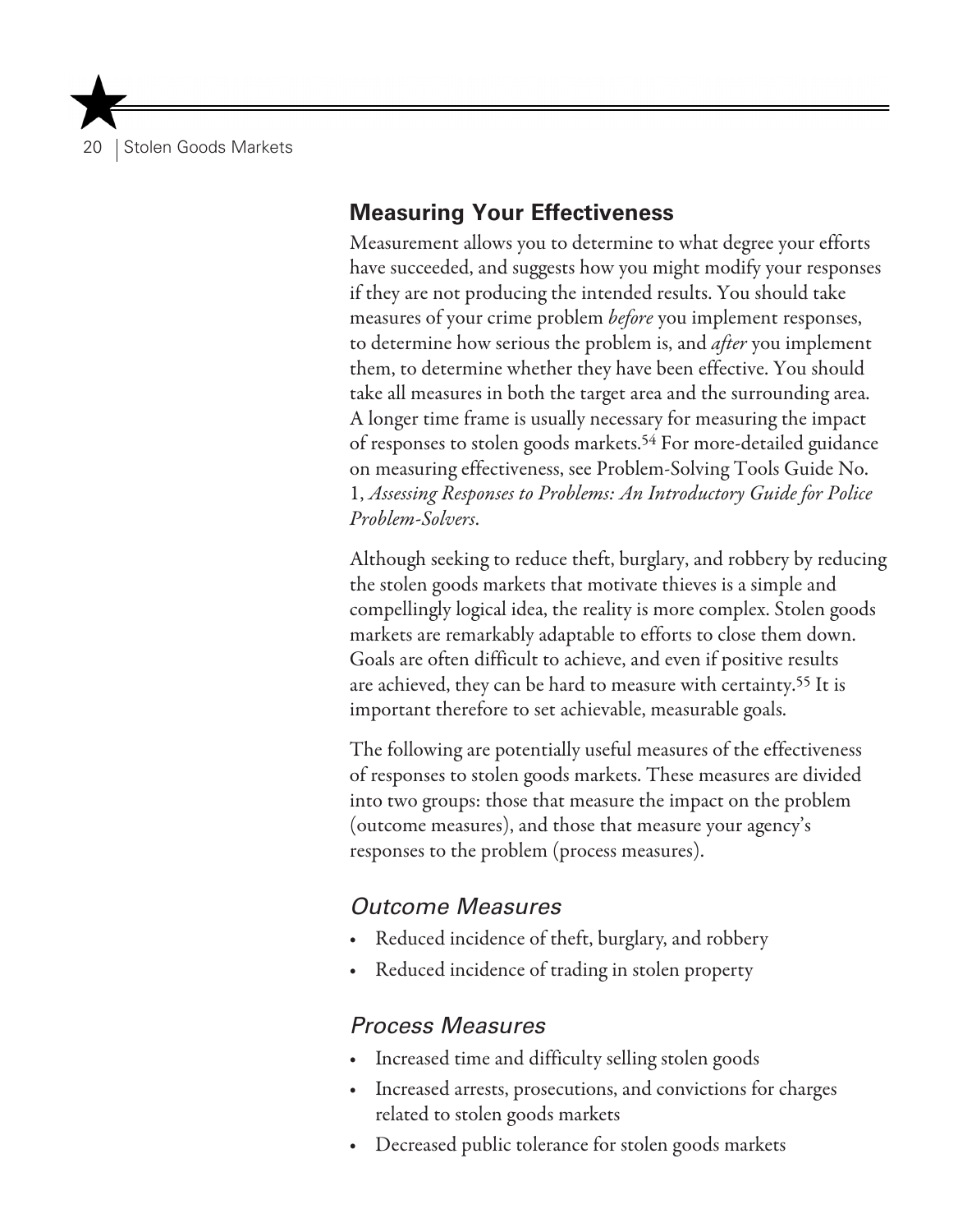## Responses to the Problem of Stolen Goods Markets

Your analysis of your particular stolen goods problem should give you a better understanding of the factors contributing to it. Once you have analyzed your problem and established a baseline for measuring effectiveness, you should next consider possible responses to address it.

The following response strategies provide a pool of promising ideas for addressing your particular theft and stolen goods market problem. The strategies summarized in Appendix A and those outlined in more detail here are drawn from a variety of research studies and police reports. Several of these strategies may apply to your community's problem. For example, it is critical that you tailor responses to local circumstances, and that you can justify each response based on reliable local analysis and wider research knowledge. In most cases, an effective strategy will involve implementing several different responses. Law enforcement responses alone are seldom effective in reducing or solving the problem. Do not limit yourself to considering what police can do: consider also whether others in your community share responsibility for the problem and can help police better respond to it. In some cases, you may need to shift the responsibility of responding toward those who can implement more-effective responses. (For more-detailed information on shifting and sharing responsibility, see Response Guide No. 3, *Shifting and Sharing Responsibility for Public Safety Problems*.)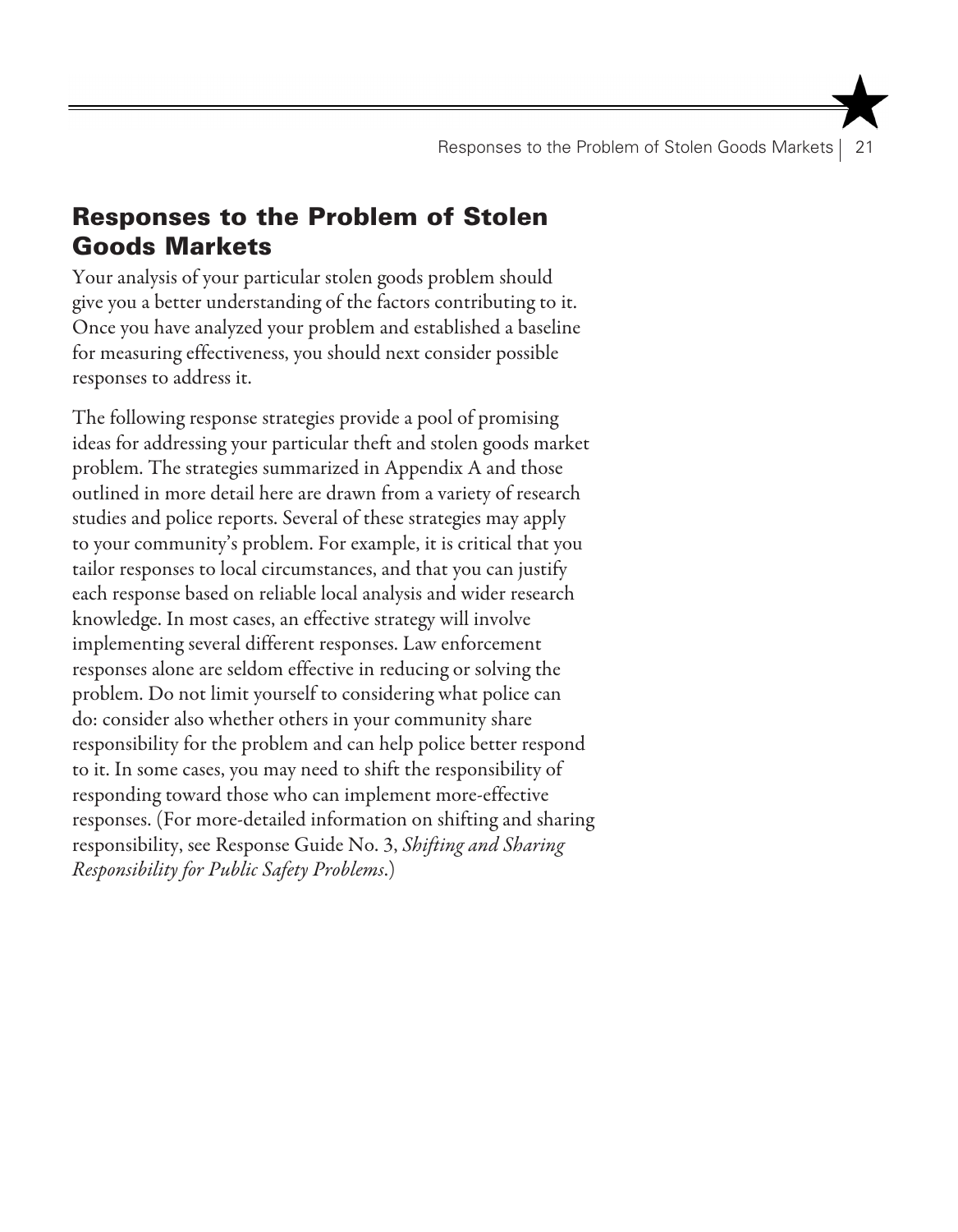22 | Stolen Goods Markets

### **General Considerations for an Effective Response Strategy**

- 1. Adopting a comprehensive approach to stolen goods markets. A comprehensive approach to policing stolen goods that is occurring in the U.K. known as the Market Reduction Approach,<sup>56</sup> addresses both supply and demand for stolen goods, and addresses the offenders who actively participate in stolen goods markets, the people who facilitate stolen goods markets, and the places and networks in which stolen goods markets occur.
- 2. Establishing and sustaining multiagency partnerships. The police working alone will be less effective than those working with agencies that can bring into play other intelligence, regulatory authority, and capacity to affect business practices. A working group comprising partner agency representatives from diverse areas such as retail loss prevention, revenue, business licensing, environment and trading standards can coordinate a large initiative and keep it on track. Particularly important is facilitating local prosecutors' active involvement at your initiative's planning and development stage so that police enforcement efforts achieve their maximum effect.57 Adopting a written interagency data-sharing protocol at an early stage of the partnership can make future analyses and operations run more smoothly.58
- 3. Improving investigations of stolen goods markets. Although this guide does not focus on crime investigation methods, improving your agency's capacity to investigate theft, burglary, robbery and stolen-goods trading cases can be important to overall control of stolen goods markets. The following suggestions for improving criminal investigations relate to stolen goods markets: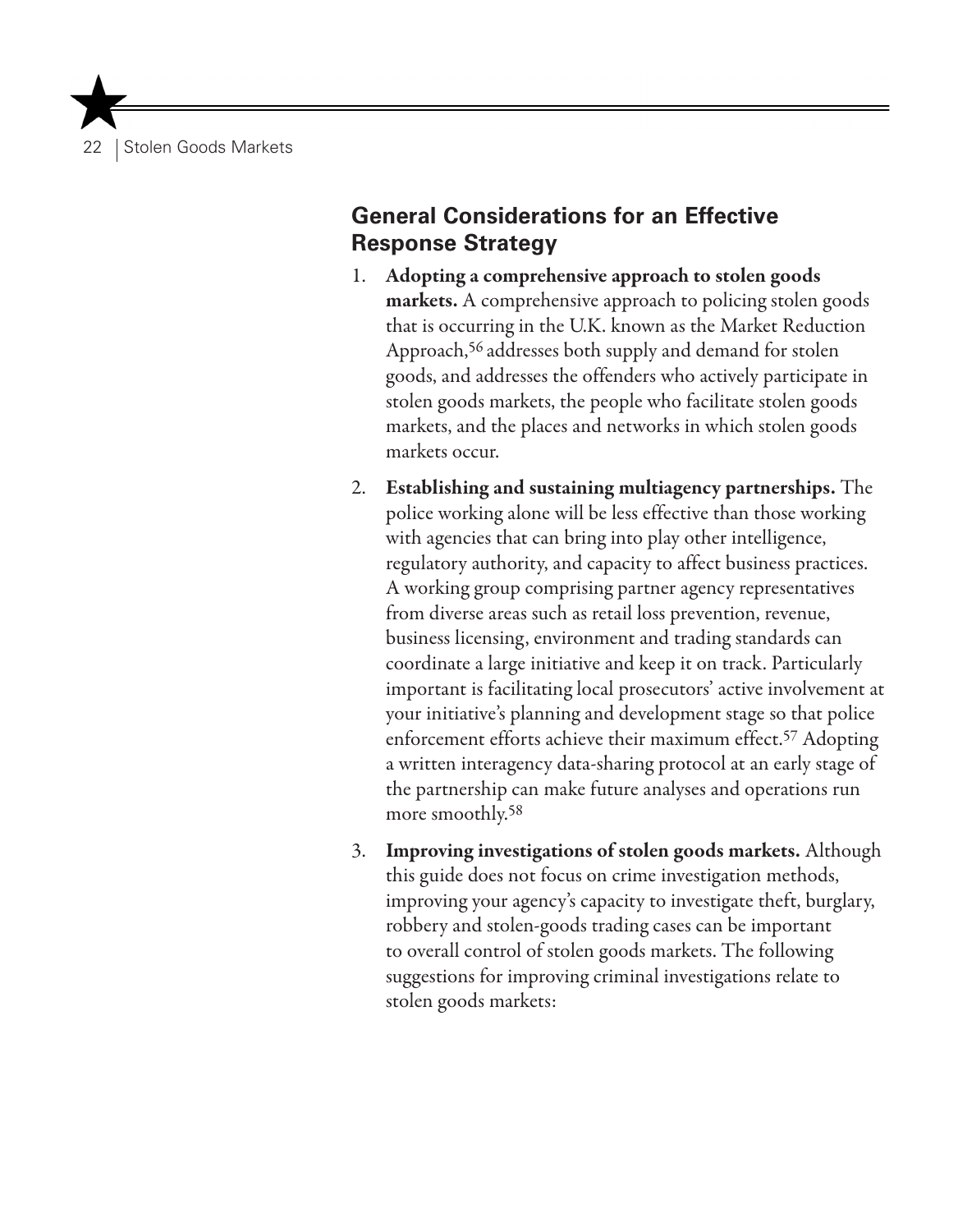Responses to the Problem of Stolen Goods Markets | 23

- Consider setting up a specialized stolen goods market investigative unit. Specialized investigators can develop the necessary criminal intelligence, expertise, and resources to acquire evidence necessary to arrest and prosecute professional fences. Such specialization is obviously not feasible for smaller police agencies but might nonetheless be possible through joint agency task forces. Take care to guard against stolen goods investigators' being diverted to investigations and activities unrelated to stolen goods markets.<sup>59</sup>
- Avoid enlisting known fences as confidential informants because fences recruit and encourage local thieves to steal more frequently.60
- Apply for warrants to search the homes of those arrested for theft, burglary, or robbery for stashed stolen property. If the arrested person is on probation or parole, the supervising agent may be able to authorize or conduct such a search.
- Encourage police officers to routinely ask thieves where they sell stolen goods. While most will be reluctant to divulge such information, some will reveal at least some of the ways they sell stolen goods.
- Enlist technology for investigative purposes. Trying to identify thieves and fences by investigating suspicious classified ads is resource-intensive and seldom productive.<sup>61</sup> On the other hand, searching Internet-based goods markets (such as eBay or Craigslist) and doing automated pawnshop record searches to seek out specific known stolen goods offered for sale are more efficient approaches and likely to be more productive.<sup>62</sup>
- Encourage neighborhood groups to report suspicious local trading activities, for example, and consider setting up or using existing crime-reporting hotlines, offering rewards for information leading to the conviction of those buying and selling stolen goods.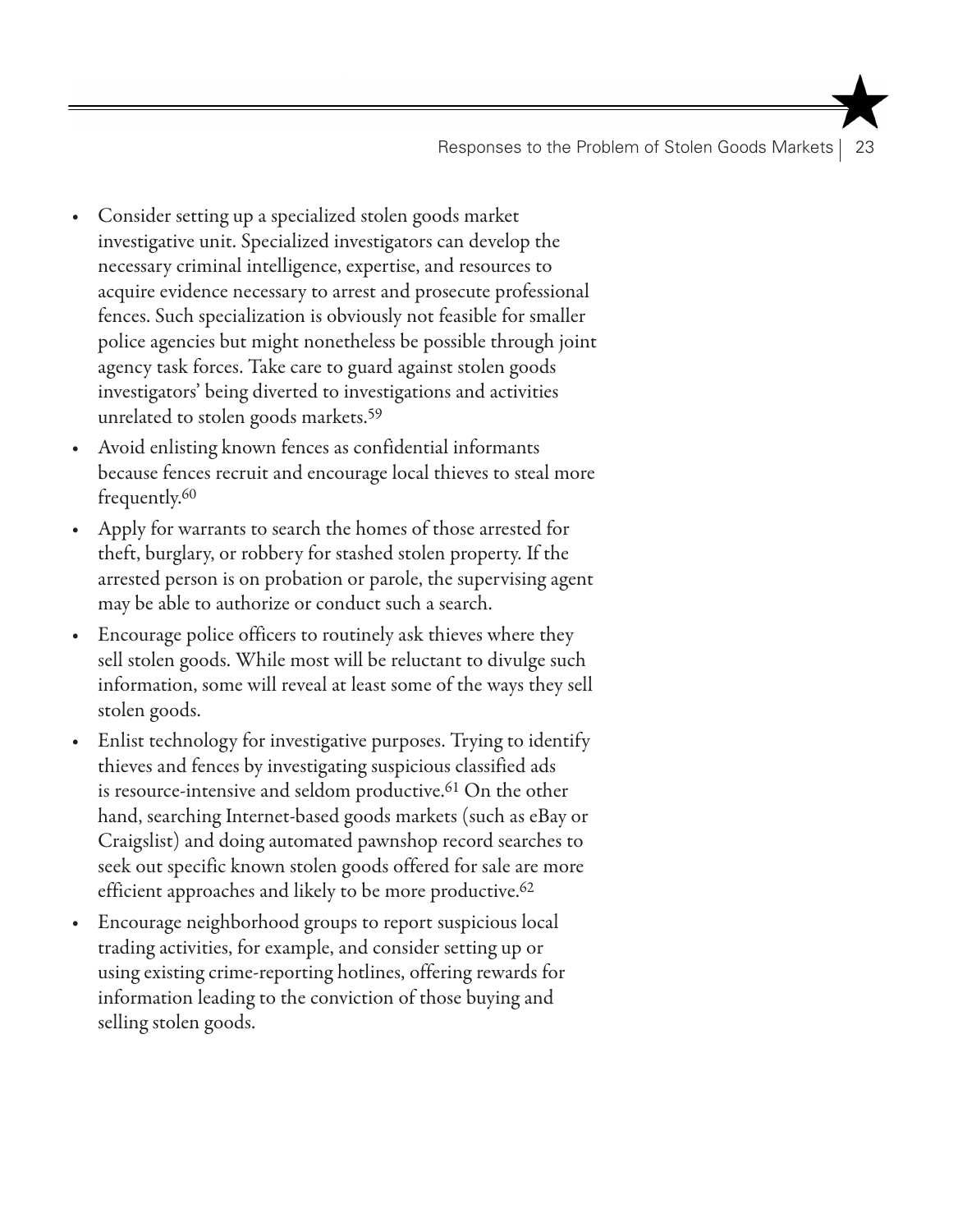§This is required by law in New South Wales Australia. See: www. fairtrading.nsw.gov.au/Businesses/ Specific industries and businesses/ Pawnbroking\_and\_secondhand dealers/Computerised\_records.html.

§§The term "secondhand dealers" is intended to include such operations as antique shops, flea markets and "swap shops" (Newfoundland and Labrador Government, 2006), and consignment stores. Not all such operations call for identical regulations, but local analysis should indicate which operations are prone to trading in stolen goods.

§§§The U.K.'s city of Nottingham enacted a comprehensive law to control stolen goods markets. See www.nottinghamcity.gov.uk/ CHttpHandler.ashx?id=6602&p=0.

### **Specific Responses To Reduce Stolen Goods Markets**

4. Regulating and inspecting pawn- and secondhand shops. Police and other relevant officials should routinely visit and inspect pawn- and secondhand shops to encourage compliance with laws designed to inhibit stolen goods markets.63 Local statutes and ordinances might be drafted to require pawn- and secondhand shops to submit transaction records to police daily and, ideally, in an electronic format that police can automatically compare against police reports about stolen goods.§

Statutes and ordinances that regulate how pawnbrokers and secondhand dealers§§ conduct business can make it more difficult for thieves to sell them stolen goods.<sup>64</sup> At a minimum, such laws should require pawnbrokers and secondhand dealers to conduct all in-shop purchases on camera in public areas of their businesses, retain these CCTV recordings for at least three months and make them available to police on request, and demand and record valid proof of identification from sellers and maintain transaction records that are open to police inspection.65, §§§ Other laws should ban people from reselling merchandise door to door, at least without having a proper business license.

- 5. Conducting reverse-sting operations. Rather than set up conventional fencing sting operations, conduct reverse-sting operations that entail police officers' posing as thieves selling stolen goods to fences, <sup>66</sup> or else use known thieves who agree to wear a wire when selling to a fence.<sup>67</sup> Unlike antifencing sting operations in which police buy stolen goods, reverse stings are both more likely to be effective and less likely to backfire by promoting more theft.68
- 6. Conducting publicity campaigns to discourage buying suspected stolen goods. Publicity campaigns to discourage citizens from buying what they should suspect are stolen goods are intended to reduce the demand for stolen goods that drives many theft problems.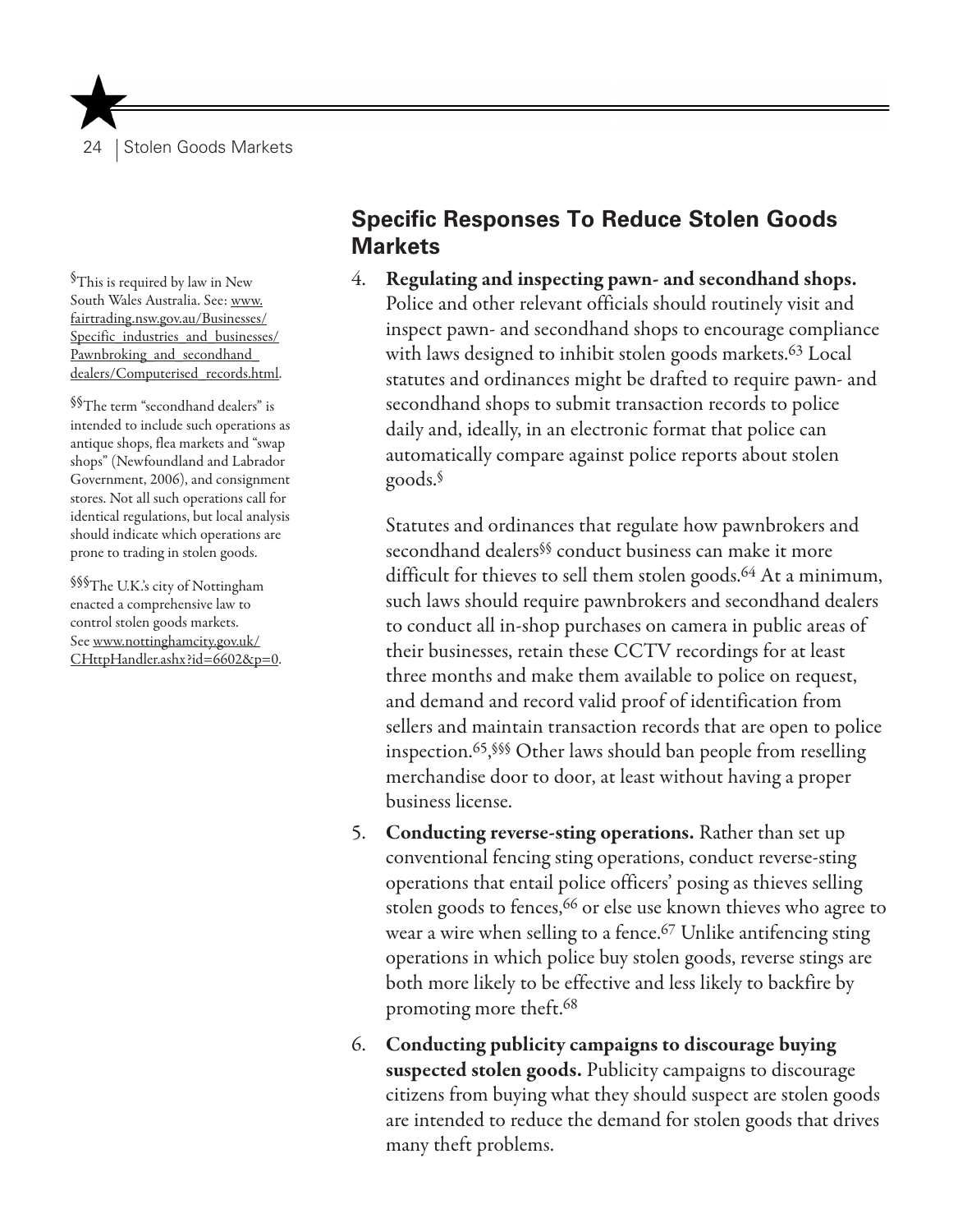You should carefully design and pretest publicity campaigns including those involving TV, radio, print media, posters and stickers, leaflets or the Internet—to ensure that you're changing attitudes in the intended, rather than the opposite, direction. What works in the use of media to change attitudes is complex and likely to be counterintuitive.<sup>69</sup> Attempts to convince the public not to buy stolen goods may actually backfire and make the problem worse.70, §

Even well-designed and well-implemented publicity campaigns to discourage participation in stolen goods markets will not solely suffice to address the problem, but rather must be done in combination with other responses that disrupt and reduce the markets.

7. Encouraging those who facilitate stolen goods markets to report thieves and fences. Encourage people who are in the position to learn who is stealing and selling stolen property for example, taxi drivers, bartenders and liquor merchants, barbers and offenders apprehended on other charges—to report thieves' and fences' identities. You might need to offer them cash or other incentives for this information. Take care, however, not to leave them vulnerable to intimidation or retaliation from those whom they report.§§

Encouraging the general public to report incidents in which people approach them on the street or at their homes, offering to sell them deeply discounted goods, can lead to arrests of those selling stolen goods.71

A word of caution: Be wary of driving stolen goods markets deeper underground. Assess the possible unintended consequences of cracking down too hard on stolen goods markets if it means that those buying stolen goods get deterred from seeking police assistance or cooperating in investigations of more-serious crimes.

§See Response Guide No. 5, *Crime Prevention Publicity Campaigns,* for further information about how to design and assess crime prevention publicity initiatives.

§§Evaluation of the Market Reduction Approach in England (Hale et. al., 2004) found that taxi drivers and bar owners may be particularly reluctant to report those selling stolen goods because they feel intimated by such criminal customers. What this research reveals is that any initiatives seeking to routinely gather intelligence from such sources will need to satisfactorily reassure potential informants that their confidentiality and safety has been given primary rather than secondary priority.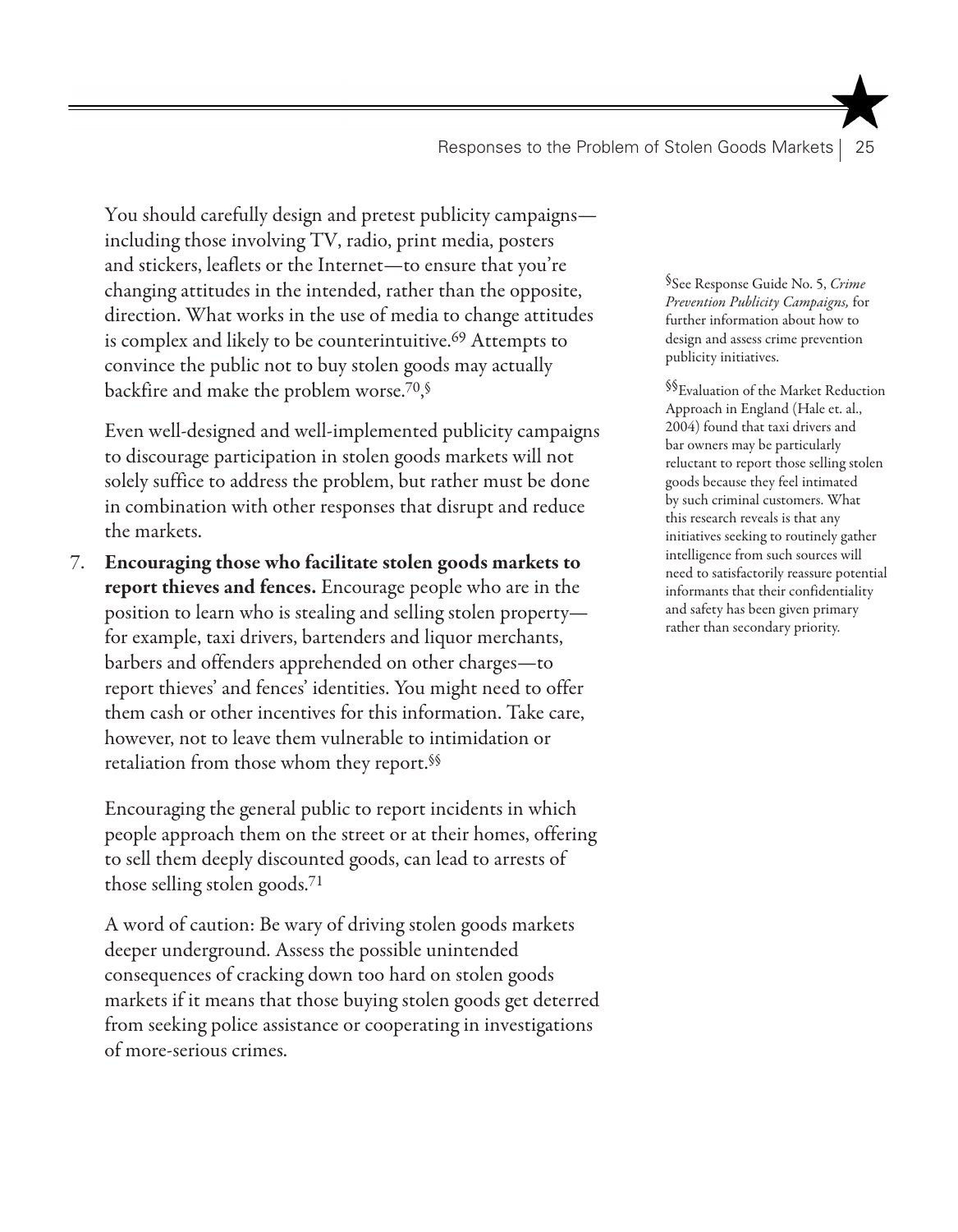§See Response Guide No. 7, *Asset Forfeiture,* for further information.

- 8. Closing down fencing operations. In addition to using criminal law, explore enforcing civil laws such as those that govern taxes, fire safety, public health, building structures and maintenance, nuisances, business licenses or zoning to compel property owners to either cease fencing operations or close the operations entirely. Under some circumstances, you might also be able to enforce criminal and civil statutes relating to organized criminal enterprises, such as the U.S. federal Racketeering-Influenced and Corrupt Organizations (RICO) statutes or equivalent state laws.
- 9. Seizing assets connected to stolen goods markets. If you succeed in building a criminal case against a fencing operation, you should explore the feasibility of also seeking the seizure and forfeiture of assets linked to the criminal enterprise.§

## **Responses With Limited Effectiveness**

10. Improving systems for disposing of recovered stolen goods. Police agencies recover and store large amounts of property, some of which is known to be stolen; some suspected, but not proved, to be stolen; and some not even reported as stolen. Although returning stolen property to its rightful owner does little to reduce theft or control stolen goods markets, it nonetheless can improve victims' satisfaction with police service and help reduce the often large property inventories in police custody.

Historically, police efforts to link recovered property to reported thefts and to rightful owners has been difficult and time-consuming.72 There is some promise that modern information technology can make these efforts more efficient. New police property-tracking software programs and Internetbased property-tracking systems can make it easier to link recovered property to reported thefts and to rightful owners.

When police agencies can't link recovered property to its rightful owners, they often seek to return that property to the local community via charitable donations or auctions. This is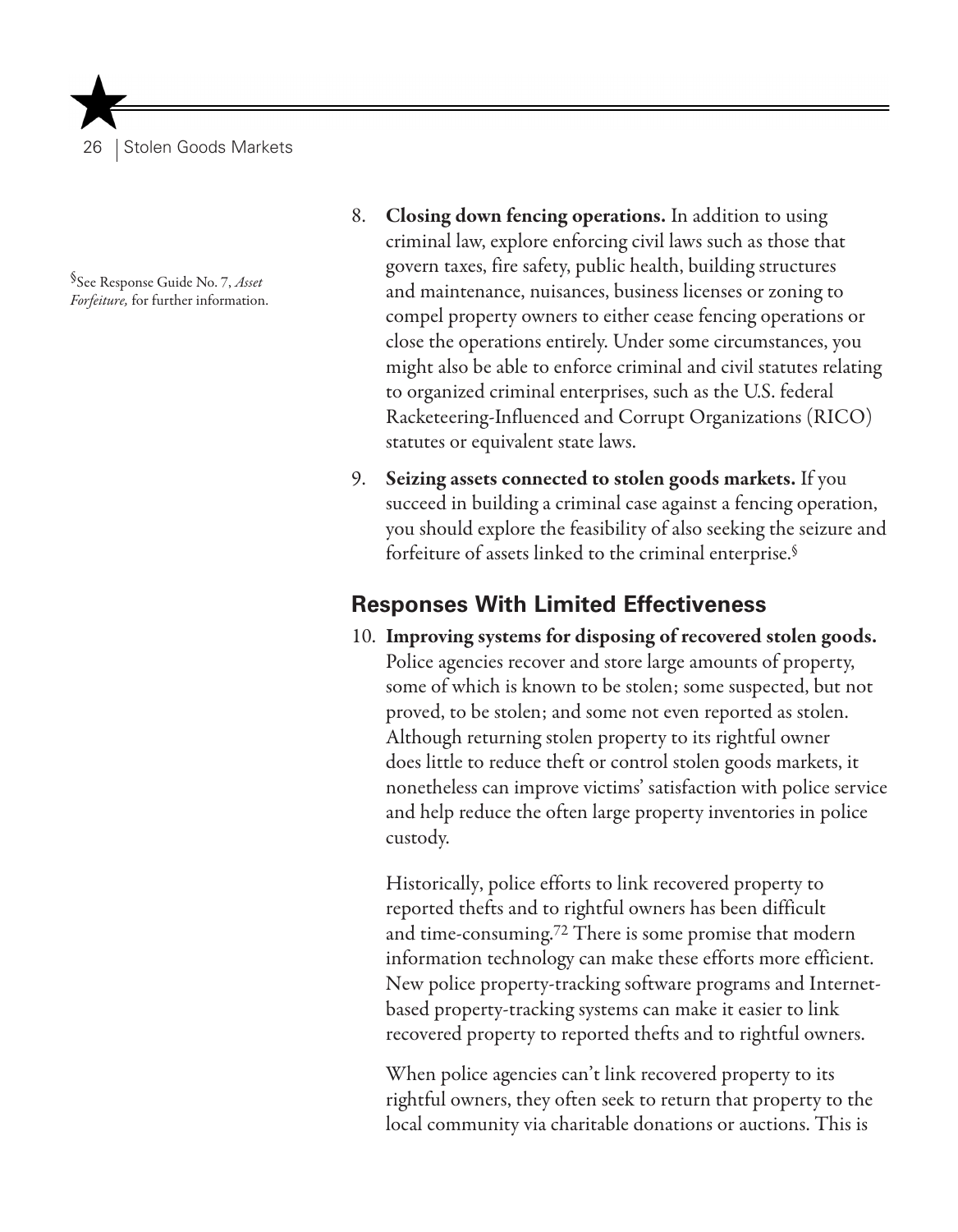especially common with recovered bicycles.§ The merits of such initiatives are beyond the scope of this guide, but a couple of words of caution are in order: some recovered goods might no longer be safe or desirable for consumers, and local businesses that sell the same goods the police are giving away or selling might lose sales for those goods.

## 11. Conducting traditional anti-fencing sting operations. Conventional sting operations against stolen goods markets entail deploying police officers to pose as buyers to catch thieves selling stolen goods. This might be done through fake pawnshops, clandestine fencing operations, or online in electronic goods markets.73

Sting operations have been one of the predominant responses police have used to address stolen goods markets. Many such antifencing operations have focused on commercial fences.74 These tend to be short-term operations in response to theft sprees.

The majority of the best available research strongly suggests that you should avoid police storefront antifencing stings because they require huge amounts of resources and do more harm than good.75 Stolen goods sting operations can have the unintended effect of encouraging more theft in the area to meet the perceived new demand.76, §§ Moreover, they often provide an infusion of cash that winds up in local illegal drug markets. When a new fencing sting operation opens in an area, unsuspecting thieves might prefer to sell there because of the convenient location (the farther thieves have to transport stolen goods, the greater the chance of getting caught).77 In addition, if the sting operators offer what thieves perceive to be good or fair prices, they might be induced to commit more thefts to boost their income.78

Reports of successful sting operations often fail to fully examine the wider harm they cause79 and are often little more than selfpromotional how-to manuals.80

§See Problem-Specific Guide No. 52, *Bicycle Theft,* for further information.

§§See Response Guide No. 6, *Sting Operations,* for further information.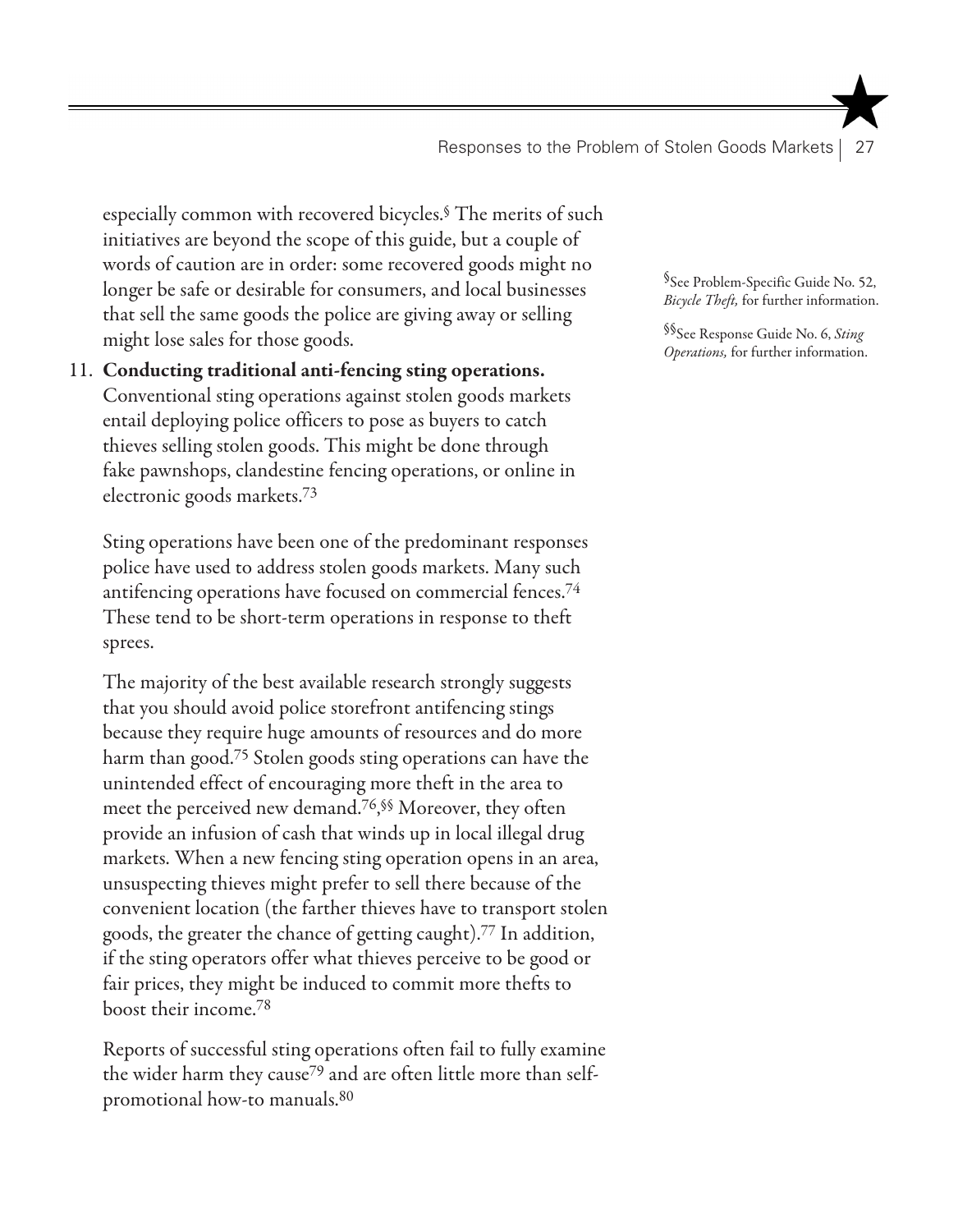12. Promoting property-marking schemes. Property-marking has never been proved to reduce theft largely because thieves will steal marked property and fences and citizens will buy it. Despite the sometimes bold assertions commercial companies make about their property-marking products' success, and despite the fact that property-marking is relatively easy to do, independent academic research concludes that propertymarking does not reduce theft.81 Property-marking remains a favored police response to theft, and police officers often justify it on the grounds that it is good for public relations and helps in property recovery. However, even this is completely unfounded, and such property-recovery schemes can easily consume entire budgets set aside for targeted crime reduction, while being completely ineffective at returning property.82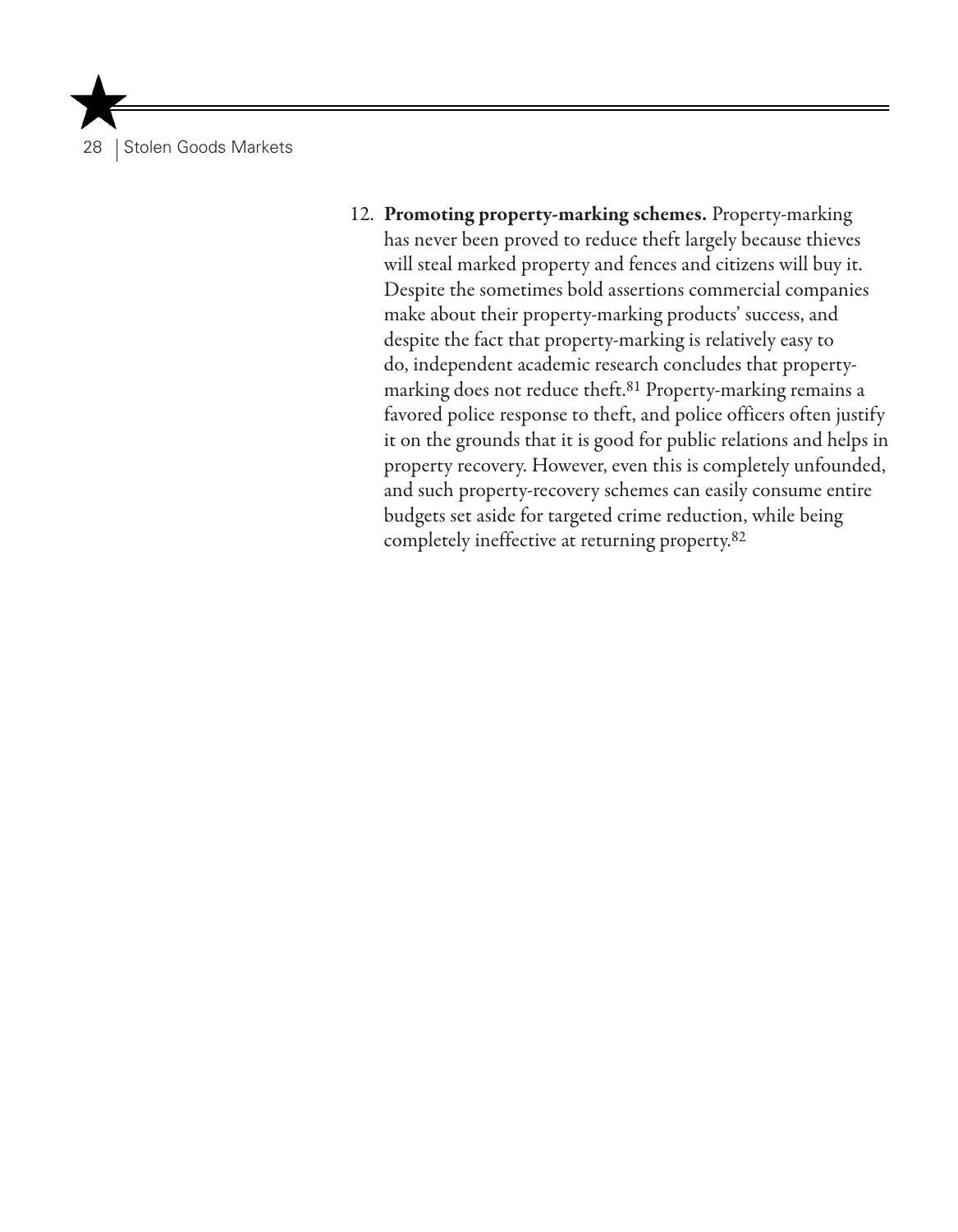# Appendix A: Summary of Responses to Stolen Goods Markets

The table below summarizes the responses to stolen goods markets, the means by which they are intended to work, the conditions under which they should work best, and some factors you should consider before implementing a particular response. It is critical that you tailor responses to local circumstances, and that you can justify each response based on reliable analysis. In most cases, an effective strategy will involve implementing several different responses. Law enforcement responses alone are seldom effective in reducing or solving the problem.

| Response<br>No.                                           | Page<br>No. | Response                                                           | <b>How It Works</b>                                                      | Works Best If                                                                                                                                 | Considerations                                                                                                                        |  |  |  |
|-----------------------------------------------------------|-------------|--------------------------------------------------------------------|--------------------------------------------------------------------------|-----------------------------------------------------------------------------------------------------------------------------------------------|---------------------------------------------------------------------------------------------------------------------------------------|--|--|--|
| General Considerations for an Effective Response Strategy |             |                                                                    |                                                                          |                                                                                                                                               |                                                                                                                                       |  |  |  |
| 1                                                         | 22          | Adopting a<br>comprehensive<br>approach to stolen<br>goods markets | It reduces both<br>the supply and the<br>demand for stolen<br>goods      | it's based on known<br>effective practices                                                                                                    | It can be difficult to<br>maintain a focus on<br>stolen goods markets<br>as opposed to the<br>traditional focus on<br>original thefts |  |  |  |
| 2                                                         | 22          | Establishing<br>and sustaining<br>multiagency<br>partnerships      | It improves<br>communication and<br>coordination among<br>key responders | working groups<br>coordinate activity<br>and maintain focus,<br>and written protocols<br>establish clear<br>responsibilities and<br>authority | Partner agencies can<br>have differing priorities<br>and goals; large<br>partnerships can be<br>difficult to manage and<br>sustain    |  |  |  |
| 3                                                         | 22          | Improving<br>investigations<br>of stolen goods<br>markets          | It increases the risks<br>of apprehension to<br>offenders                | detectives and<br>officers are open to<br>changing conventional<br>investigative practices                                                    | It may require<br>additional resources to<br>devote to stolen goods<br>markets                                                        |  |  |  |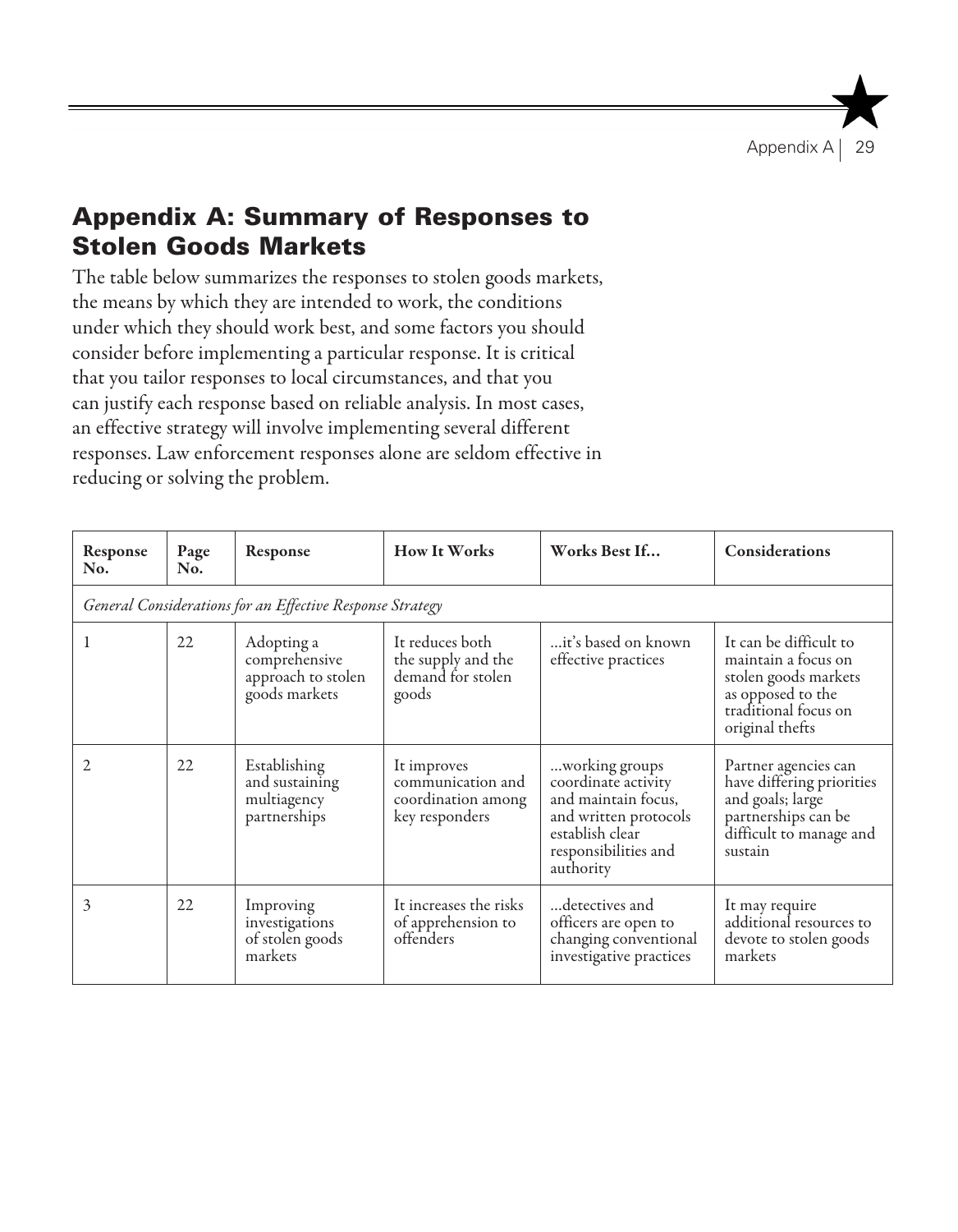

| Response<br>No.                                   | Page<br>No. | Response                                                                                       | <b>How It Works</b>                                                                                                                                      | Works Best If                                                                                                                                      | Considerations                                                                                                                                                                                                                                       |  |  |  |
|---------------------------------------------------|-------------|------------------------------------------------------------------------------------------------|----------------------------------------------------------------------------------------------------------------------------------------------------------|----------------------------------------------------------------------------------------------------------------------------------------------------|------------------------------------------------------------------------------------------------------------------------------------------------------------------------------------------------------------------------------------------------------|--|--|--|
| Specific Responses To Reduce Stolen Goods Markets |             |                                                                                                |                                                                                                                                                          |                                                                                                                                                    |                                                                                                                                                                                                                                                      |  |  |  |
| 4                                                 | 24          | Regulating and<br>inspecting pawn-<br>and secondhand<br>shops                                  | It increases<br>offenders' effort to<br>sell stolen goods<br>and their risk of<br>apprehension                                                           | …merchants can<br>comply with<br>regulations relatively<br>simply and efficiently,<br>and police enforce<br>regulations consistently<br>and fairly | It may require new<br>legislative action<br>requiring careful police<br>justification; it may<br>require merchants to<br>buy new computerized<br>records and data sharing<br>systems; it may require<br>additional police<br>investigative resources |  |  |  |
| 5                                                 | 24          | Conducting<br>reverse-sting<br>operations                                                      | It promotes<br>greater compliance<br>with regulations<br>restricting the<br>purchase of stolen<br>goods                                                  | police conduct<br>them regularly but at<br>unpredictable intervals,<br>and they focus them on<br>problematic locations                             | It may require<br>additional investigative<br>resources                                                                                                                                                                                              |  |  |  |
| 6                                                 | 24          | Conducting<br>publicity<br>campaigns to<br>discourage buying<br>suspected stolen<br>goods      | In conjunction with<br>wider anti-fencing<br>initiative it reduces<br>the demand for<br>stolen goods and<br>increases offenders'<br>efforts to sell them | they are carefully<br>designed and<br>tested before full<br>implementation                                                                         | It can waste resources<br>if it's ineffective<br>or backfires by<br>encouraging more<br>offending; it can be<br>expensive                                                                                                                            |  |  |  |
| 7                                                 | 25          | Encouraging those<br>who facilitate<br>stolen goods<br>markets to report<br>thieves and fences | It increases<br>offenders' risk of<br>apprehension                                                                                                       | informants are<br>provided adequate<br>incentives to provide<br>information and safe<br>avenues to do so                                           | It can increase<br>informants' risk<br>of intimidation or<br>retaliation from<br>offenders                                                                                                                                                           |  |  |  |
| 8                                                 | 26          | Closing down<br>fencing operations                                                             | It increases<br>offenders' efforts<br>to sell stolen goods<br>and reduces the<br>wholesale demand<br>for them                                            | police shut down a<br>sufficient number of-<br>or sufficiently large—<br>operations                                                                | It requires careful<br>and perhaps resource-<br>intensive investigations                                                                                                                                                                             |  |  |  |
| 9                                                 | 26          | Seizing assets<br>connected to stolen<br>goods markets                                         | It denies offenders<br>the rewards of<br>trading in stolen<br>goods                                                                                      | antifencing<br>operations have<br>sufficient assets on<br>hand to deter future<br>offending                                                        | Some state asset-<br>forfeiture laws are<br>restrictive and difficult<br>to enforce                                                                                                                                                                  |  |  |  |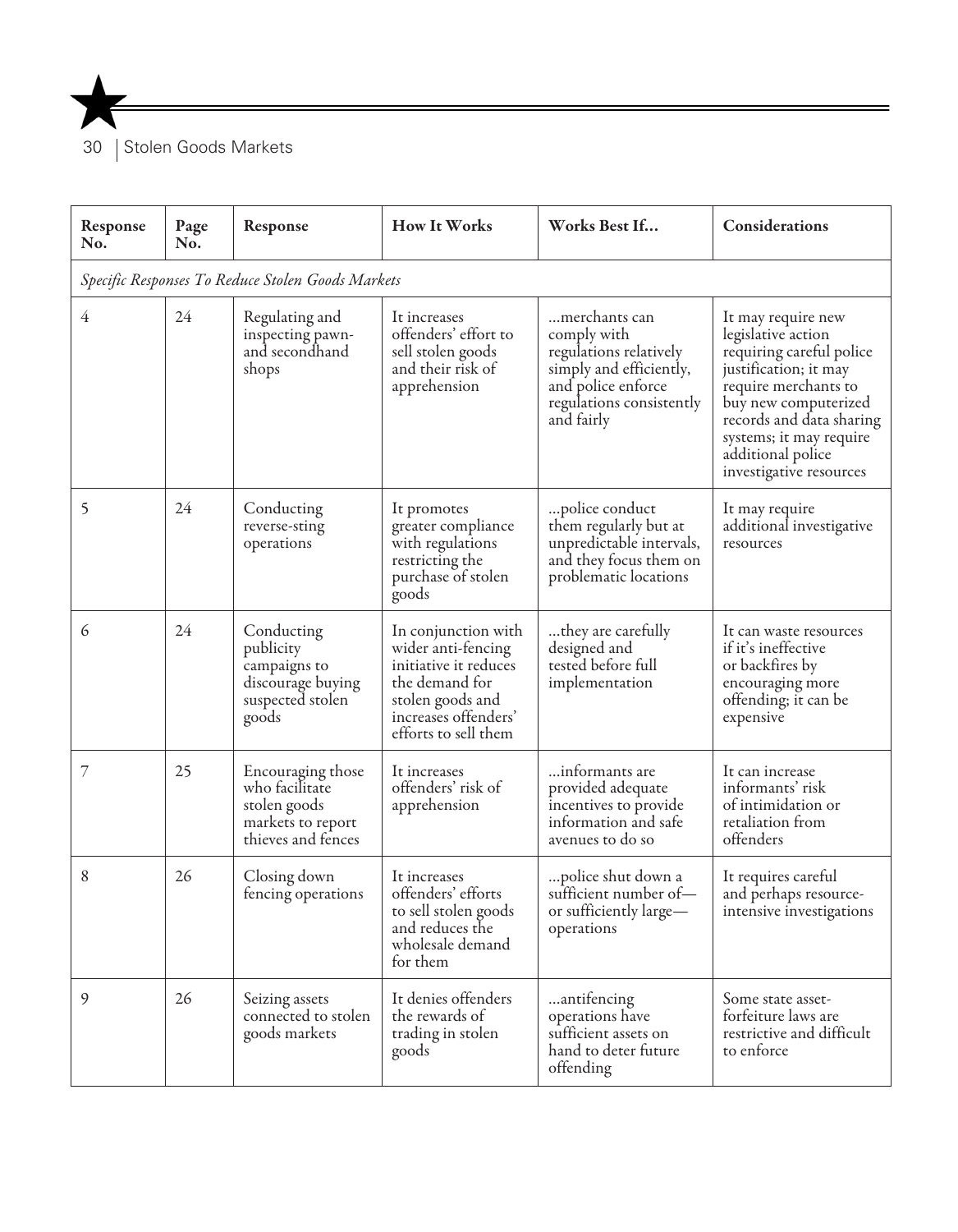

| Response<br>No.                      | Page<br>No. | Response                                                           | How It Works | Works Best If | <b>Considerations</b>                                                                                                                                                |  |  |
|--------------------------------------|-------------|--------------------------------------------------------------------|--------------|---------------|----------------------------------------------------------------------------------------------------------------------------------------------------------------------|--|--|
| Responses With Limited Effectiveness |             |                                                                    |              |               |                                                                                                                                                                      |  |  |
| 10                                   | 26          | Improving systems<br>for disposing of<br>recovered stolen<br>goods |              |               | It is unlikely to reduce<br>theft or stolen goods<br>trading; it may be too<br>resource-intensive                                                                    |  |  |
| 11                                   | 27          | Conducting<br>traditional anti-<br>fencing sting<br>operations     |              |               | It can have the<br>unintended effect of<br>increasing local demand<br>for stolen goods                                                                               |  |  |
| 12                                   | 28          | Promoting<br>property-marking<br>schemes                           |              |               | Thieves tend to steal<br>and consumers tend<br>to buy even marked<br>property. When police<br>presence returns to<br>normal, crime rates rise<br>to previous levels. |  |  |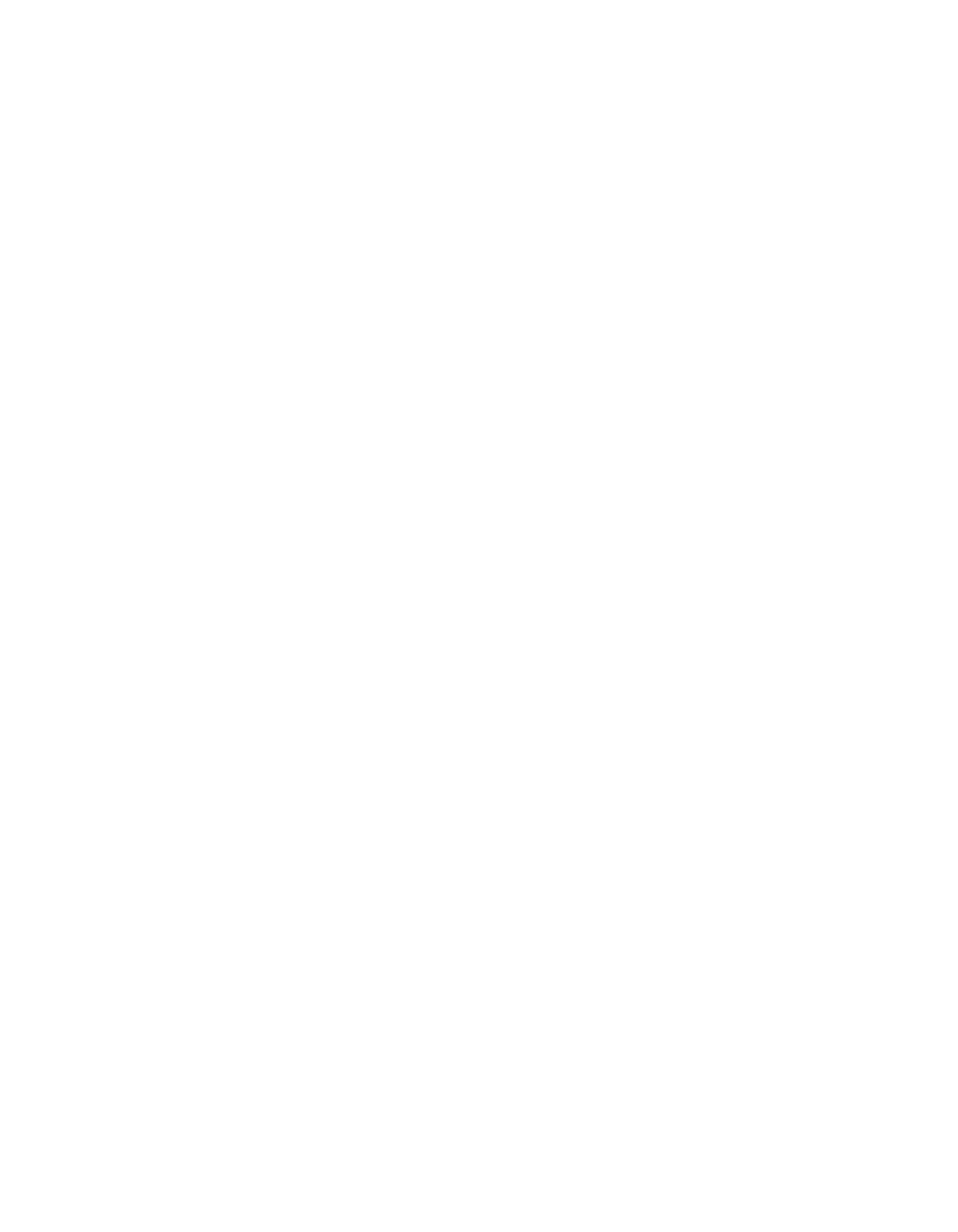# Appendix B: Sample Stolen Goods Market Offender Interview

The following questions can be asked in the present, rather than the past tense, if interviews are conducted by a skilled social scientist questioning active offenders while offering the interviewees full ethical assurances of anonymity. English constabularies using the Market Reduction Approach employed outside academic consultants to interview offenders in Nottinghamshire and Derbyshire,83 Operation Radium in Kent84 and the We Don't Buy Crime initiative in West Mercia.85 Police officers and other police employees may not be in a position to offer the same assurances of confidentiality.

- 1. What sentence did you receive for your last theft offense?
- 2. What kind of things did you steal?
- 3. From where did you steal?
- 4. How often did you steal?
- 5. How did you decide what to steal?
- 6. Did you know what you were going to do with the items before you stole them?
- 7. What did you do with what you stole?

Take the buyer to the goods? Take the goods to the buyer? Take the goods onto the street, looking for buyers? Use a mobile phone to find buyers? Take the goods to a friend who knows buyers?

- 8. How did you know to whom/where to sell?
- 9. Why was it easier to sell to that person/place?
- 10. How did you learn the best ways to sell stolen goods?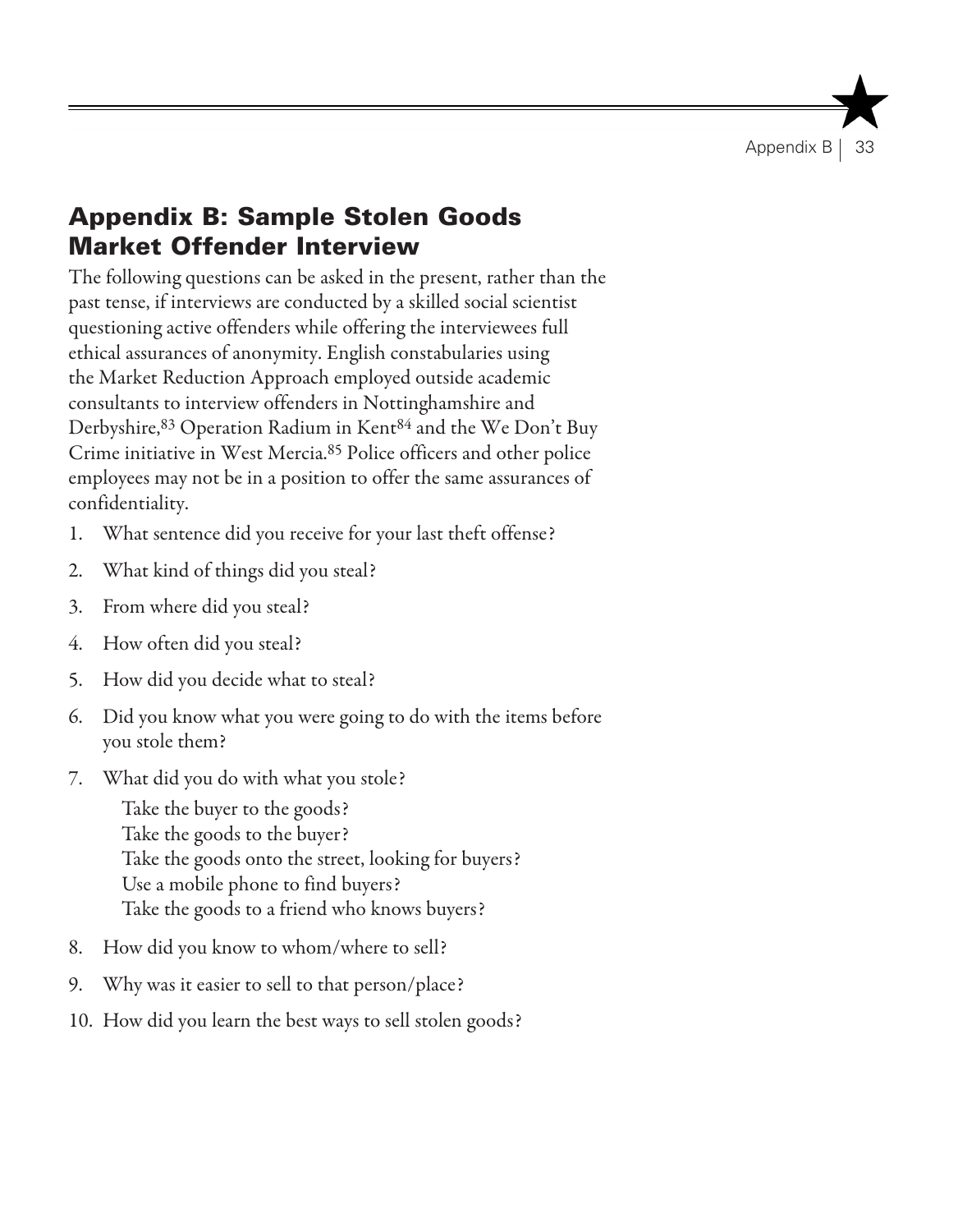- 11. Where did you (and others) sell the following types of stolen goods?
	- Jewelry? Electrical goods? Shoplifted items (clothes, cigarettes, food, alcohol)? Guns?
- 12. To how many different people did you sell?
- 13. For each type of stolen good, how did you sell?

Hawking in a public place, door-to-door, in bars, at flea markets? Network sales (through friends and contacts)? Commercial fence supplies? What kind of businesses? Corner shops, jewelers, pawnbrokers, secondhand shops? Residential fence supplies? Family, friends, acquaintances?

- 14. Did people buy stolen goods without asking any questions about where they came from or proof of identity?
- 15. Do you think the shopkeepers knew the goods you were selling were stolen?
- 16. How easy was it to sell each type of stolen goods?
- 17. Did police ever catch your fence/dealer?
- 18. Did you ever need to dump goods?
- 19. How did you know where to take stolen property?
- 20. How long did it take you to get rid of property?
- 21. If you had to store/stash goods, where did you do that?

Own home? Friend's/relative's/partner's house? Vehicle? Lockups? Empty houses?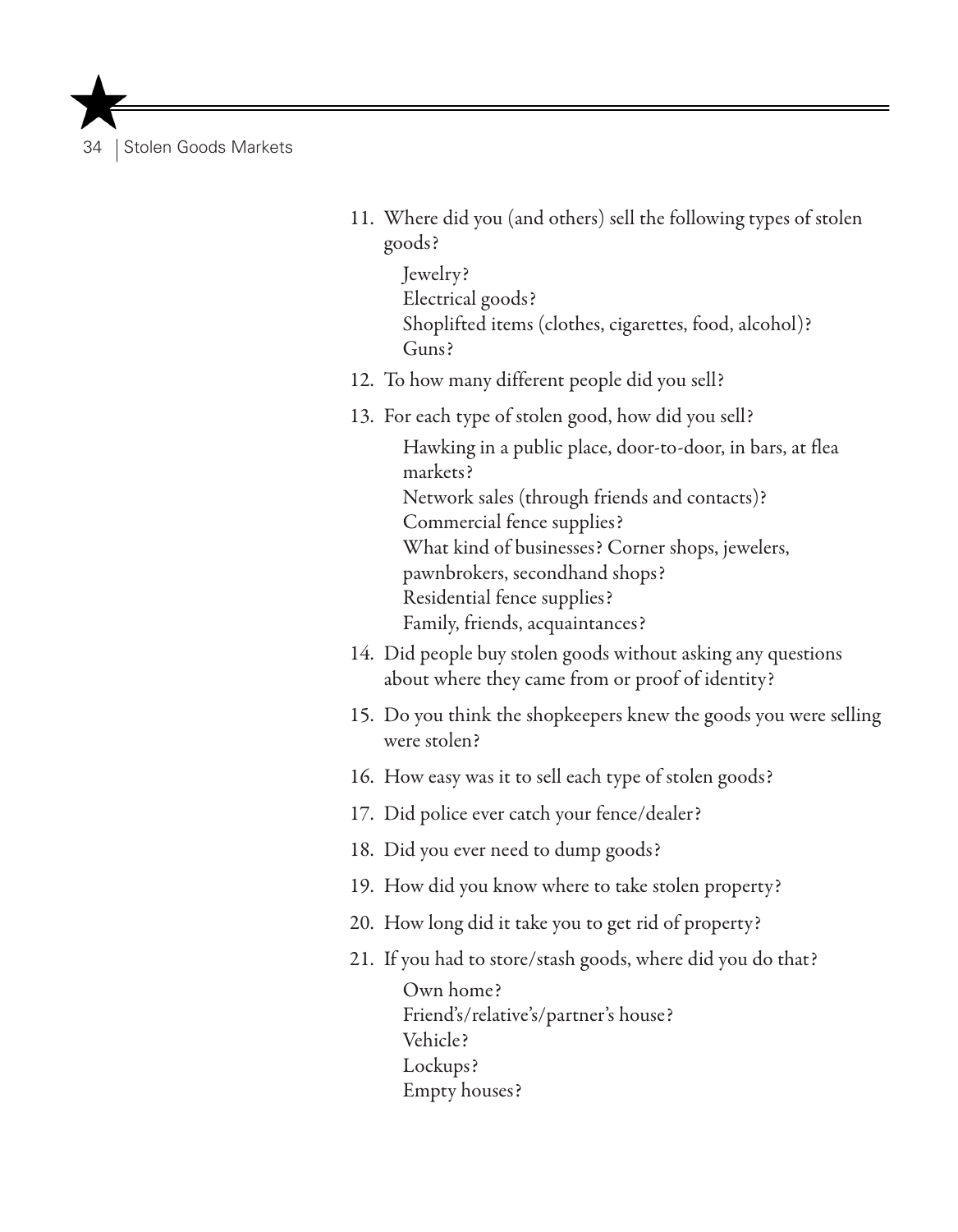Appendix B

22. How did you transport what you stole?

Car? Public transportation? On foot? Bicycle?

- 23. Did you ever swap stolen goods for drugs? Or trade stolen goods for anything else?
- 24. Did you work alone or with someone else?
- 25. Did you earn money from selling stolen goods shared with someone?
- 26. Did anyone ever ask you to steal to order? What sort of property?
- 27. Did you ever ask someone else to sell something for you? Who (*don't need to know names*)? What sort of property?
- 28. What did you do with any money you got from what you stole?
- 29. Why did you steal and sell stolen goods? For cash to party (alcohol, drugs, prostitution)? To support other people? For fun and excitement? To support a drug, alcohol, gambling, or other addiction?
- 30. What did community members think of buying stolen goods? Did they ask? Did they turn a "blind eye"?
- 31. Were you aware of the police when you were stealing or selling stolen goods? Did you take precautions not to get caught?
- 32. Did you have any strategies to ensure that buyers were not going to inform police?
- 33. What did you know about police operations against thieves and dealers?
- 34. How concerned were you about your chances of getting caught?
- 35. How long did it typically take you to sell your stolen goods?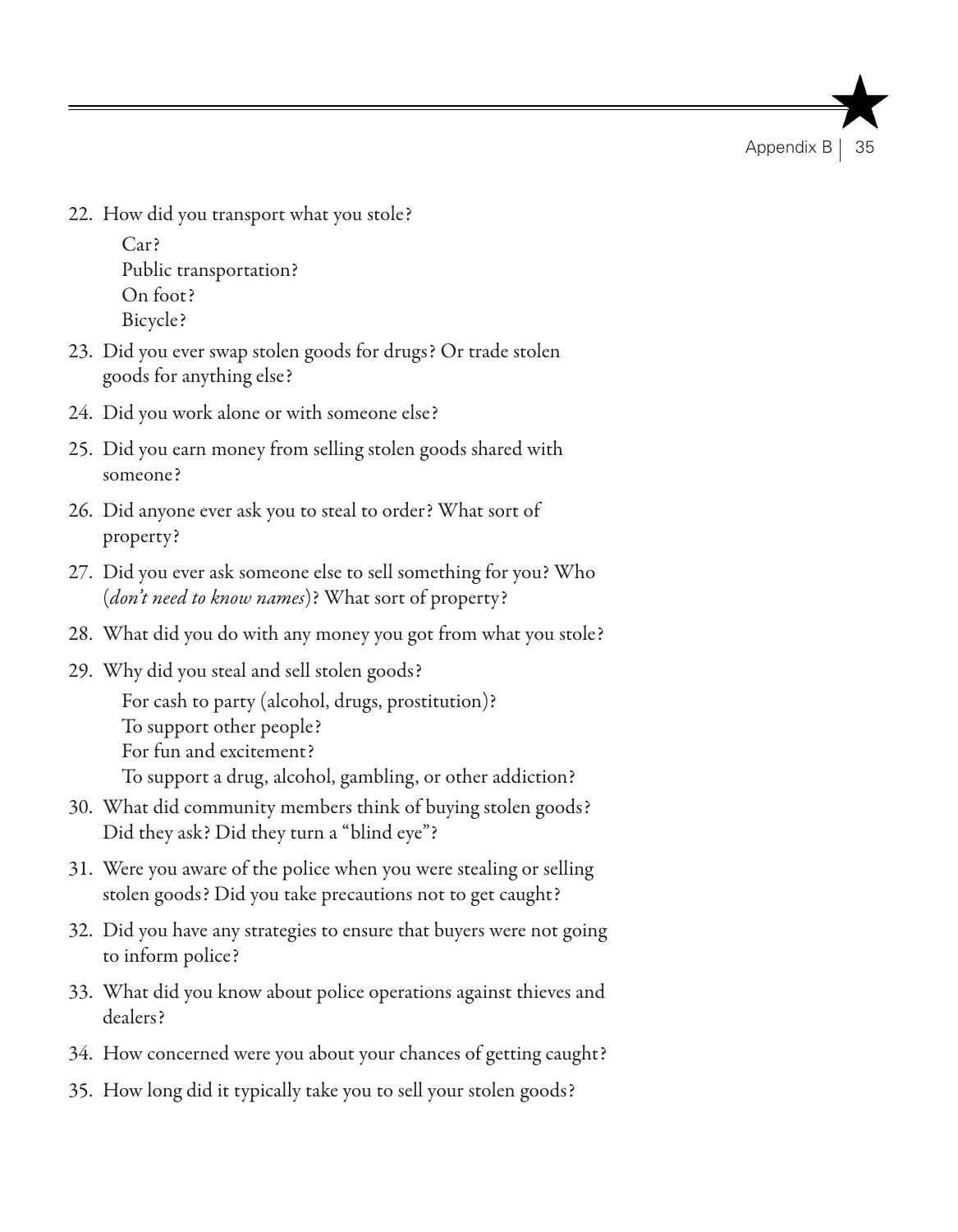- 36. Were or are you aware of any markets closing down as a result of police intervention?
- 37. Were or are you aware of any increased police interest in where stolen property was or is sold?
- 38. Did property-marking deter you from stealing? Were there particular types of marking that deterred you more than others?
- 39. Did you get a good return for the goods you sold?
- 40. Did prices for particular goods go up? If so, did that affect what you stole?
- 41. Did prices for particular goods go down? Did that stop you from stealing such things?
- 42. What do you think affected/affects price changes?

The market got/gets swamped with stolen stuff ? Street prices went/go down? Fashions changed/change? Prospective thieves feared/fear detection?

43. Are there any goods that you used to steal, but no longer would? If so, why?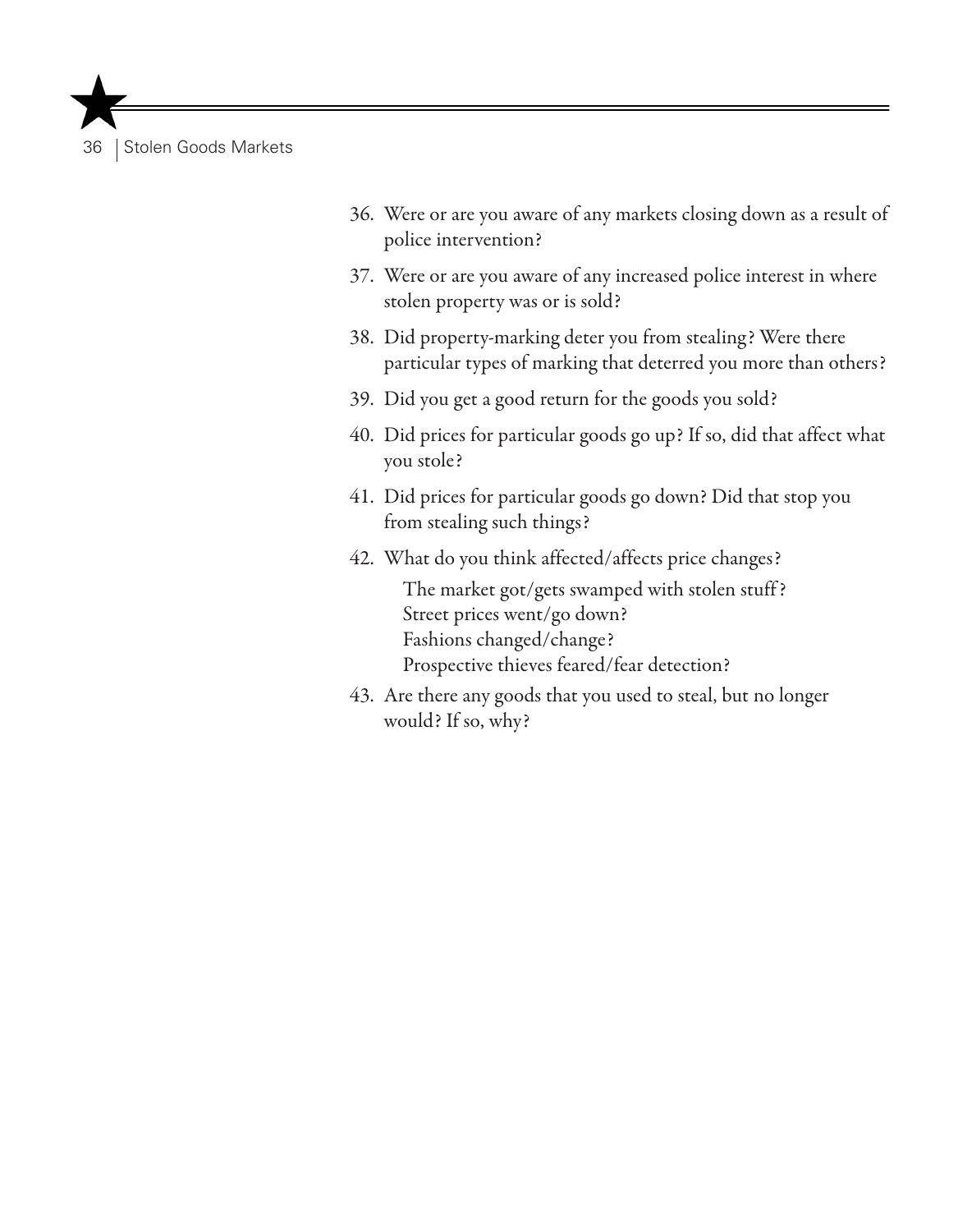# Endnotes

- $1$  Walsh (1976).
- <sup>2</sup> Sutton (1998), p. 68.
- <sup>3</sup> Plate (1975); Sutton (1995).
- $4$  Kerckhoff and Kleinknecht (1980); Walsh (1976).
- <sup>5</sup> Steffensmeier and Ulmer (2005).
- <sup>6</sup> Sutton (2008, 2003a, 1998).
- <sup>7</sup> Steffensmeier and Ulmer (2005).
- <sup>8</sup> Walsh (1976); Pennell (1979); Weiner, Besachuch, and Stephens (1981); Harris, Hale, and Uglow (2003); Hale et al. (2004); Sutton (2008, 1995).
- <sup>9</sup> Reuter (1990, 1985); Venkatesh (2006); Rosenfeld (2009).
- <sup>10</sup>Tremblay, Clermont, and Cusson (1994).
- $11$  Sutton (1998).
- <sup>12</sup> Steffensmeier and Ulmer (2005).
- <sup>13</sup> Sutton (1998); Felson (2002).
- $14$  Sutton (2008, 2003a).
- $15$  Sutton (1998).
- $16$  Sutton (2002).
- $17$  Sutton (2008, 2003a, 1998).
- <sup>18</sup> Johnson, Natarajan, and Sanabria (1993); Clarke (1999).
- <sup>19</sup> Sutton (2003a); Gill et al. (2004); McKinnon (2006); Nahmias (2006); NACS (2007); Talamo (2007); Reno (2008); Finucane (2009).
- $20$  Clarke (1999).
- <sup>21</sup> Tremblay, Clermont, and Cusson (1994); Sutton and Schneider (1999); Gill et al. (2004).
- $22$  Sutton (2008); Sutton, Schneider, and Hetherington (2001): Schneider (2005b, 2003).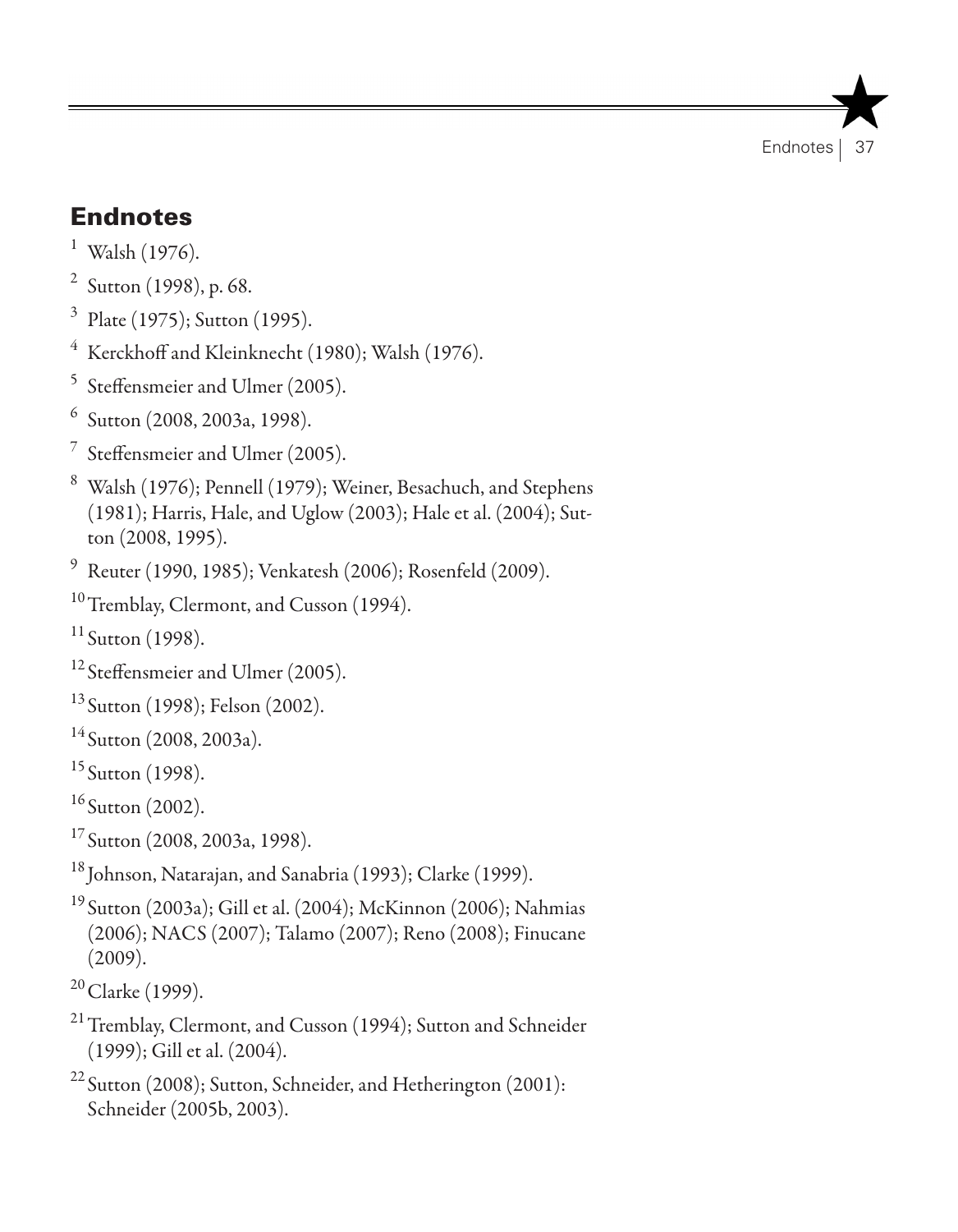$^{23}$  Pease (2002).

<sup>24</sup> Sutton (1998); Felson (2002).

25Langworthy and Lebeau (1992); Sutton (1998).

 $26$  Sutton (2008, 2003a).

 $27$  Steffensmeier (1986); Sutton (2008).

<sup>28</sup> Sutton, Hodgkinson, and Levi (2008).

 $^{29}$  Pengelly (1996).

<sup>30</sup> Henry (1981); Hobbs (1989); Foster (1990); Sutton (1998).

 $31$  Henry (1981, 1978); Parker, Bakx, and Newcombe (1988); Hobbs (1989); Foster (1990); Sutton (2003b, 1995); Clarke (1999); Felson (2002).

<sup>32</sup> Bennett, Holloway, and Williams (2001).

<sup>33</sup> Sutton (2008, 2003a, 1998).

<sup>34</sup> Struzzi (1998).

<sup>35</sup> Sutton, Hodgkinson, and Levi (2008).

<sup>36</sup> Ferman, Henry, and Hoyman (1987): Auld, Dorn, and South (1986).

<sup>37</sup> Sutton (2008, 2003a).

<sup>38</sup> Sutton (1998).

 $39$  Eck (1994).

 $^{40}$ Blakey and Goldsmith (1976).

<sup>41</sup> Steffensmeier and Ulmer (2005).

 $^{42}$  Lewis (2006).

 $43$  Webby (2008).

44Lanter (1999); Steffensmeier and Ulmer (2005).

<sup>45</sup> Steffensmeier and Ulmer (2005).

 $46$  Cromwell, Olson, and Avery (1993); Sutton (1998).

 $47$  Cromwell, Olson, and Avery (1993).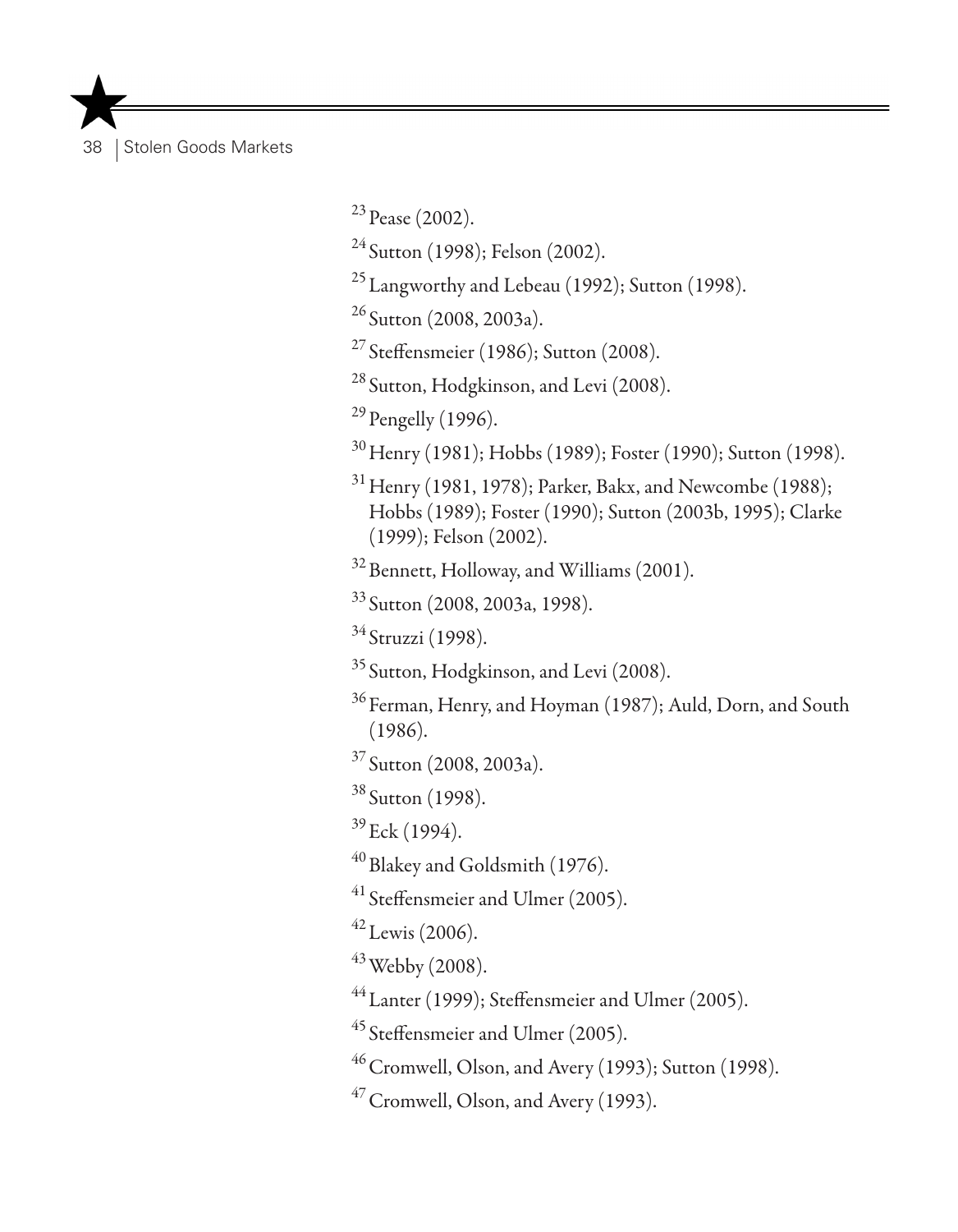**Endnotes** 

```
49Wright and Decker (1994).
50 Sutton, Schneider, and Hetherington (2001).
51 Hale et al. (2004).
52Ekblom, Law, and Sutton (1996).
53Hale et al. (2004); Pengelly (1997).
54Walsh (1976).
<sup>55</sup> Hale et al. (2004).
56 Sutton (2008); Sutton et al. (2007); Hale et al. (2004); Harris, 
  Hale, and Uglow (2003).
57Walsh (1976); Weiner, Besachuch, and Stephens (1981).
<sup>58</sup> Harris, Hale, and Uglow (2003).
59Walsh (1976).
60 Steffensmeier and Ulmer (2005); Sutton (2008, 2003a, 1998).
^{61} Hale et al. (2004).
62Talamo et al. (2007).
63Hale et al. (2004).
^{64} Larsen (n.d.); Justice Technology Information Network (2007).
65 Sutton (2008).
66Weiner, Besachuch, and Stephens (1981).
67 Schmitt (2003).
68Webby (2008).
69 Sutton et al. (2007).
70 Harris, Hale, and Uglow (2003).
^{71}Eckersley (2003).
72Whitehead and Gray (1998); Sutton, Schneider, and Hethering-
  ton (2001).
73 Skelton (2005).
```
<sup>48</sup> Stevenson and Forsythe (1998); Sutton (1998).

 $74$  Webby (2008).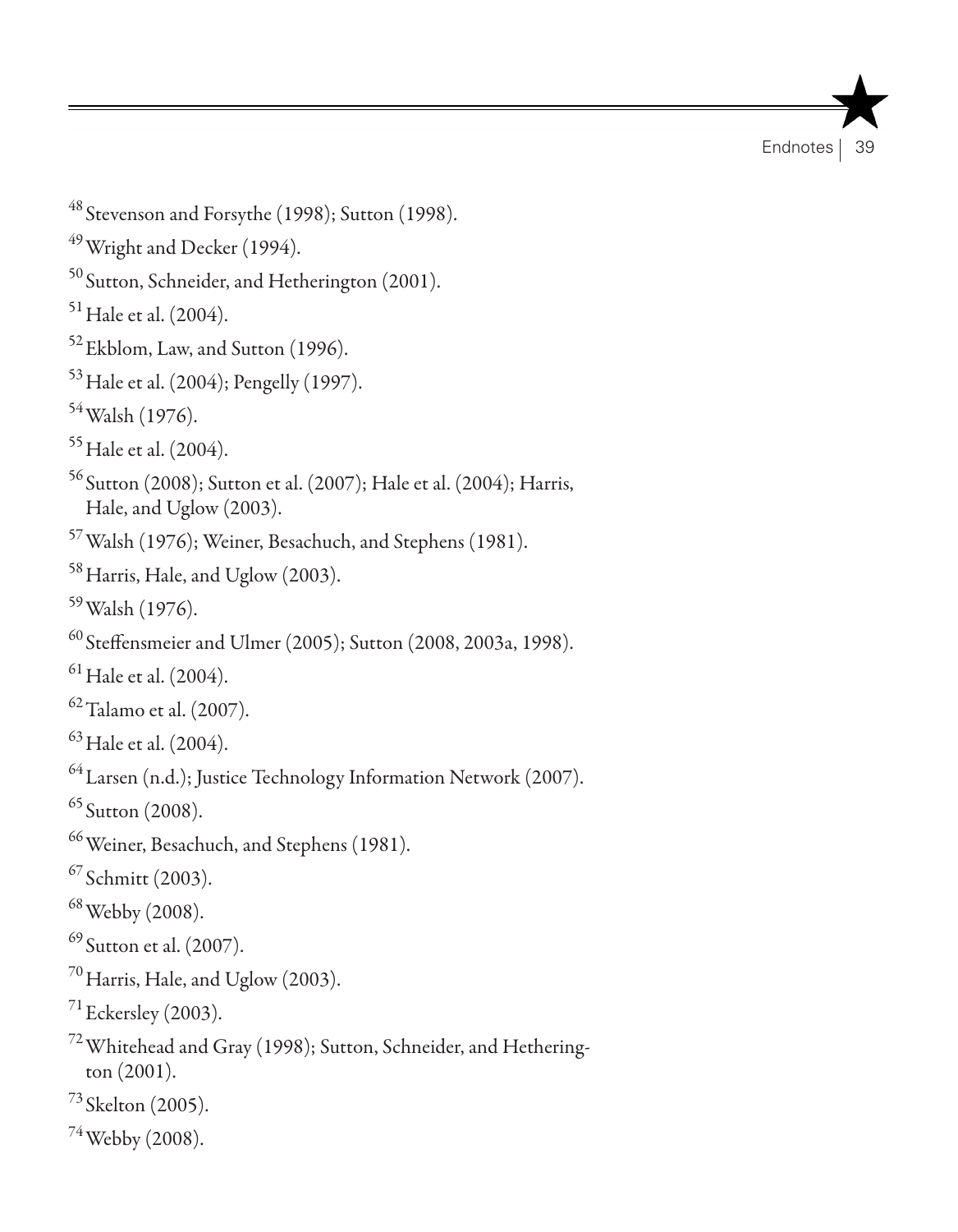75Langworthy and LeBeau (1992); Sutton (2008, 2003a).

76Langworthy (1989); Langworthy and LeBeau (1992); Pennell (1979). For contrary evidence, see Raub (1984).

77Langworthy and LeBeau (1992).

<sup>78</sup> Sutton (2003a, 1998); Felson (2002).

79For example, see Cotter and Burrows (1981).

<sup>80</sup> Smith, Sheridan, and Yurcisin (1991).

 $81$  Knutsson (1984); Sutton (1998); Harris, Hale, and Uglow (2003); Hale et al. (2004); Bent Society (2008).

82Whitehead and Gray (1998).

<sup>83</sup> Sutton (2003b, 2008).

84 Home Office Research, Development and Statistics Directorate (2004).

<sup>85</sup> Schneider (2005a).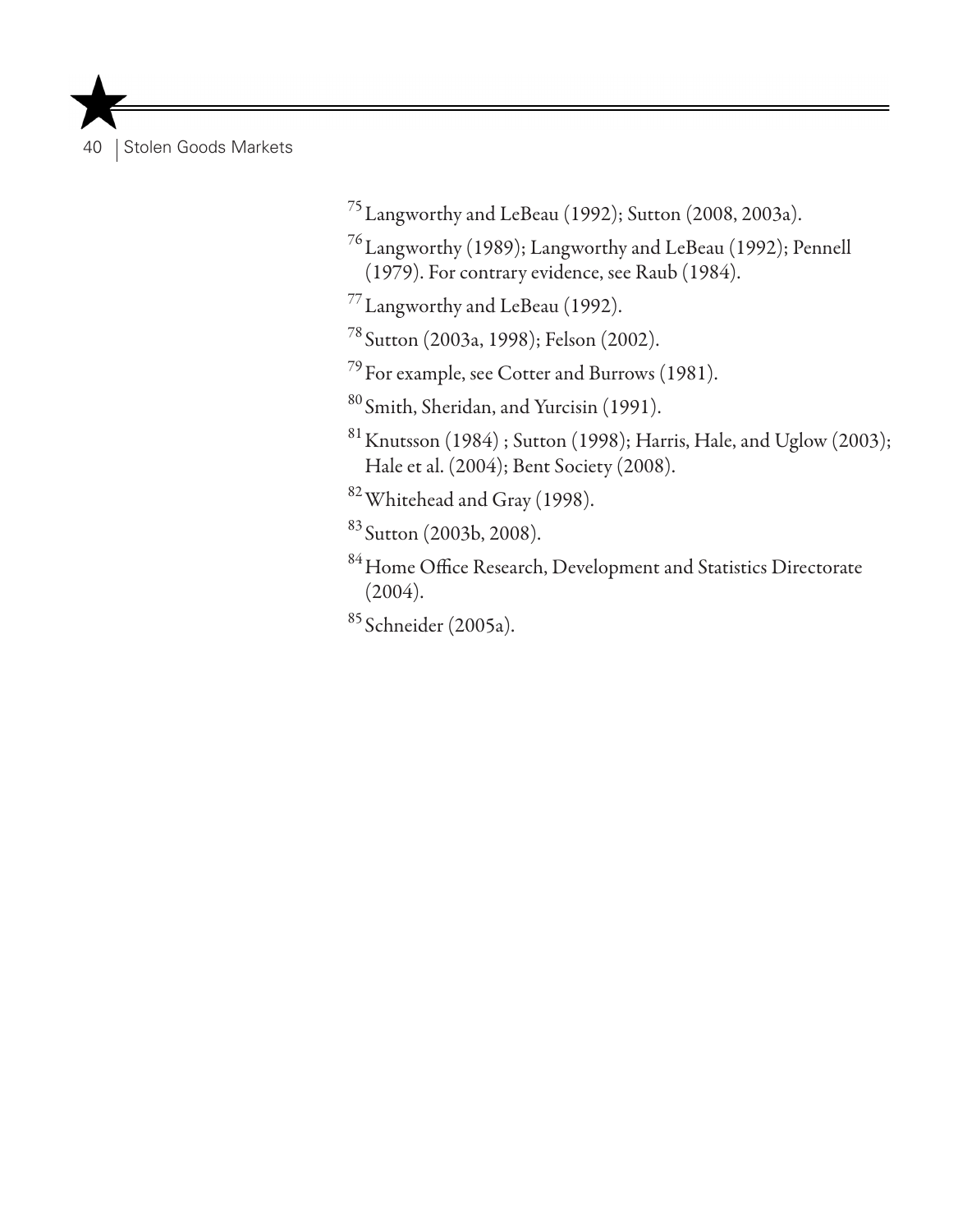## **References**

- Auld, J., N. Dorn, and N. South (1986). "Irregular Work, Irregular Pleasures: Heroin in the 1980's." In R. Mathews and J. Young (eds.), *Confronting Crime*. London: Sage.
- Bennett, T., K. Holloway, and T. Williams (2001). "Drug Use and Offending: Summary Results From the First Year of the NEW-ADAM Research Program." Research Findings 148. London: Home Office.
- Bent Society (2008). Setting the Record Straight About Smartwater for Perpetuity. bentsocietyblog.blogspot.com/2008/05/settingrecord-straight-about.html
- Blakey, G., and M. Goldsmith (1976). "Criminal Redistribution of Stolen Property: The Need for Law Reform." *Michigan Law Review* 74:1511–1565.
- Clarke, R. (1999). "Hot Products: Understanding, Anticipating, and Reducing Demand for Stolen Goods." Police Research Series, Paper 112, Policing and Reducing Crime Unit, Research Development and Statistics Directorate. London: Home Office.
- Cornish, D. (1994) The Procedural Analysis of Offending and its Relevance for Situational Crime Prevention. In Clarke, R.V. (Ed.) Crime Prevention Studies. Vol. 3. New York. Criminal Justice Press.
- Cotter, C., and J. Burrows (1981). "Property Crime Program: A Special Report Overview of the Sting Program and Project Summaries." Washington, D.C.: U.S. Department of Justice, Law Enforcement Assistance Administration.
- Cromwell, P., J. Olson, and D. Avery (1993). "Who Buys Stolen Property? A New Look at Criminal Receiving." *Journal of Crime and Justice* 16(1):75–95.
- Davis, D. (1998). *Internet Detective: An Investigator's Guide*. Police Research Group. London: Home Office.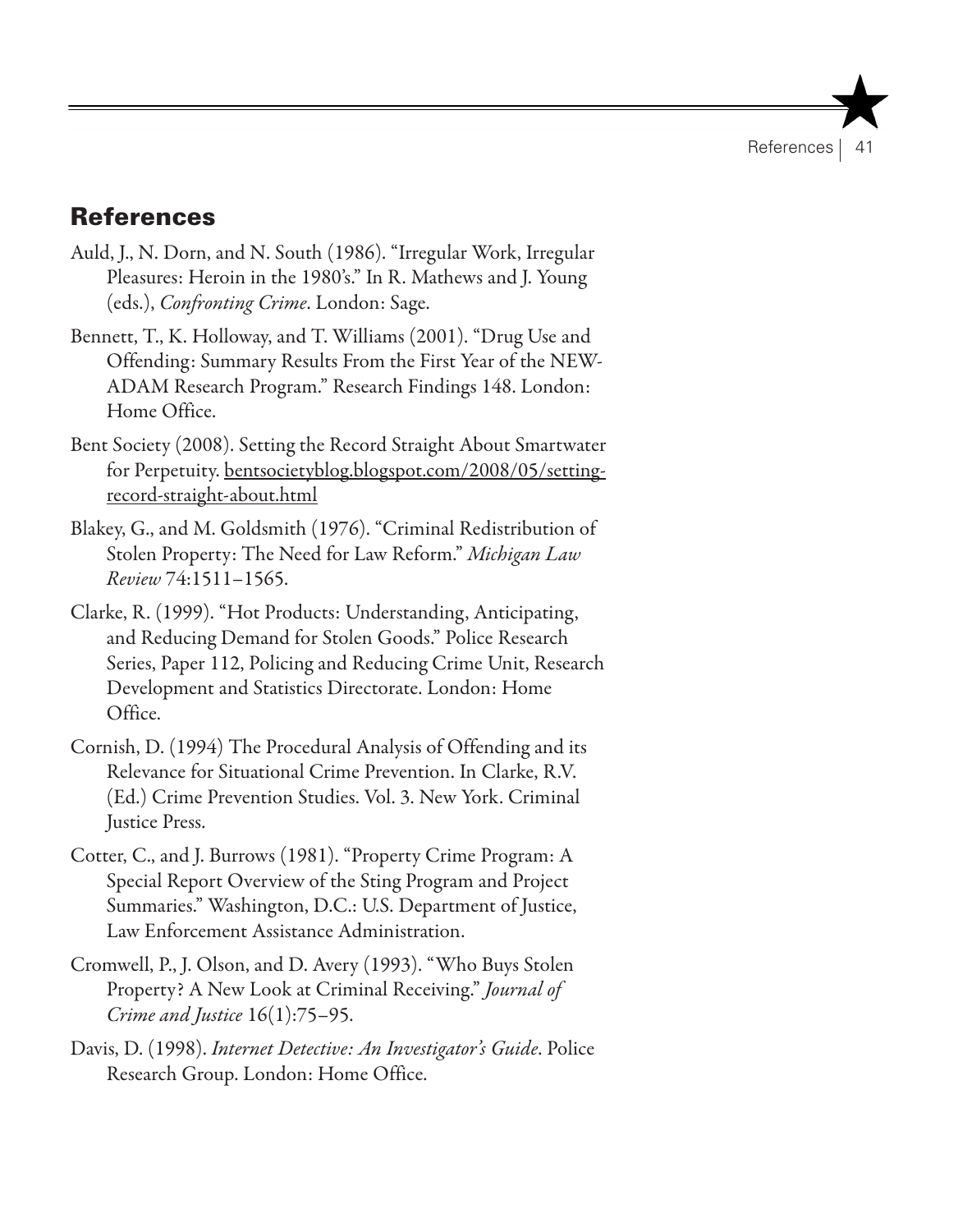Eck, J. (1994). "A General Model of the Geography of Illicit Retail Marketplaces." In J. Eck and D. Weisburd (eds.), *Crime and Place.* Crime Prevention Studies, Vol. 4. Monsey, N.Y.: Criminal Justice Press.

Eckersley, S. (2003). "Putting the Brakes on Lorry Theft." (Lancashire Constabulary) Submission for the Herman Goldstein Award for Excellence in Problem-Oriented Policing. www.popcenter.org/library/awards/goldstein/2003/03-58.pdf

Ekblom, P., H. Law, and M. Sutton (1996). "Domestic Burglary Schemes in the Safer Cities Program." Home Office Research Study No. 164. London: Home Office.

- Felson, M. (2002). *Crime and Everyday Life,* 3rd ed. Thousand Oaks, Calif.: Pine Forge Press, Sage.
- Ferman, L., S. Henry, and M. Hoyman (1987). "The Informal Economy." *Annals of the American Association of Political and Social Science* (493):154–172.

Field, S. (1990). "Trends in Crime and Their Interpretation: A Study of Recorded Crime in Post-War England and Wales." Home Office Research Study No. 119. London: Home Office.

Finucane, M. (2009). "Police Try New Tactic in Cell Phone Robberies: They Target Stores Selling Used Ones." www.boston.com/news/education/higher/ articles/2009/01/15/police\_try\_new\_tactic\_in\_cellphone\_ robberies

- Foster, J. (1990). *Villains: Crime and Community in the Inner City*. London: Routledge.
- Gill, M., T. Burns-Howell, M. Hemming, J. Hart, R. Hayes, A. Wright, and R. Clarke (2004). *The Illicit Market in Stolen, Fast-Moving Consumer Goods*. Leicester, England: Perpetuity Research and Consultancy Ltd.
- Hale, C., C. Harris, S. Uglow, L. Gilling, and A. Netton (2004). *Targeting the Markets for Stolen Goods – Two Targeted Policing Initiative Projects.* Home Office Development and Practice Report No 17. London: Home Office.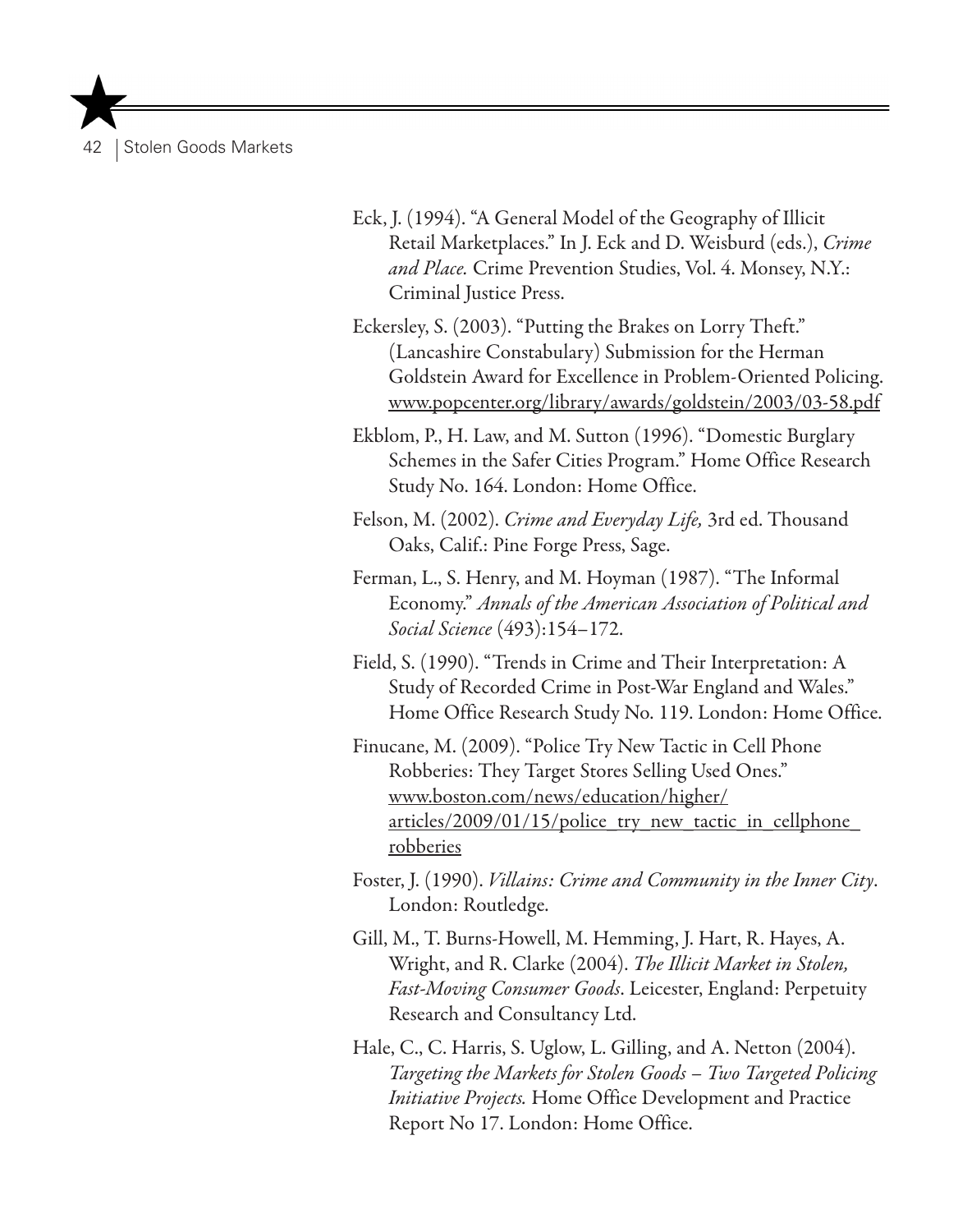- Harris, C., C. Hale, and S. Uglow (2003). "Theory Into Practice: Implementing a Market Reduction Approach to Property Crime." In K. Bullock and N. Tilley (eds.), *Crime Reduction and Problem-Oriented Policing*. Cullompton, England: Willan Press.
- Henry, S. (ed.) (1981). *Can I Have It in Cash? A Study of Informal Institutions and Unorthodox Ways of Doing Things.* London: Astragal Books.
- ——— (1978). *The Hidden Economy: The Context and Control of Borderline Crime*. London: Martin Robertson and Co.
- Hobbs, D. (1989). *Doing the Business: Entrepreneurship, the Working Class, and Detectives in the East End of London.*  Oxford, England: Oxford University Press.
- Home Office Research, Development and Statistics Directorate (2004). *Targeting the Market for Stolen Goods—Two Targeted Policing Initiati*ve *Projects.* Home Office Development and Practice Report. London: U.K. Home Office. Accessible at www.popcenter.org/library/scp/pdf/82-Hale.pdf
- Johns, T., and R. Hayes (2003). "Behind the Fence: Buying and Selling Stolen Merchandise." *Security Journal* 16(4):29–44.
- Johnson, D., M. Natarajan, and H. Sanabria (1993). "'Successful' Criminal Careers: Toward an Ethnography Within the Rational Choice Perspective." In R. Clarke and M. Felson (eds.), *Routine Activity and Rational Choice: Advances in Criminological Theory.* New Brunswick, N.J.: Transactions Publishers.
- Justice Technology Information Network (2007). "Pawn Transaction Database for Law Enforcement." www.nlectc.org/virlib/InfoDetail.asap?intInfolD=786
- Kerckhoff, D., and G. Kleinknecht (1980). "St. Louis County Responds to Hot Goods." *Police Chief* 47(5):45–47, 69.
- Knuttson, J. (1984) "Operation Identification: a way to prevent burglaries?" The National Council for Crime Prevention, Sweden, Report No 14. Stockholm: Research Division.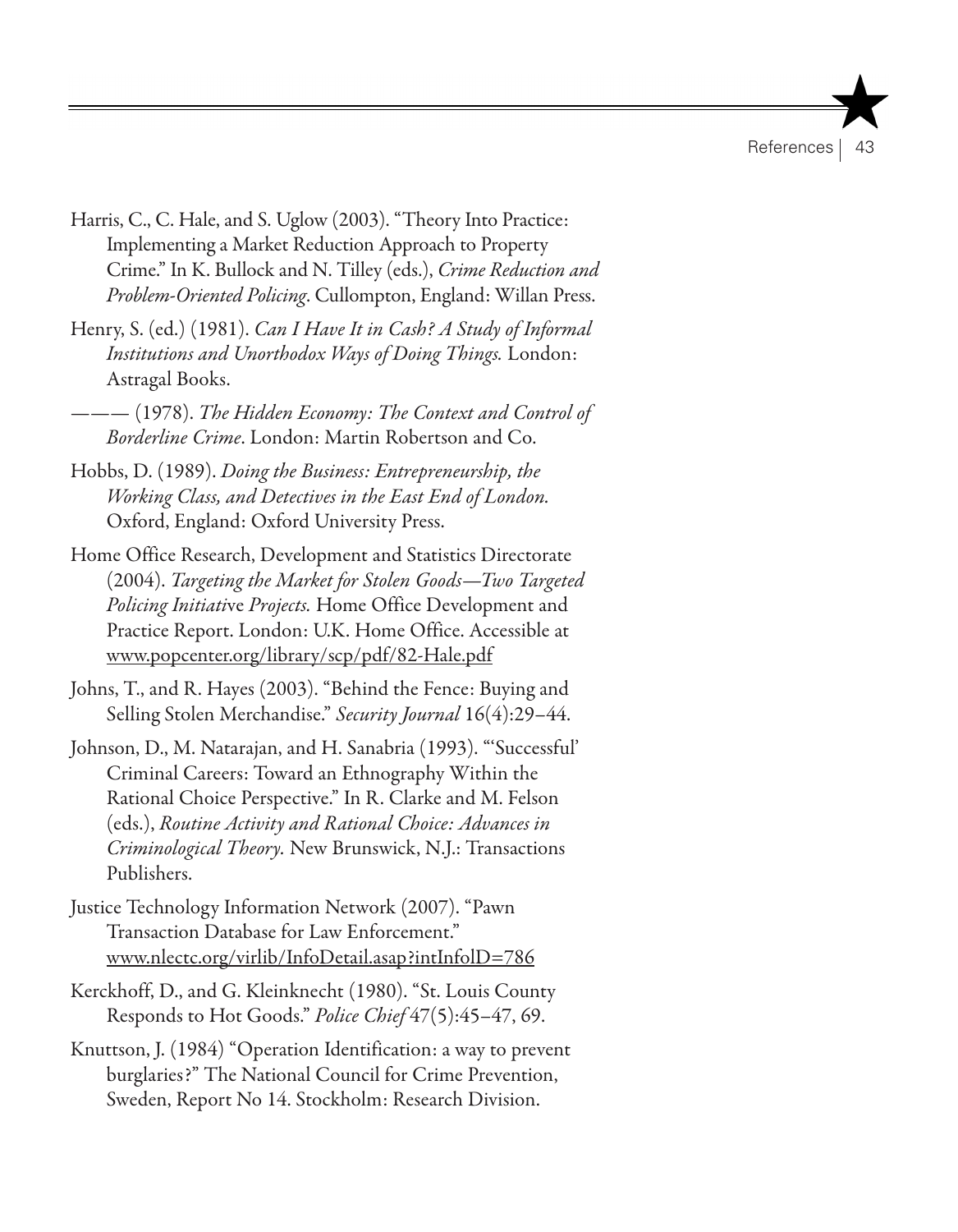- Langworthy, R. (1989). "Do Stings Control Crime? An Evaluation of a Police Fencing Operation." *Justice Quarterly* 6(1):27–45.
- Langworthy, R., and I. Lebeau (1992). "The Spatial Evolution of Sting Clientele." *Journal of Criminal Justice* 20(2):135–145.
- Lanter, D. (1999). "In the Business of Fencing: Making Sense of Federal Sentencing Enhancements for Dealers in Stolen Goods." *Texas Law Review* 77(6):1485–1525.
- Larsen, E. (n.d.). "APS Solves Property Crimes for Eau Claire Police Department." *GovtoGov Solutions*. www.govtogovsolutions.org/ Default.aspx?tabid=114
- Lewis, L. (2006). "Organized Retail Crime: Retail's No. 1 Security Issue." *California Grocer,* April, pp. 2–11.
- McKinnon, J. (2006). "Volatile Formula: How Patriot Act Helped Convict Man in Baby-Food Ring." *Wall Street Journal,* April 4, p. A1.
- NACS (2007). "Fact Sheet: Cigarette Theft." Alexandria, Va.: National Association of Convenience Stores.
- Nahmias, D. (2006). "Store Owners Charged With Buying and Shipping Stolen Infant Formula and Other Goods for Resale in New York." News release, October 17, U.S. Department of Justice, Northern District of Georgia.
- Newfoundland and Labrador Government (2006). "Government Unveils Flea Markets Regulation Act." News release, November 28.
- Newman, G., and R. Clarke (2003). *Superhighway Robbery: Preventing E-Commerce Crime.* Cullompton, England: Willan Publishing.
- Parker, H., K. Bakx, and R. Newcombe (1988). *Living With Heroin: The Impact of Drugs "Epidemic" on an English Community.* Milton Keynes, England: Oxford University Press.
- Pease, K. (2002). "Crime Prevention." In M. Maguire, R. Morgan, and R. Reiner (eds.), *The Oxford Handbook of Criminology*. Oxford, England.: Oxford University Press.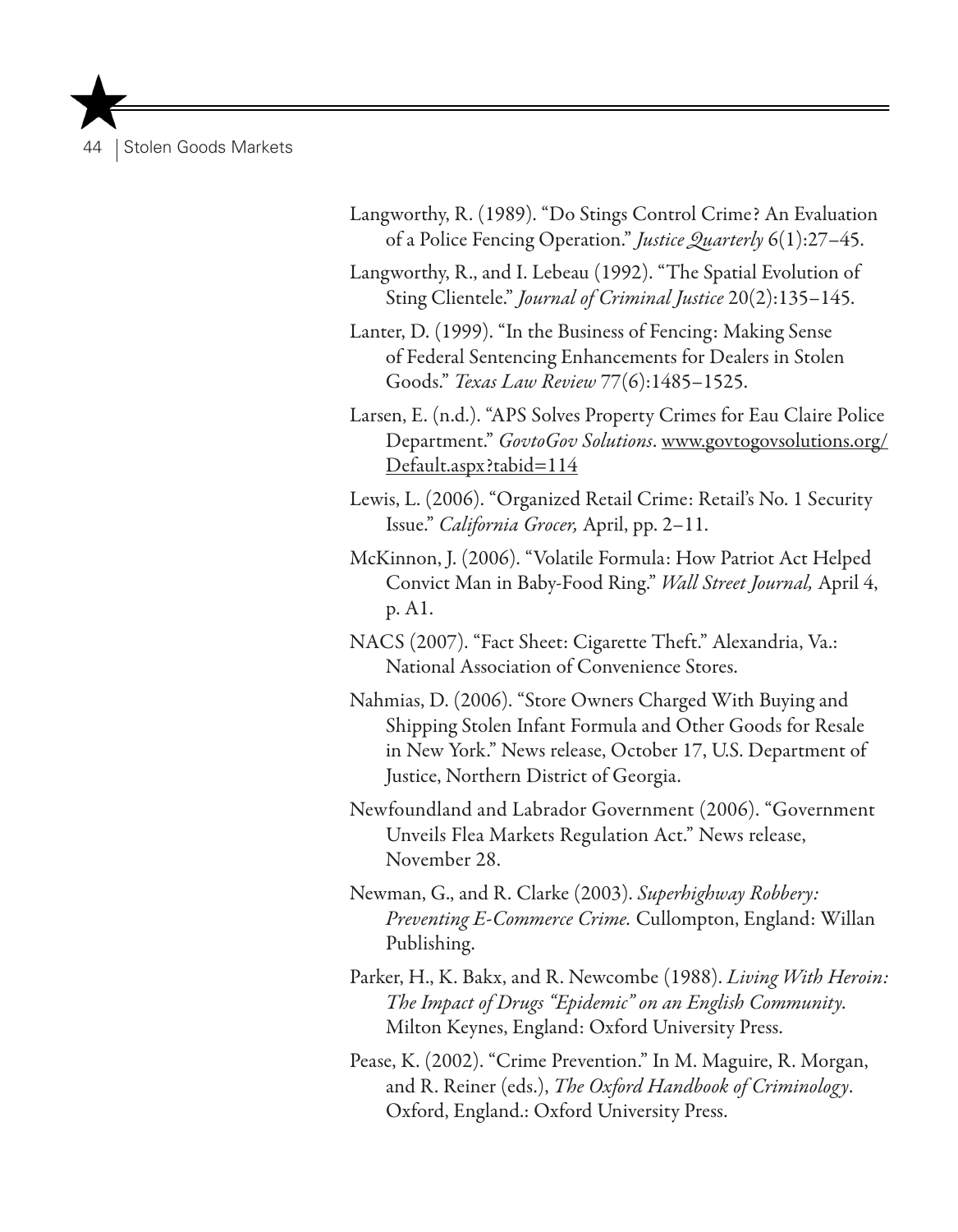- Pengelly, R. (1997). "How To Handle the Stolen Goods Racket." *Police* (May):13–17.
- ——— (1996). "The Black Economy Boom: Handlers Play a Big Role in Criminal Activity but Current Performance Indicators Mean Little is Being Done to Target Those Involved in the Market for Stolen Goods." *Police Review* (December 13):14–16.
- Pennell, S. (1979). "Fencing Activity and Police Strategy." *The Police Chief* (September):71–75.
- Plate, T. (1975). *Crime Pays! An Inside Look at Burglars, Car Thieves, Loan Sharks, Hit Men, Fences and Other Professionals in Crime*. New York: Simon and Schuster.
- Raub, R. (1984). "Effect of Antifencing Operations on Encouraging Crime." *Criminal Justice Review* 9(2):78–83.
- Reno, J. (2008). "Rising Ripoffs: Thefts of Manhole Covers Increase as Metals Prices Soar." *Newsweek. Web Exclusive*. May 19: www.newsweek.com/id/137822
- Reuter, P. (1990). "Money From Crime: A Study of the Economics of Drug Dealing in Washington, D.C." Santa Monica, CA. RAND Corp., Drug Policy Research Center.
- ——— (1985). "The Organization of Illegal Markets: An Economic Analysis." Washington, D.C.: U.S. Department of Justice, National Institute of Justice.
- Rosenfeld, R. (2009). "Crime is the Problem: Homicide, Acquisitive Crime, and Economic Conditions." *Journal of Quantitative Criminology* 25: 287-306.
- Schmitt, B. (2003). "Detroit, Wayne County, Mich., Target Store Owners Selling Stolen Goods." *Detroit Free Press,* September 11.
- Schneider, J. (2005a). "Stolen-Goods Markets: Methods of Disposal." *British Journal of Criminology* 45 (2): 129-140.
- ——— (2005b). "The Link Between Shoplifting and Burglary: The Booster Burglar." *British Journal of Criminology* 45(3):395–401.
- ——— (2003). "Prolific Burglars and the Role of Shoplifting." *Security Journal* 16(2):49–59.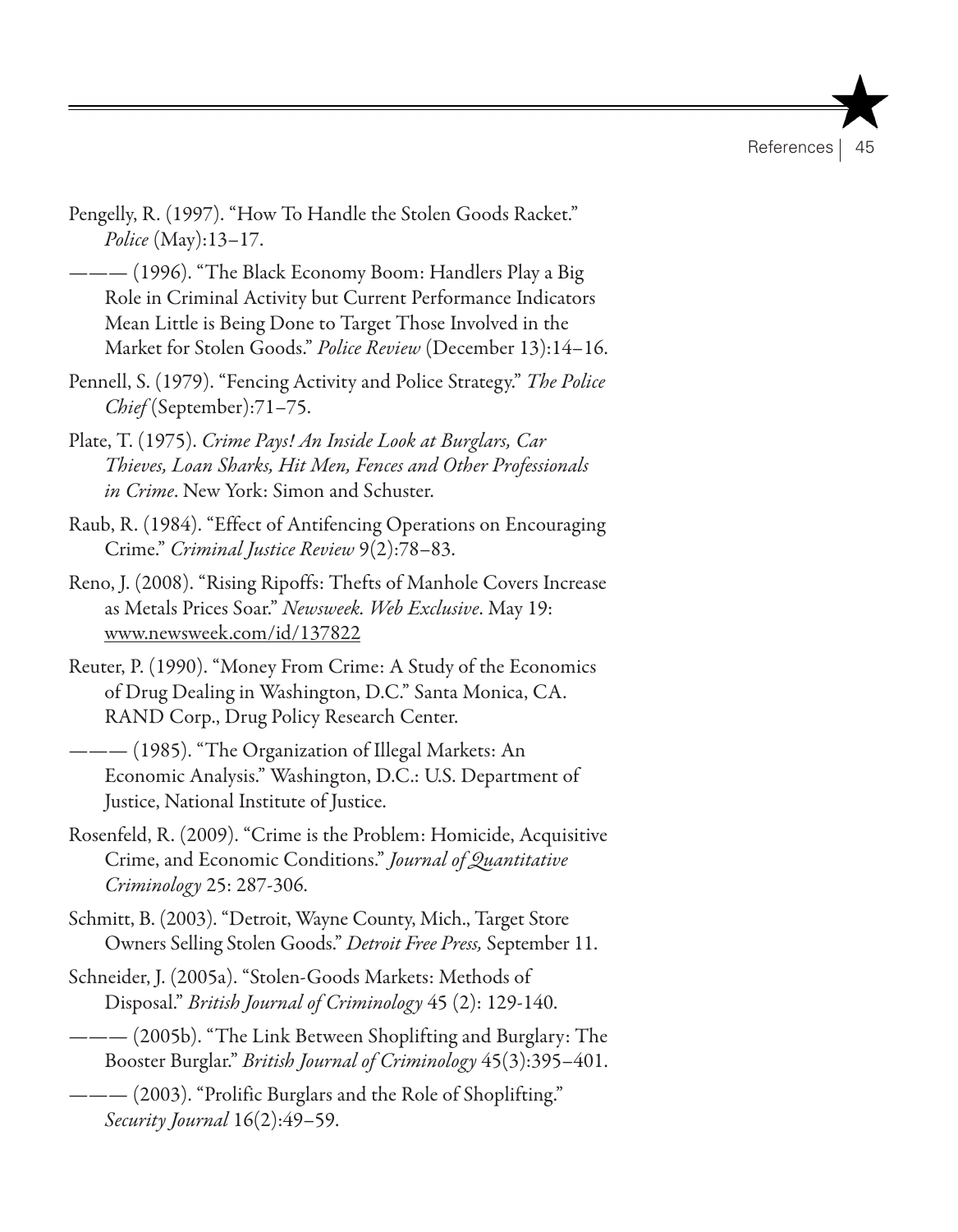- Skelton, C. (2005). "Crooks Using eBay To Fence Stolen Property. *Vancouver Sun,* October 13, p. A1.
- Smith, J., J. Sheridan, and D. Yurcisin (1991). *How To Set Up and Run a Successful Law Enforcement Sting Operation*. Englewood Cliffs, N.J.: Prentice Hall.
- Steffensmeier, D. (1986). *The Fence: In the Shadow of Two Worlds*. Totowa, N.J.: Rowman and Littlefield.
- Steffensmeier, D., and J. Ulmer (2005). *Confessions of a Dying Thief: Understanding Criminal Careers and Illegal Enterprise*. New Brunswick, N.J.: Transaction Publishers.
- Stevenson, R., and L. Forsythe (1998). *The Stolen Goods Market in New South Wales: An Interview Study With Imprisoned Burglars.* Sydney (Australia): NSW Bureau of Crime Statistics and Research. www.popcenter.org/problems/bicycle\_theft/ PDFs/Stevenson\_Forsythe\_1998.pdf
- Struzzi, D. (1998). "Roanoke Police Make Dent in Stolen-Goods-For-Drugs Market: 'I Certainly Didn't Envision [Drug-Related Crime] Intruding Into This Neighborhood.'" *Roanoke Times & World News,* August 2, p. B1.
- Sutton, M. (2008). "How Prolific Thieves Sell Stolen Goods: Describing, Understanding, and Tackling the Local Markets in Mansfield and Nottingham: A Market Reduction Approach Study." *Internet Journal of Criminology*. Available under primary F papers at www.Internetjournalofcriminology.com, or directly at www.internetjournalofcriminology.com/Sutton%20-%20 How%20Prolific%20Thieves%20Sell%20Stolen%20Goods.pdf
- ——— (2004). "The Market Reduction Approach Is Route-Level Situational Crime Prevention." In R. Hopkins Burke (ed.), *Hard Cop, Soft Cop: Debates and Dilemmas in Contemporary Policing.* Cullumpton, England: Willan Press.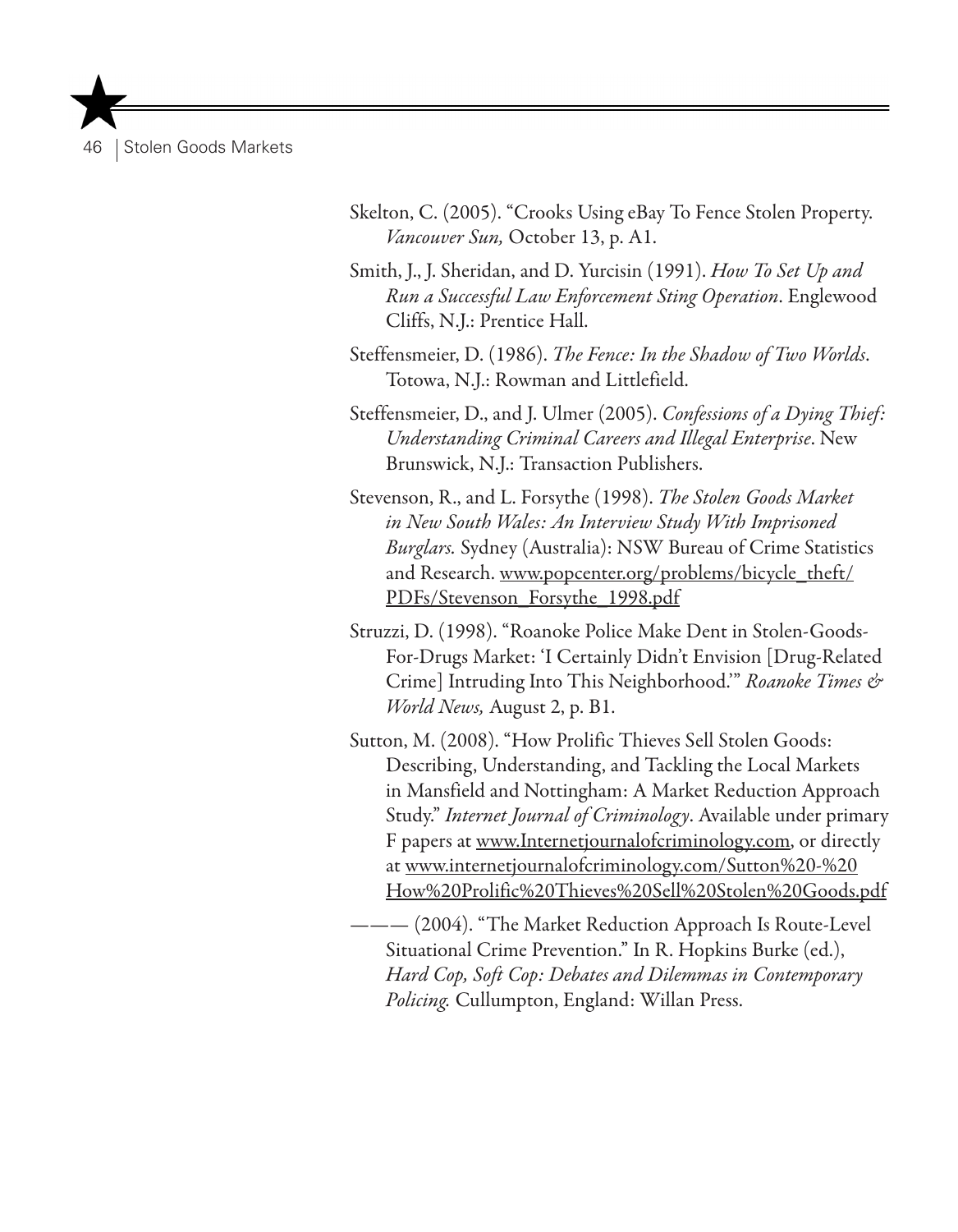References |

- ——— (2003a). "How Burglars and Shoplifters Sell Stolen Goods in Derby: Describing and Understanding the Local Illicit Markets: A Dynamics-of-Offending Report for Derby Community Safety Partnership." *Internet Journal of Criminology.* www.internetjournalofcriminology.com/ Sutton%20-%20Stolen%20Goods%20in%20Derby.pdf
- ——— (2003b). "Theft, Stolen Goods, and the Market Reduction Approach." In J. Shapland, H. Albrecht, J. Ditton, and T. Godefroy (eds.), *The Informal Economy: Threat and Opportunity in the City.* Freiburg, Germany: Max-Planck Institute.
- ——— (2002). "Fencing." In D. Levinson (ed.), *Encyclopaedia of Crime and Punishment,* Vol. 2. Thousand Oaks, Calif.: Sage.
- ——— (1998). *Handling Stolen Goods and Theft: A Market Reduction Approach*. Home Office Research Study No. 178. London: Home Office.
- ——— (1996). "Implementing Crime Prevention Schemes in a Multiagency Setting: Aspects of Process in the Safer Cities Program." Home Office Research Study No. 160. London: Home Office.
- —— (1995). "Supply by Theft: Does the Market for Secondhand Goods Play a Role in Keeping Crime Figures High?" *British Journal of Criminology* 38(3):400–416.
- ——— (1993). "From Receiving to Thieving: The Market for Stolen Goods and the Incidence of Theft." *Home Office Research Bulletin* No. 34. London: Home Office.
- Sutton, M., S. Hodgkinson, and M. Levi (2008). "Handling Stolen Goods: Findings From the 2003 Offending, Crime, and Justice Survey." *Internet Journal of Criminology*. Available under primary research papers at www.Internetjournalofcriminology. com, or directly at www.internetjournalofcriminology. com/Sutton,%20Hodgkinson%20and%20Levi%20-%20 Handling%20Stolen%20Goods.pdf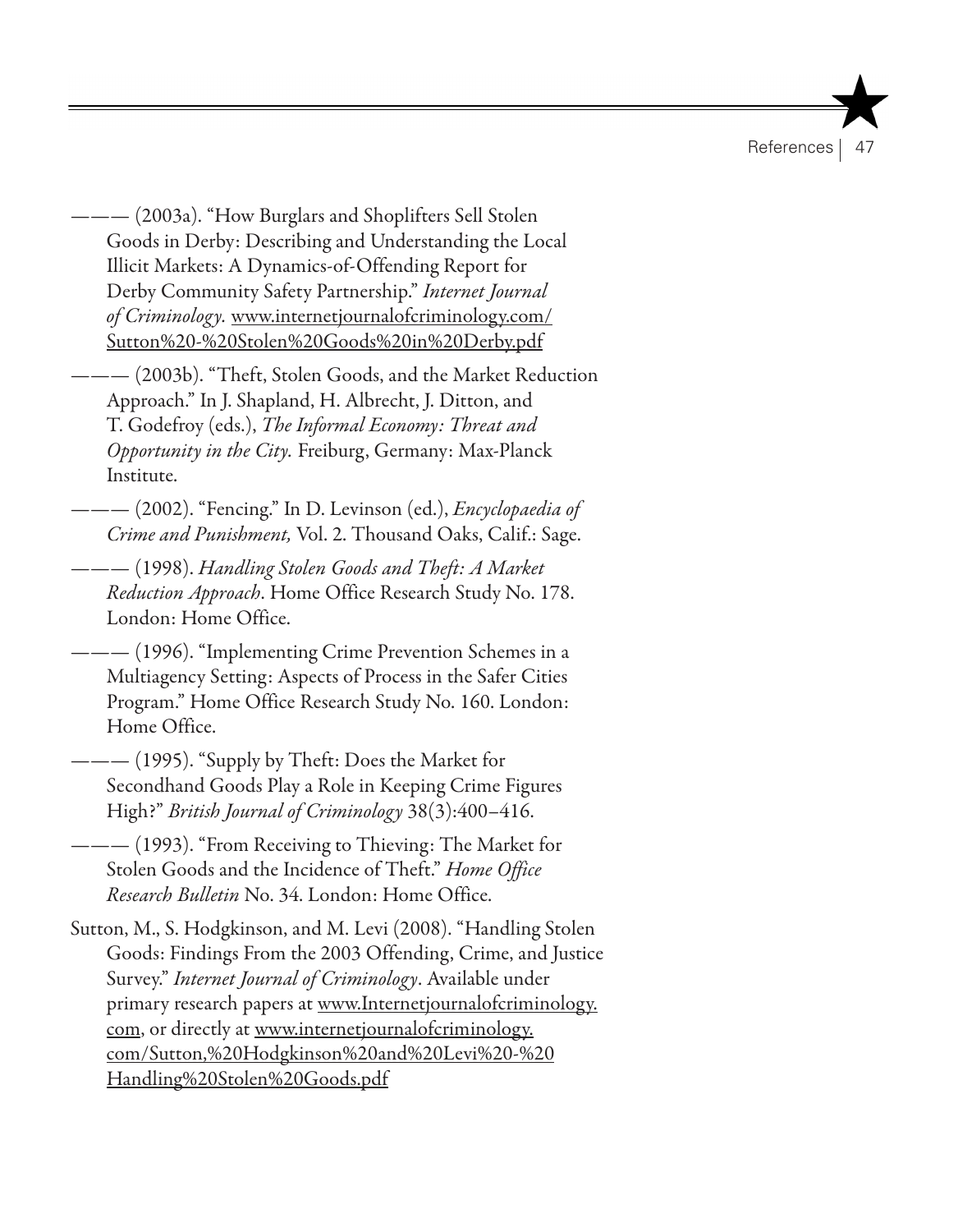Sutton, M., B. Perry, J. Parke, and C. John-Baptiste (2007). "Getting the Message Across: Using Media To Reduce Racial Prejudice and Discrimination." London: Department of Communities and Local Government. www.communities.gov.uk/documents/ communities/pdf/611667.pdf

Sutton, M., and J. Schneider (1999). "Theft, Stolen Goods, and Market Reduction Approach." In C. Brito and S. Allan (eds.), *Problem-Oriented Policing,* Vol. 2. Washington, D.C.: Police Executive Research Forum.

- Sutton, M., J. Schneider, and S. Hetherington (2001). "Tackling Theft With the Market Reduction Approach." Home Office Crime Reduction Research Series Paper No. 8. London: Home Office.
- Talamo, J. (2007). "Organized Retail Crime: Setting the Stage for an ORC Strategy." *Loss Prevention* ( January/February)  $6(1):22-30.$
- Talamo, J., P. Kay, K. McAlister, and J. Hajdu (2007). "Organized Retail Crime: Executing the ORC Strategy." *Loss Prevention* (March/April) 6(1):51–61.
- Tremblay, P., Y. Clermont, and M. Cusson (1994). "Jockeys and Joyriders: Changing Patterns in Car Theft Opportunity Structures." *British Journal of Criminology* 34(3):307–321.
- Tuckey, S. (2007). "Stolen Art Is Sold Online: Expert." *National Underwriter/Property & Casualty Risk & Benefits Management* 111(18):26.
- Venkatesh, S. (2006) Off the Books: *The Underground Economy of the Urban Poor*. Cambridge, Mass.: Harvard University Press.
- Walsh, M. (1976). *Strategies for Combating the Criminal Receiver of Stolen Goods: Organized Crime Antifencing Manual.*  Washington, D.C.: U.S. Department of Justice, Office of Regional Operations, Law Enforcement Assistance Administration.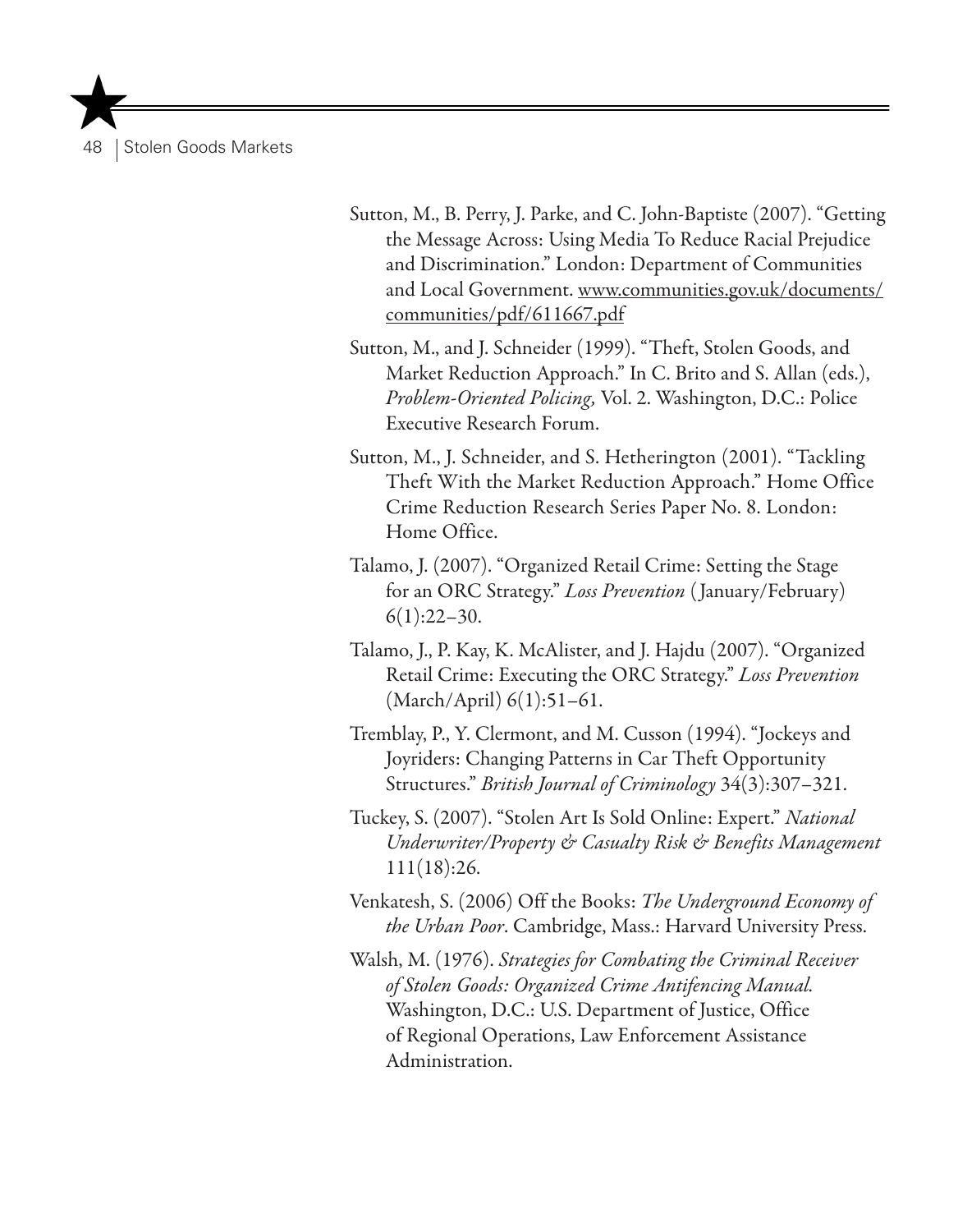- Webby, S. (2008). "San Jose Police Bust Huge Criminal Retailing Rings." *The Mercury News,* June 6.
- Weiner, K., D. Besachuch. and C. Stephens (1981). "Detroit Police Department Antifencing Project: January 1977 Through January 1981: Final Evaluation." Detroit: Detroit Police Department.
- Whitehead, P., and P. Gray (1998). "Pulling the Plug on Computer Theft." Policing and Reducing Crime Unit, Policing Research Series Paper No. 101. London: Home Office.
- Wilbur, D. (2004). "D.C. Cracks Down as Stolen-Goods Dealers Evolve: Fencing Becomes More Sophisticated, Disciplined." *Washington Post,* August 16, p. A1.
- Wright, T., and S. Decker (1994). *Burglars on the Job: Street Life and Residential Break-Ins.* Boston: Northeastern University Press.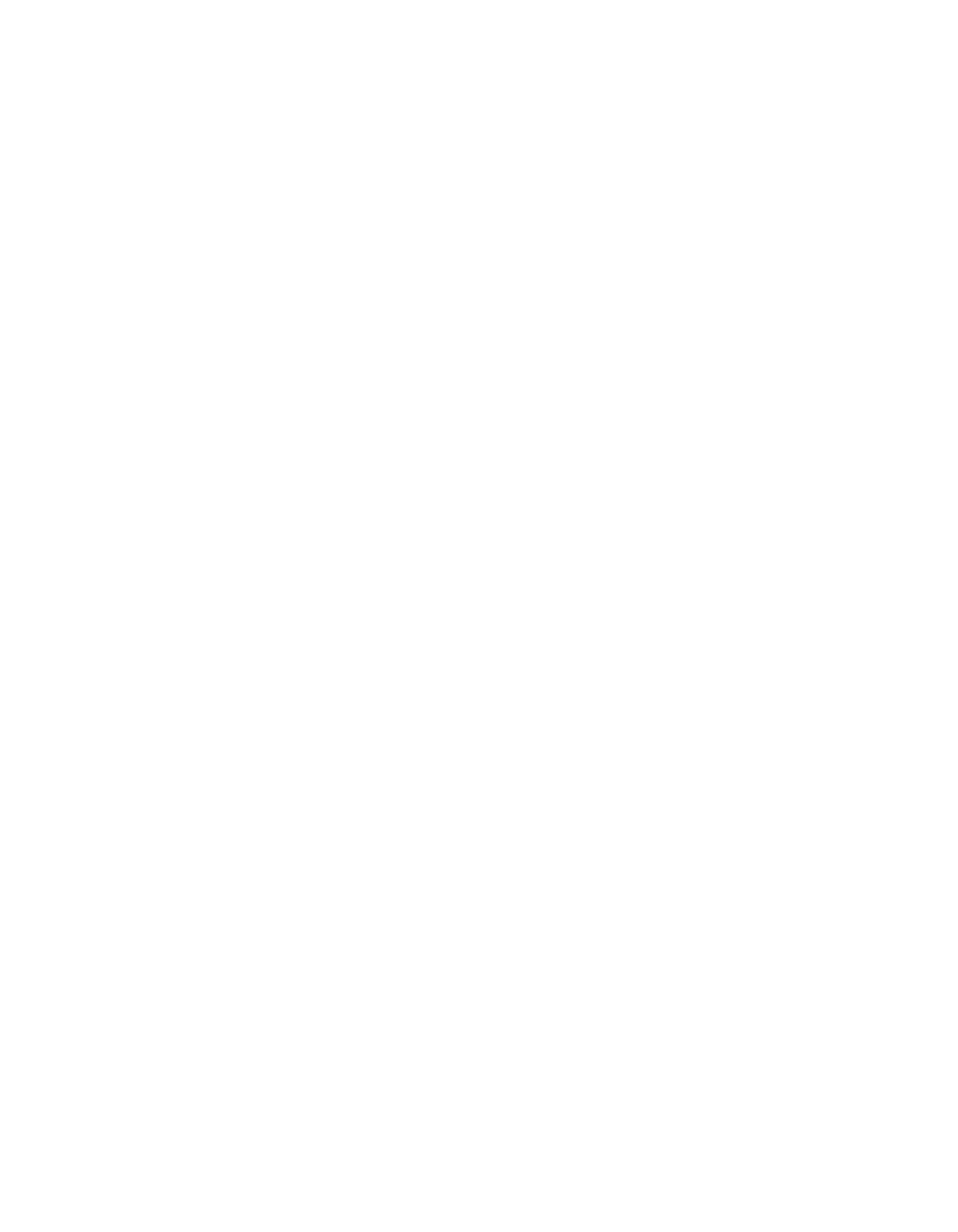About the Author | 51

## About the Author

## *Michael Sutton*

Mike Sutton is a reader in criminology at Nottingham Trent University, Nottinghamshire, England; director of the Nottingham Centre for Study and Reduction of Hate Crimes, Bias and Prejudice and co-founder and general editor of the Internet Journal of Criminology. He was formerly senior research officer at the U.K. Home Office Policing Research Group. Sutton was the 1999 co-recipient of the prestigious British Journal of Criminology Prize for an article he wrote on hi-tech crime that was judged to have most significantly contributed to the knowledge and understanding of criminological issues. He is the originator of the Market Reduction Approach to theft. For more than a decade, Sutton has conducted research into stolen goods markets for several U.K. police forces and has written extensively about how police services can best understand and tackle local stolen goods markets. Sutton holds a law degree with honors and doctorate in criminology from the University of Central Lancashire in England.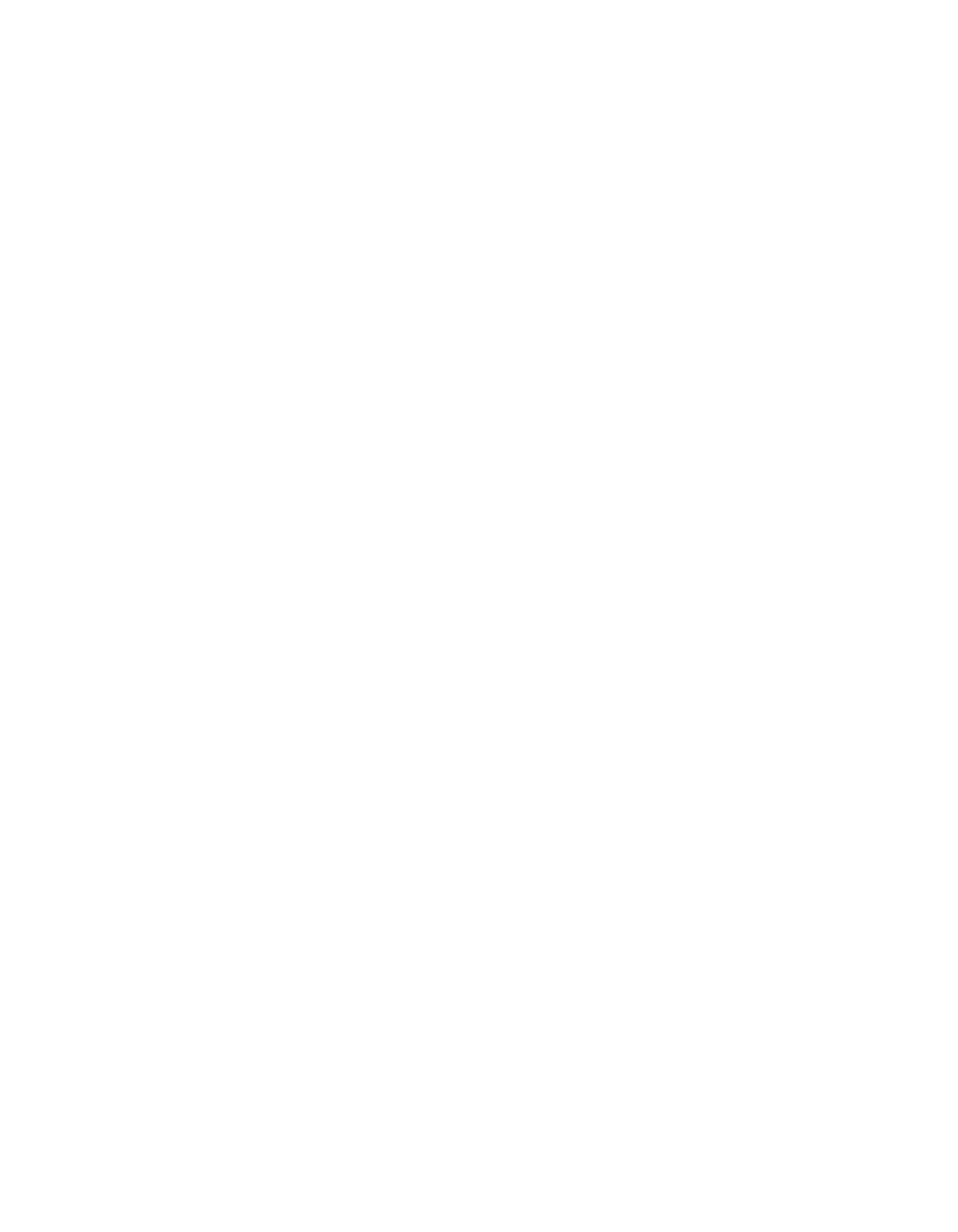Other Problem-Oriented Guides for Police | 53

## Other Problem-Oriented Guides for Police

Problem-Specific Guides series:

- 1. Assaults in and Around Bars, 2nd Edition. Michael S. Scott and Kelly Dedel. 2006. ISBN: 1-932582-00-2
- 2. Street Prostitution, 2nd Edition. Michael S. Scott and Kelly Dedel. 2006. ISBN: 1-932582-01-0
- 3. Speeding in Residential Areas, 2nd Edition. Michael S. Scott with David K. Maddox. 2010. ISBN: 978-1-935676-02-7
- 4. Drug Dealing in Privately Owned Apartment Complexes. Rana Sampson. 2001. ISBN: 1-932582-03-7
- 5. False Burglar Alarms, 2nd Edition. Rana Sampson. 2007. ISBN: 1-932582-04-5
- 6. Disorderly Youth in Public Places. Michael S. Scott. 2001. ISBN: 1-932582-05-3
- 7. Loud Car Stereos. Michael S. Scott. 2001. ISBN: 1-932582-06-1
- 8. Robbery at Automated Teller Machines. Michael S. Scott. 2001. ISBN: 1-932582-07-X
- 9. Graffiti. Deborah Lamm Weisel. 2002. ISBN: 1-932582-08-8
- 10. Thefts of and From Cars in Parking Facilities. Ronald V. Clarke. 2002. ISBN: 1-932582-09-6
- 11. Shoplifting. Ronald V. Clarke. 2002. ISBN: 1-932582-10-X
- 12. Bullying in Schools. Rana Sampson. 2002. ISBN: 1-932582-11-8
- 13. Panhandling. Michael S. Scott. 2002. ISBN: 1-932582-12-6
- 14. Rave Parties. Michael S. Scott. 2002. ISBN: 1-932582-13-4
- 15. Burglary of Retail Establishments. Ronald V. Clarke. 2002. ISBN: 1-932582-14-2
- 16. Clandestine Methamphetamine Labs, 2nd Edition. Michael S. Scott and Kelly Dedel. 2006. ISBN: 1-932582-15-0
- 17. Acquaintance Rape of College Students. Rana Sampson. 2002. ISBN: 1-932582-16-9
- 18. Burglary of Single-Family Houses. Deborah Lamm Weisel. 2002. ISBN: 1-932582-17-7
- 19. Misuse and Abuse of 911. Rana Sampson. 2002. ISBN: 1-932582-18-5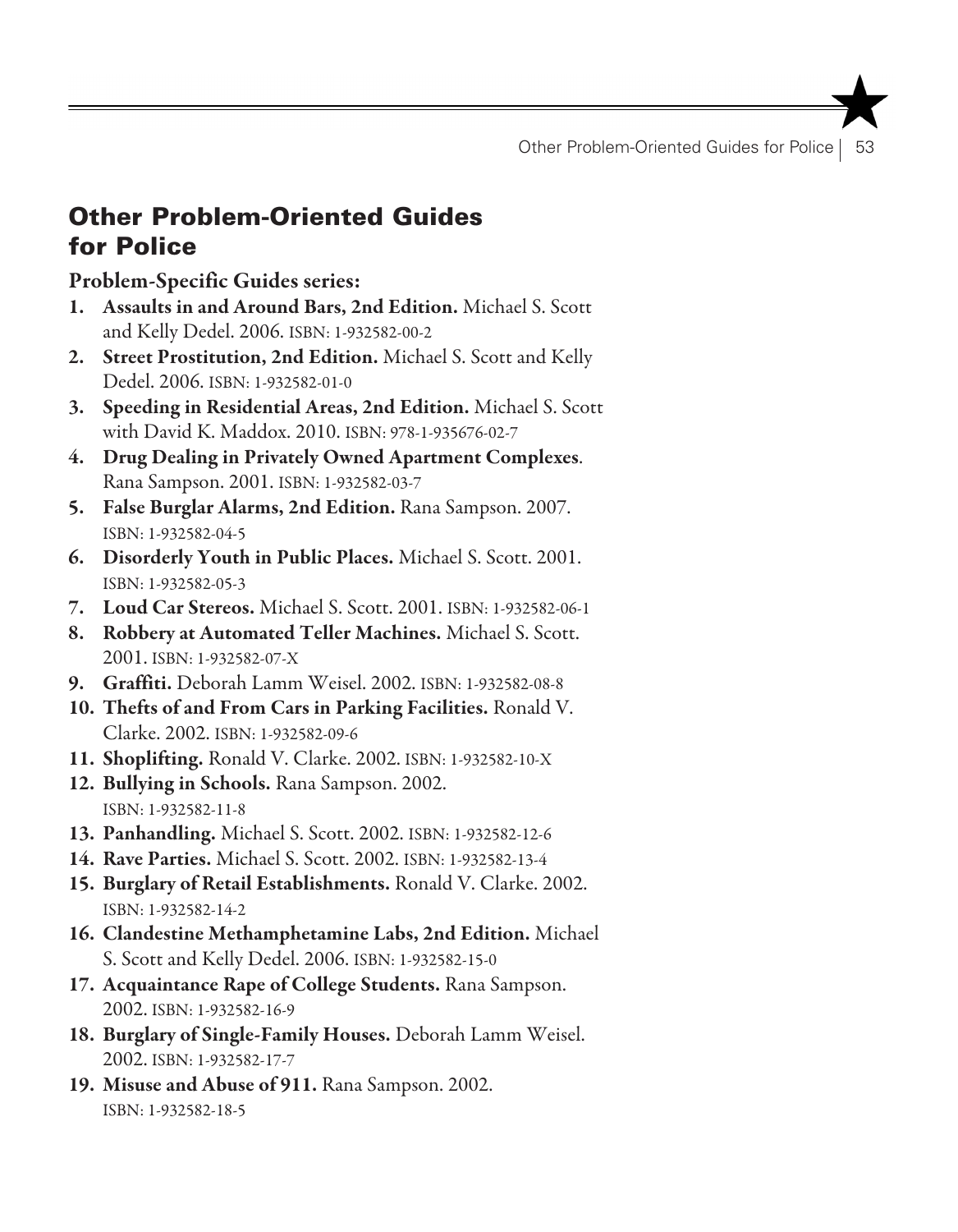- 20. Financial Crimes Against the Elderly. Kelly Dedel Johnson. 2003. ISBN: 1-932582-22-3
- 21. Check and Card Fraud. Graeme R. Newman. 2003. ISBN: 1-932582-27-4
- 22. Stalking. The National Center for Victims of Crime. 2004. ISBN: 1-932582-30-4
- 23. Gun Violence Among Serious Young Offenders. Anthony A. Braga. 2004. ISBN: 1-932582-31-2
- 24. Prescription Fraud. Julie Wartell and Nancy G. La Vigne. 2004. ISBN: 1-932582-33-9
- 25. Identity Theft. Graeme R. Newman. 2004. ISBN: 1-932582-35-3
- 26. Crimes Against Tourists. Ronald W. Glesnor and Kenneth J. Peak. 2004. ISBN: 1-932582-36-3
- 27. Underage Drinking. Kelly Dedel Johnson. 2004. ISBN: 1-932582-39-8
- 28. Street Racing. Kenneth J. Peak and Ronald W. Glensor. 2004. ISBN: 1-932582-42-8
- 29. Cruising. Kenneth J. Peak and Ronald W. Glensor. 2004. ISBN: 1-932582-43-6
- 30. Disorder at Budget Motels. Karin Schmerler. 2005. ISBN: 1-932582-41-X
- 31. Drug Dealing in Open-Air Markets. Alex Harocopos and Mike Hough. 2005. ISBN: 1-932582-45-2
- 32. Bomb Threats in Schools. Graeme R. Newman. 2005. ISBN: 1-932582-46-0
- 33. Illicit Sexual Activity in Public Places. Kelly Dedel Johnson. 2005. ISBN: 1-932582-47-9
- 34. Robbery of Taxi Drivers. Martha J. Smith. 2005. ISBN: 1-932582-50-9
- 35. School Vandalism and Break-Ins. Kelly Dedel Johnson. 2005. ISBN: 1-9325802-51-7
- 36. Drunk Driving. Michael S. Scott, Nina J. Emerson, Louis B. Antonacci, and Joel B. Plant. 2006. ISBN: 1-932582-57-6
- 37. Juvenile Runaways. Kelly Dedel. 2006. ISBN: 1932582-56-8
- 38. The Exploitation of Trafficked Women. Graeme R. Newman. 2006. ISBN: 1-932582-59-2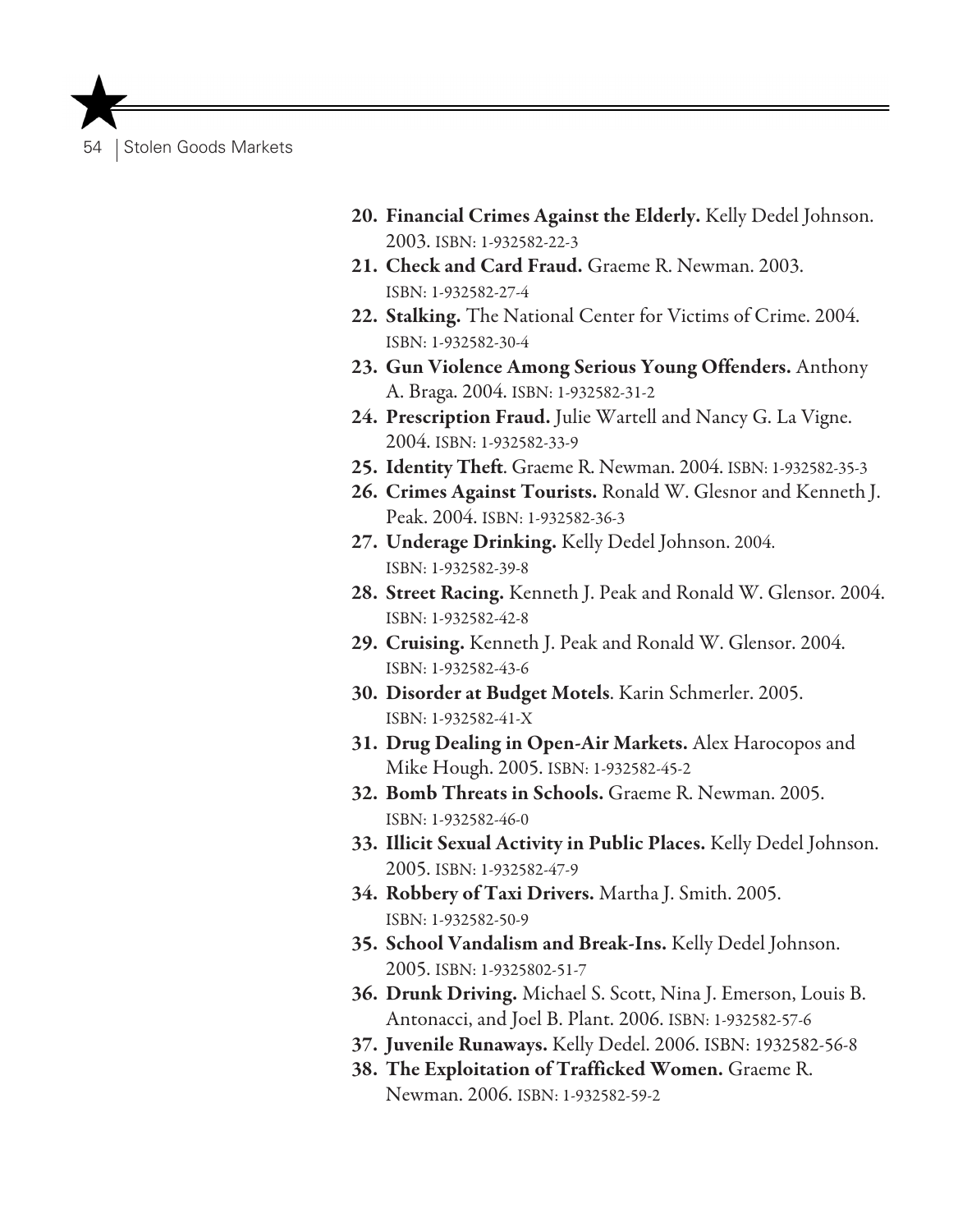The Problem of Stolen Goods Markets | 55

- 39. Student Party Riots. Tamara D. Madensen and John E. Eck. 2006. ISBN: 1-932582-60-6
- 40. People with Mental Illness. Gary Cordner. 2006. ISBN: 1-932582-63-0
- 41. Child Pornography on the Internet. Richard Wortley and Stephen Smallbone. 2006. ISBN: 1-932582-65-7
- 42. Witness Intimidation. Kelly Dedel. 2006. ISBN: 1-932582-67-3
- 43. Burglary at Single-Family House Construction Sites. Rachel Boba and Roberto Santos. 2006. ISBN: 1-932582-00-2
- 44. Disorder at Day Laborer Sites. Rob Guerette. 2007. ISBN: 1-932582-72-X
- 45. Domestic Violence. Rana Sampson. 2007. ISBN: 1-932582-74-6
- 46. Thefts of and from Cars on Residential Streets and Driveways. Todd Keister. 2007. ISBN: 1-932582-76-2
- 47. Drive-By Shootings. Kelly Dedel. 2007. ISBN: 1-932582-77-0
- 48. Bank Robbery. Deborah Lamm Weisel. 2007. ISBN: 1-932582-78-9
- 49. Robbery of Convenience Stores. Alicia Altizio and Diana York. 2007. ISBN: 1-932582-79-7
- 50. Traffic Congestion Around Schools. Nancy G. La Vigne. 2007. ISBN: 1-932582-82-7
- 51. Pedestrian Injuries and Fatalities. Justin A. Heinonen and John E. Eck. 2007. ISBN: 1-932582-83-5
- 52. Bicycle Theft. Shane D. Johnson, Aiden Sidebottom, and Adam Thorpe. 2008. ISBN: 1-932582-87-8
- 53. Abandoned Vehicles. Michael G. Maxfield. 2008. ISBN: 1-932582-88-6
- 54. Spectator Violence in Stadiums. Tamara D. Madensen and John E. Eck. 2008. ISBN: 1-932582-89-4
- 55. Child Abuse and Neglect in the Home. Kelly Dedel. 2010. ISBN: 978-1-935676-00-3
- 56. Homeless Encampments. Sharon Chamard. 2010. ISBN: 978-1-935676-01-0
- 57. Stolen Goods Markets. Michael Sutton. 2010. ISBN: 978-1-935676-09-6
- 58. Theft of Scrap Metal. Brandon R. Kooi. 2010. ISBN: 978-1-935676-12-6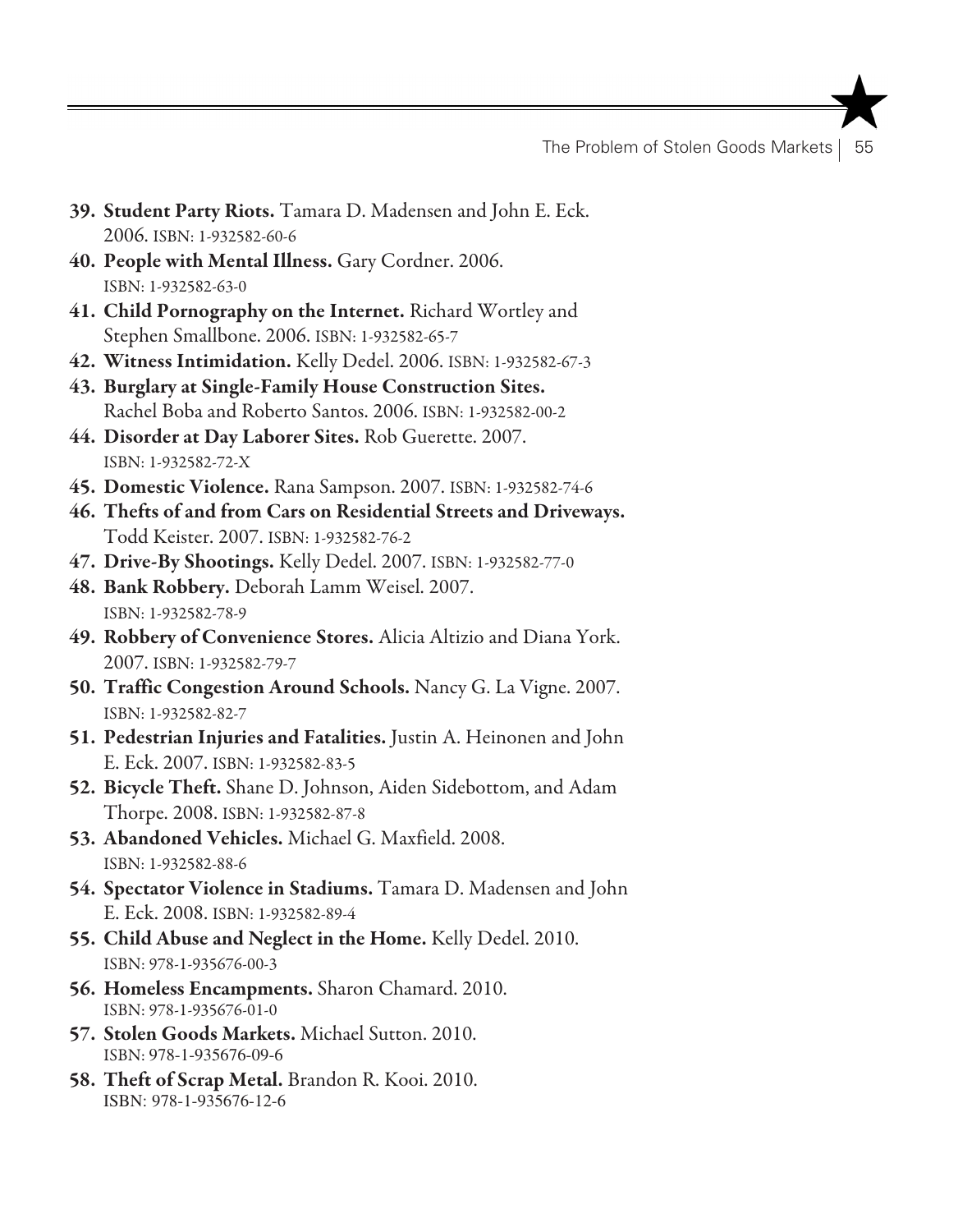- 59. Street Robbery. Khadija M. Monk, Justin A. Heinonen, and John E. Eck. 2010. ISBN: 978-1-935676-13-3
- 60. Theft of Customers' Personal Property in Cafés and Bars. Shane D. Johnson, Kate J. Bowers, Lorraine Gamman, Loreen Mamerow, and Anna Warne. 2010. ISBN: 978-1-935676-15-7

#### Response Guides series:

- 1. The Benefits and Consequences of Police Crackdowns. Michael S. Scott. 2003. ISBN: 1-932582-24-X
- 2. Closing Streets and Alleys to Reduce Crime: Should You Go Down This Road? Ronald V. Clarke. 2004. ISBN: 1-932582-41-X
- 3. Shifting and Sharing Responsibility for Public Safety Problems. Michael S. Scott and Herman Goldstein. 2005. ISBN: 1-932582-55-X
- 4. Video Surveillance of Public Places. Jerry Ratcliffe. 2006 ISBN: 1-932582-58-4
- 5. Crime Prevention Publicity Campaigns. Emmanuel Barthe. 2006. ISBN: 1-932582-66-5
- 6. Sting Operations. Graeme R. Newman with assistance of Kelly Socia. 2007. ISBN: 1-932582-84-3
- 7. Asset Forfeiture. John L. Worall. 2008 ISBN: 1-932582-90-8
- 8. Improving Street Lighting to Reduce Crime in Residential Areas. Ronald V. Clarke. 2008. ISBN: 1-932582-91-6
- 9. Dealing With Crime and Disorder in Urban Parks. Jim Hilborn. 2009. ISBN: 1-932582-92-4
- 10. Assigning Police Officers to Schools. Barbara Raymond. 2010. ISBN: 978-1-935676-14-0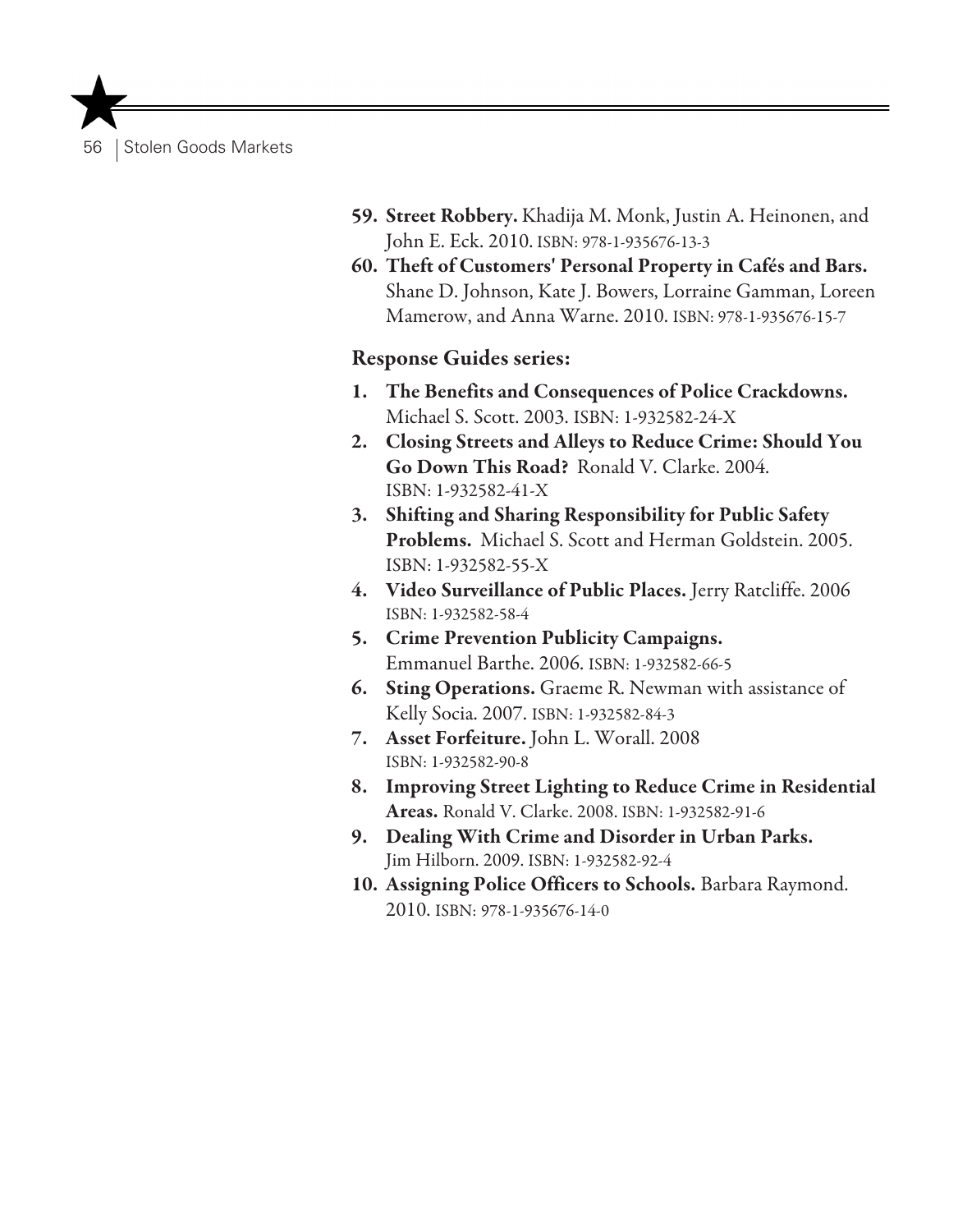Other Problem-Oriented Guides for Police | 57

#### Problem-Solving Tools series:

- 1. Assessing Responses to Problems: An Introductory Guide for Police Problem-Solvers. John E. Eck. 2002. ISBN: 1-932582-19-3
- 2. Researching a Problem. Ronald V. Clarke and Phyllis A. Schultz. 2005. ISBN: 1-932582-48-7
- 3. Using Offender Interviews to Inform Police Problem-Solving. Scott H. Decker. 2005. ISBN: 1-932582-49-5
- 4. Analyzing Repeat Victimization. Deborah Lamm Weisel. 2005. ISBN: 1-932582-54-1
- 5. Partnering with Businesses to Address Public Safety Problems. Sharon Chamard. 2006. ISBN: 1-932582-62-2
- 6. Understanding Risky Facilities. Ronald V. Clarke and John E. Eck. 2007. ISBN: 1-932582-75-4
- 7. Implementing Responses to Problems. Rick Brown and Michael S. Scott. 2007. ISBN: 1-932582-80-0
- 8. Using Crime Prevention Through Environmental Design in Problem-Solving. Diane Zahm. 2007. ISBN: 1-932582-81-9
- 9. Enhancing the Problem-Solving Capacity of Crime Analysis Units. Matthew B. White. 2008. ISBN: 1-932582-85-1
- 10. Analyzing Crime Displacement and Diffusion. Rob T Guerette. 2009. ISBN: 1-932582-93-2

#### Special Publications:

Crime Analysis for Problem Solvers in 60 Small Steps, Ronald V. Clarke and John Eck, 2005. ISBN:1-932582-52-5

Policing Terrorism: An Executive's Guide. Graeme R. Newman and Ronald V. Clarke. 2008.

Effective Policing and Crime Prevention: A Problem-Oriented Guide for Mayors, City Managers, and County Executives. Joel B. Plant and Michael S. Scott. 2009.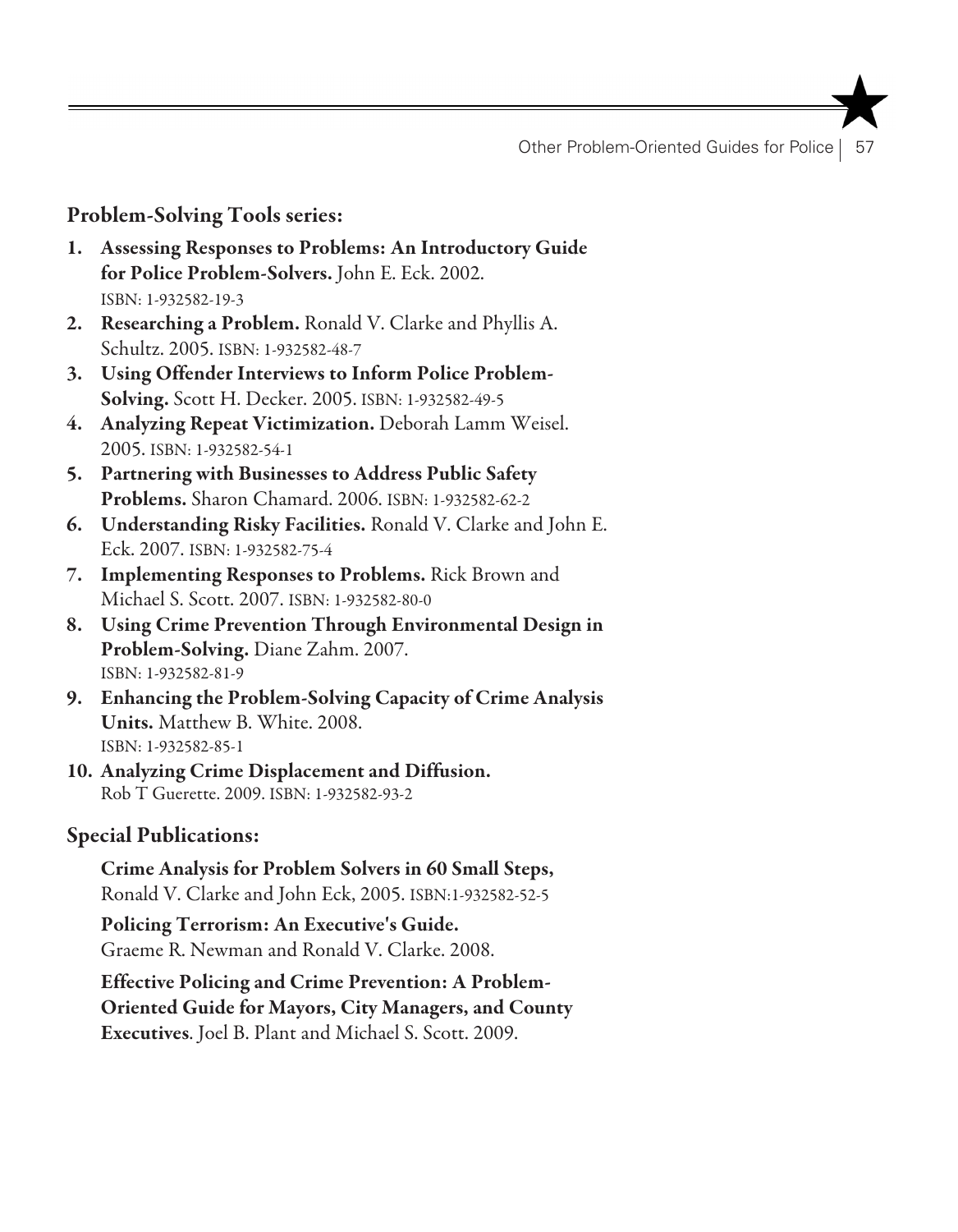## Upcoming Problem-Oriented Guides for Police

#### Problem-Specific Guides

Aggressive Driving Missing Persons Stranger Rape Theft of Vehicles for Export

Problem-Solving Tools Understanding Repeat Offending

#### Special Publications

Intelligence Analysis and Problem-Solving Problem-Oriented Policing Implementation Manual

For a complete and up-to-date listing of all available POP Guides, see the Center for Problem-Oriented Policing web site at www.popcenter.org.

For more information about the *Problem-Oriented Guides for Police* series and other COPS Office publications, call the COPS Office Response Center at 800.421.6770, via e-mail at askCOPSRC@usdoj.gov, or visit COPS Online at www.cops.usdoj.gov.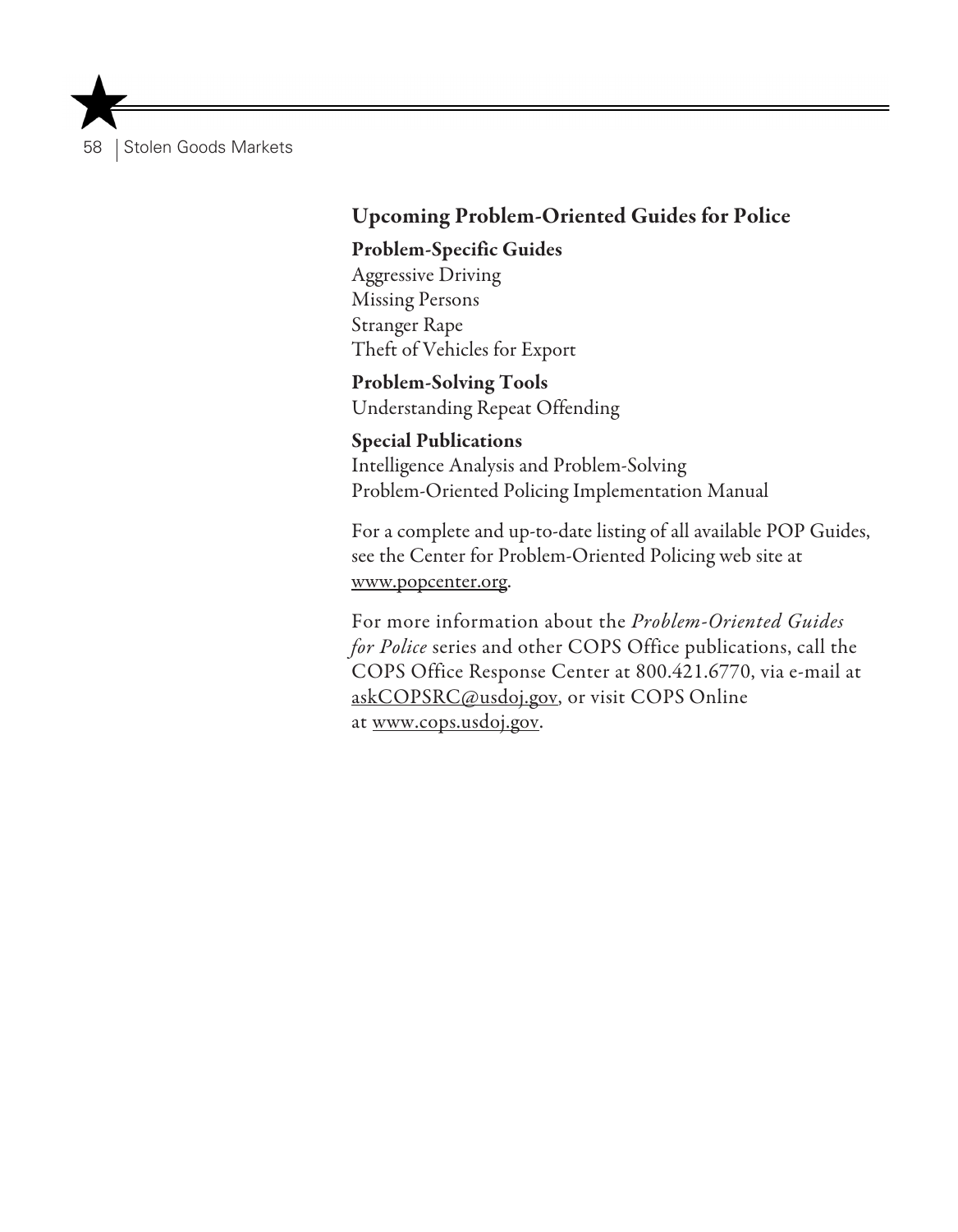# Center for Problem-Oriented Policing

## Got a Problem? We've got answers!

Log onto the Center for Problem-Oriented Policing website at www.popcenter.org for a wealth of information to help you deal more effectively with crime and disorder in your community, including:

- • Web-enhanced versions of all currently available Guides
- Interactive training exercises
- • On-line access to research and police practices

Designed for police and those who work with them to address community problems, www.popcenter.org is a great resource in problem-oriented policing.

Supported by the Office of Community Oriented Policing Services, U.S. Department of Justice.